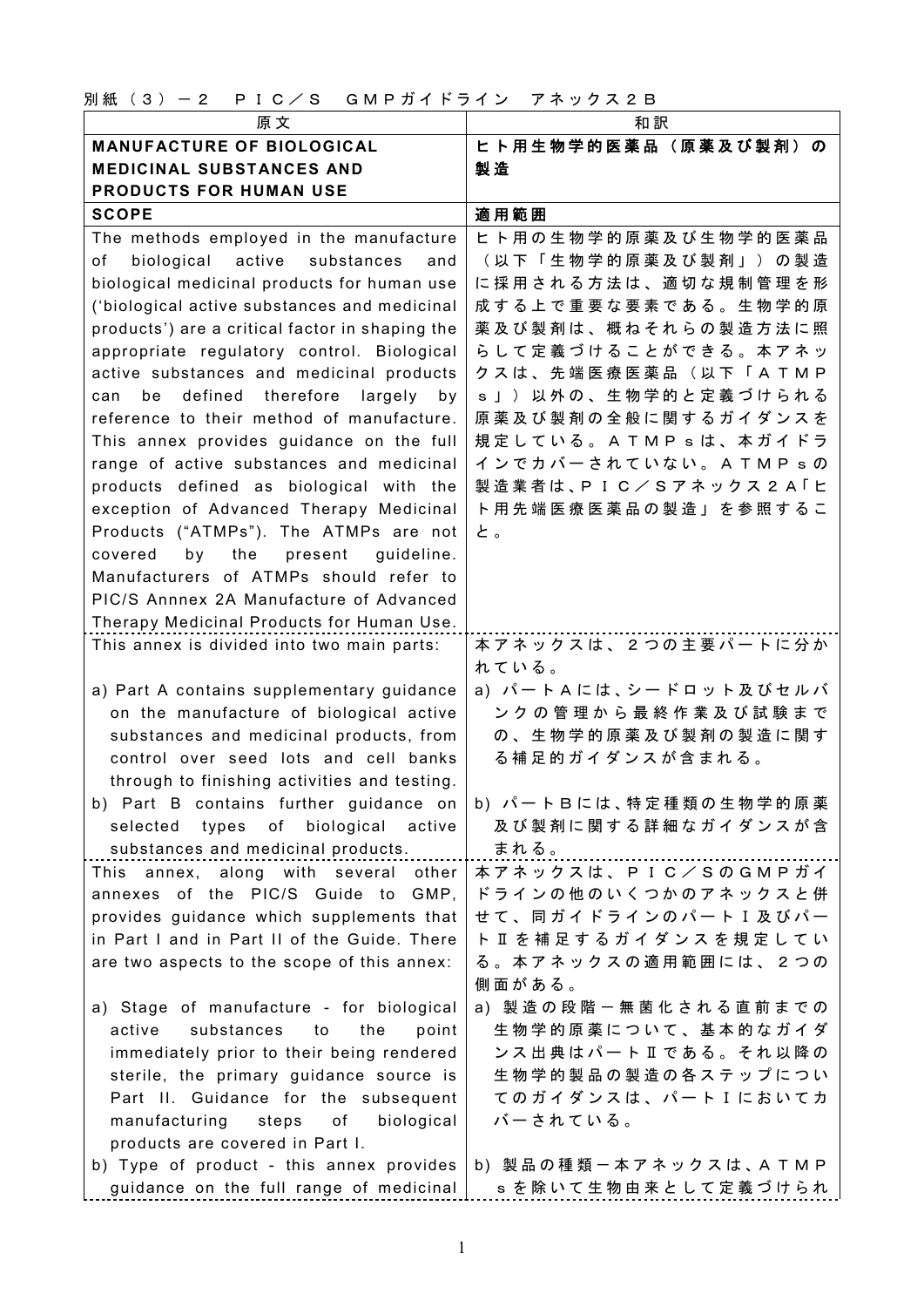| products defined as biological with the         | る医薬品の全般に関するガイダンスを規                               |
|-------------------------------------------------|--------------------------------------------------|
| exception of ATMPs.                             | 定している。                                           |
| These two aspects are shown in Table 1; it      | これら2つの側面を表1に示す。この表は                              |
| should be noted that this table is illustrative | 実例を掲げるに過ぎず、正確な範囲を示す                              |
| only and is not meant to describe the precise   | 趣旨ではないことに留意すること。また、                              |
| scope. It should also be understood that in     | ガイドラインのパートⅡの対応する表に沿                              |
| line with the corresponding table in Part II    | って、生物学的原薬の製造における初期か                              |
| of the Guide, the level of GMP increases in     | ら 後 期 の ス テ ッ プ に か け て G M P の レ ベ ル            |
| detail from early to later steps in the         | は詳細を増していくが、GMPの原則は常                              |
| manufacture of biological active substances     | に遵守しなければならないことも理解する                              |
| but GMP principles should always<br>be          | こと。本アネックスの対象範囲内に製造の                              |
| adhered to. The inclusion of some early         | 初期のステップが一部含まれているが、そ                              |
| steps of manufacture within the scope of this   | れらのステップが定常的に当局による査察                              |
| Annex does not imply that those steps will      | 対象となることを意味するものではない。                              |
| be routinely subject to inspection by the       |                                                  |
| authorities.                                    |                                                  |
| Antibiotics are not defined as biological       | 抗生物質は生物学的医薬品として定義づけ                              |
| products,<br>where<br>medicinal<br>however      | られないが、生物学的な製造工程を経る場                              |
| biological stages of manufacture occur,         | 合には、本アネックスのガイダンスが適用                              |
| guidance in this Annex may be used.             | され得る。                                            |
| Guidance for medicinal products derived         | 分画されたヒト血液又は血漿に由来する医                              |
| from fractionated human blood or plasma is      | 薬品に関するガイダンスはアネックス 14、                            |
| covered in Annex and for non-transgenic         | 非トランスジェニック植物由来の製品に関                              |
| plant products in Annex 7.                      | するガイダンスはアネックスフにおいてカ                              |
|                                                 | バーされている。                                         |
| In certain cases, other legislation may be      | 場合によっては、生物学的製品の出発原料                              |
| applicable to the starting materials for        | に、他の法令が適用され得る。例えば、                               |
| biologicals. For example,                       |                                                  |
| (a) Tissue and cells used as starting           | (a) 医薬品の出発原料として使用される組                            |
| materials<br>medicinal<br>products,<br>for      | 織及び細胞、並びに細胞及び組織のうち                               |
| donation, procurement, testing,                 | ヒトの組織及び細胞の提供、採取、試験、                              |
| processing, preservation, storage and           | 加 工 、 保 存 、 貯 蔵 及 び 配 送 は 、 国 ご と の              |
| distribution of human tissues and cells of      | 法令でカバーされている場合がある。そ                               |
| tissue and cells may be covered by              | うした組織及び細胞から、本アネックス                               |
| national legislation. Such tissues and          | の適用範囲内のいくつかの生物学的医薬                               |
| cells may provide the active substances         | 品の原薬が造られることがあり、その時                               |
| for some biological medicinal product           | 点で G M P そ の 他 の 医 薬 品 法 令 の 要 求 事               |
| within the scope of this annex at which         | 項が適用される。                                         |
| point GMP and other medicinal product           |                                                  |
| legislation requirements apply.                 |                                                  |
| (b) Blood or blood components used as           | (b) 医薬品の出発原料として使用される血                            |
| starting materials for medicinal products,      | 液又は血液成分は、国ごとの法令が、ド                               |
| national legislation may provide the            | ナーの選定、ヒト血液及び血液成分の採                               |
| technical requirements for the selection of     | 取、試験、加工、貯蔵及び配送の技術的                               |
| donors, collection, testing, processing,        | 要 求 事 項 を 規 定 し て い る こ と が あ る <sup>注 1</sup> 。 |
| storage, and distribution of human blood        |                                                  |
| and blood components <sup>1</sup> .             |                                                  |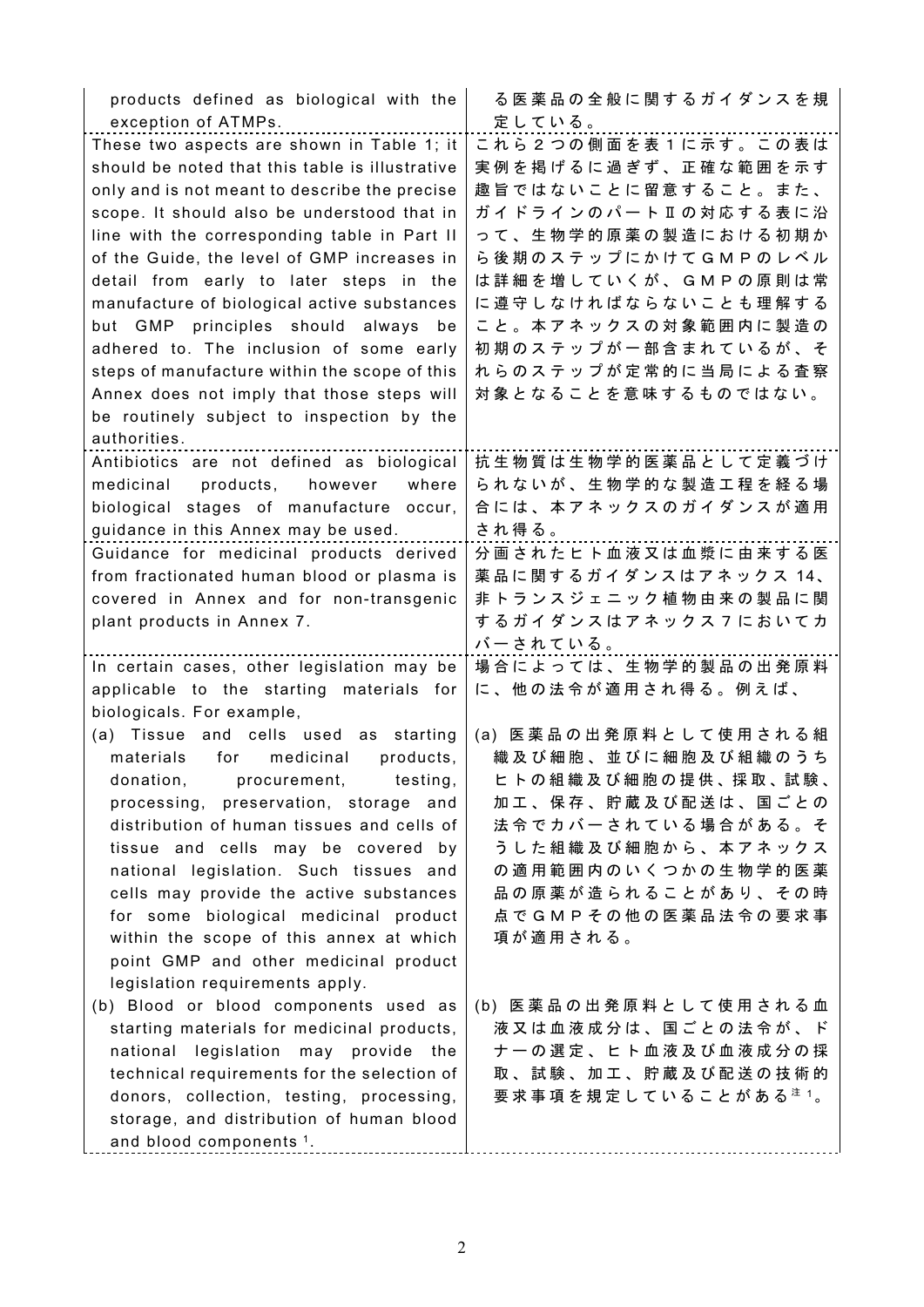| Additionally, the manufacture and control of<br>genetically modified organisms needs to<br>national<br>with<br>local<br>and<br>comply<br>requirements. Appropriate<br>containment<br>should be established and maintained in<br>facilities where any genetically modified<br>micro-organism is handled <sup>2</sup> . Advice should<br>be obtained according to national legislation<br>in order to establish and maintain the<br>appropriate Biological Safety Level. There<br>conflicts<br>be<br>GMP<br>should<br>with<br>no<br>requirements. | 加 え て 、 遺 伝 子 組 換 え 生 物 の 製 造 及 び 管 理<br>は、地域及び国ごとの要求事項に適合する<br>必要がある。遺伝子組換え微生物を扱う施<br>設では、適切な封じ込め対策を確立し、維<br>持 す る こ と <sup>注 2</sup> 。適 切 な 生 物 学 的 セ ー フ テ ィ<br>レベルを確立し維持するよう、国ごとの法<br>令に 従 っ て 助 言 を 得 る こ と 。 G M P 要 求 事<br>項と相反することがあってはならない。                                              |
|-------------------------------------------------------------------------------------------------------------------------------------------------------------------------------------------------------------------------------------------------------------------------------------------------------------------------------------------------------------------------------------------------------------------------------------------------------------------------------------------------------------------------------------------------|---------------------------------------------------------------------------------------------------------------------------------------------------------------------------------------------------------------------------------------------------------------------------------------------------|
| <sup>1</sup> In the EEA, this is Directive 2002/98/EC and<br>its Commission Directives.<br><sup>2</sup> In the EEA, this is Directive 2009/41/EC on<br>contained use of genetically modified micro-<br>organisms.                                                                                                                                                                                                                                                                                                                               | <sup>注1</sup> E E A では、指令 2002/98/EC 及びその委<br>員 会 指 令 で あ る 。<br>( * 訳注 : 日本では、生物由来原料基準の血液製剤<br>総則のほか、安全な血液製剤の安定供給の確保等<br>に関する法律が定められている。)<br><sup>注 2</sup> E E A では、遺伝子組換え微生物の封じ込<br>め 使 用 に 関 す る 指 令 2009/41/EC で あ る 。<br>( * 訳注 : 日本では、遺伝子組換え生物等の使用等<br>の規制による生物の多様性の確保に関する法律<br>が定められている。) |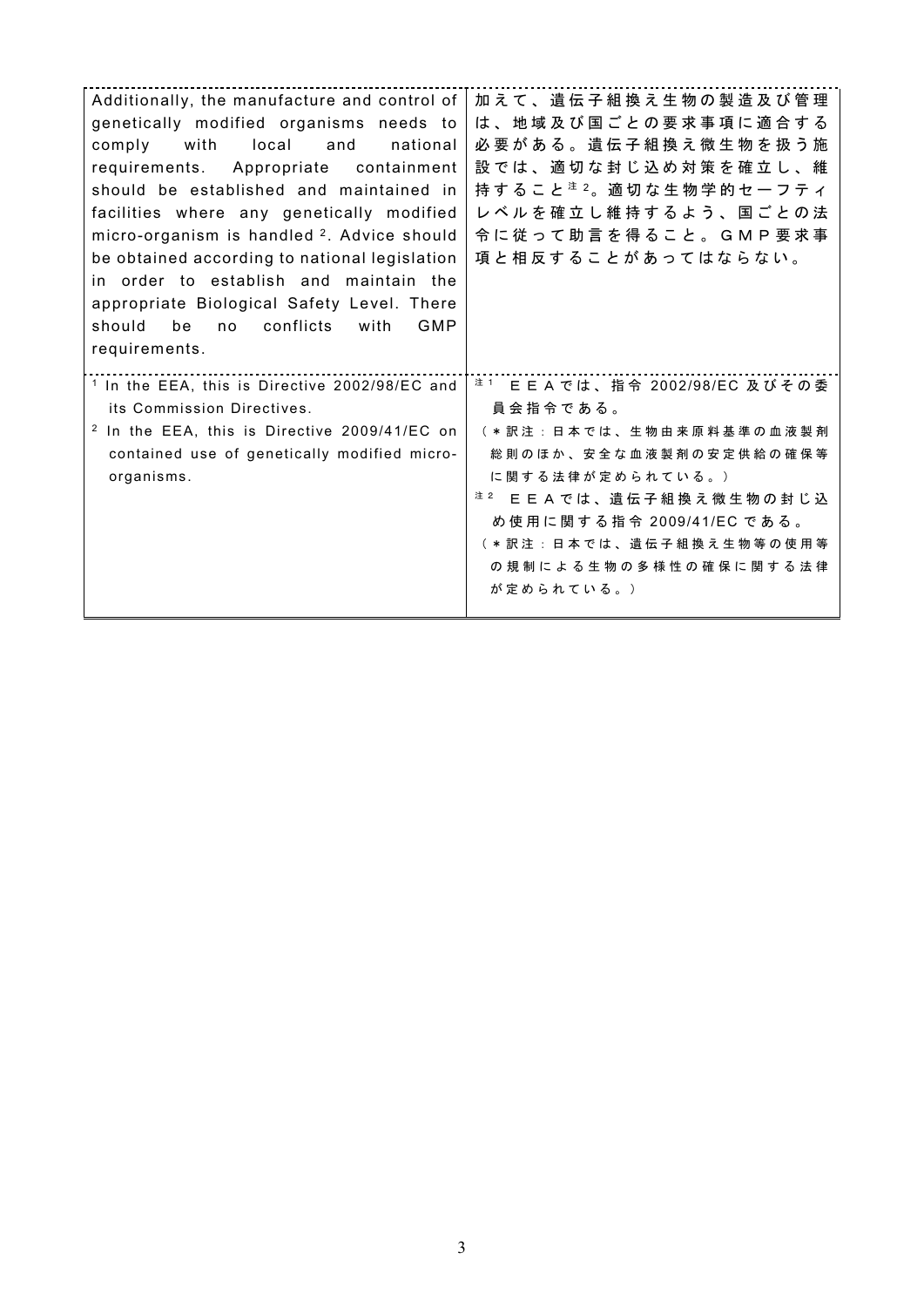| Type and<br>source of<br>material                           | Example<br>product                                                                   | Application of this guide to manufacturing steps shown in grey                                                                                                                                                                                                                                                                                                                |                                                                    |                                                                                                    |                                         |
|-------------------------------------------------------------|--------------------------------------------------------------------------------------|-------------------------------------------------------------------------------------------------------------------------------------------------------------------------------------------------------------------------------------------------------------------------------------------------------------------------------------------------------------------------------|--------------------------------------------------------------------|----------------------------------------------------------------------------------------------------|-----------------------------------------|
| 1. Animal or<br>plant sources:<br>non-transgenic            | Heparins,<br>insulin,<br>enzymes,<br>proteins,<br>allergen<br>extract,<br>immunosera | Collection of<br>plant, organ,<br>animal<br>material or<br>fluid $3$                                                                                                                                                                                                                                                                                                          | Cutting,<br>mixing, and/or<br>initial<br>processing                | <b>Isolation</b> and<br>purification                                                               | Formulation,<br>filling                 |
| 2. Virus or<br>bacteria /<br>fermentation /<br>cell culture | Viral or<br>bacterial<br>vaccines;<br>enzymes,<br>proteins                           | Establishment<br>& maintenance<br>of MCB $4$ ,<br>WCB, MVS,<br><b>WVS</b>                                                                                                                                                                                                                                                                                                     | Cell culture<br>and/or<br>fermentation                             | Inactivation<br>when<br>applicable,<br>isolation and<br>purification                               | Formulation,<br>filling                 |
| 3.<br>Biotechnology<br>fermentation/<br>cell culture        | Recombinant<br>products, MAb,<br>allergens,<br>vaccines                              | Establishment<br>& maintenance<br>of MCB and<br>WCB, MSL,<br>WSL                                                                                                                                                                                                                                                                                                              | Cell culture<br>and/or<br>fermentation                             | Isolation,<br>purification,<br>modification                                                        | Formulation,<br>filling                 |
| 4. Animal<br>sources:<br>transgenic                         | Recombinant<br>proteins                                                              | Master and<br>working<br>transgenic<br>bank                                                                                                                                                                                                                                                                                                                                   | Collection,<br>cutting,<br>mixing, and/or<br>initial<br>processing | Isolation,<br>purification<br>and<br>modification                                                  | Formulation,<br>filling                 |
| 5. Plant<br>sources:<br>transgenic                          | Recombinant<br>proteins,<br>vaccines,<br>allergens                                   | Master and<br>working<br>transgenic<br>bank                                                                                                                                                                                                                                                                                                                                   | Growing,<br>harvesting <sup>5</sup>                                | Initial<br>extraction,<br>isolation,<br>purification,<br>modification                              | Formulation,<br>filling                 |
| 6. Human<br>sources                                         | Urine derived<br>enzymes,<br>hormones                                                | Collection of<br>fluid $6$                                                                                                                                                                                                                                                                                                                                                    | Mixing, and/or<br>initial<br>processing                            | Isolation and<br>purification                                                                      | Formulation,<br>filling                 |
| 7. Human<br>sources                                         | Products from<br>cells and<br>tissues, not<br>classified as<br><b>ATMPs</b>          | Donation,<br>procurement<br>and testing of<br>starting tissue<br>$/$ cells $7$                                                                                                                                                                                                                                                                                                | Initial<br>processing,<br>isolation and<br>purification.           | Cell isolation,<br>culture,<br>purification,<br>combination<br>with non-<br>cellular<br>components | Formulation,<br>combination,<br>filling |
|                                                             |                                                                                      |                                                                                                                                                                                                                                                                                                                                                                               |                                                                    |                                                                                                    |                                         |
|                                                             |                                                                                      | Increasing GMP requirements                                                                                                                                                                                                                                                                                                                                                   |                                                                    |                                                                                                    |                                         |
|                                                             |                                                                                      | <sup>3</sup> See section B1 for the extent to which GMP principles apply.<br><sup>4</sup> See section on 'Seed lot and cell bank system' for the extent to which GMP applies.<br><sup>5</sup> In the EEA: HMPC guideline on Good Agricultural and Collection Practice - EMEA/HMPC/246816/2005<br>may be applied to growing, harvesting and initial processing in open fields. |                                                                    |                                                                                                    |                                         |

 $6$  For principles of GMP apply, see explanatory text in 'Scope'.

 $^7$  In the EEA, human tissues and cells must comply with Directive 2004/23/EC and implementing Direc tives at these s tages .

See Glossary for explanation of acronyms.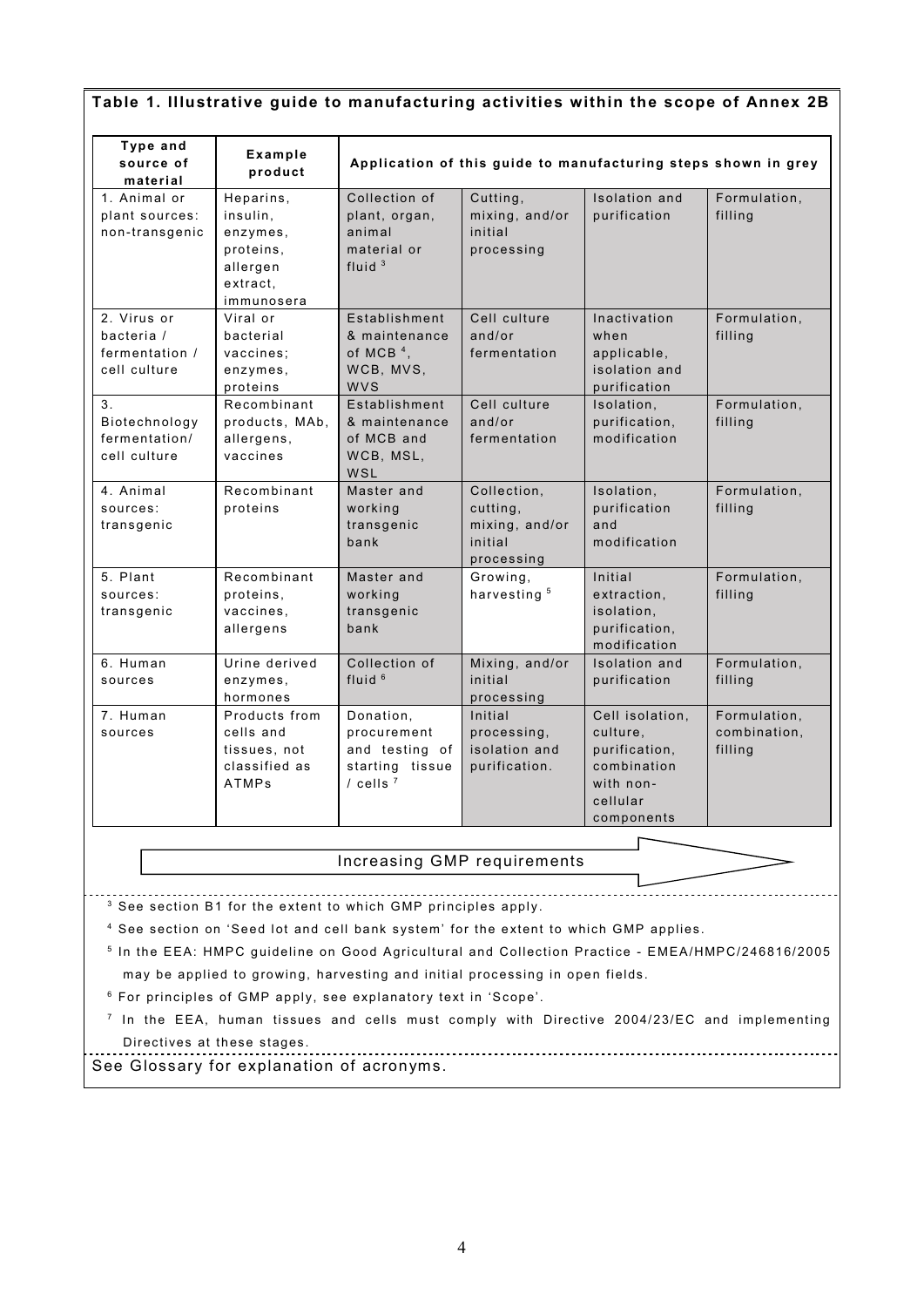表 1. アネックス 2 B の適用範囲となる製造活動の実例ガイド

| 原材料の種類                                                                                                                                                                                                               | 製品                                                       |                                                         | 灰色の網掛けで示した製造ステップに本ガイドラインを適用 |                                  |               |
|----------------------------------------------------------------------------------------------------------------------------------------------------------------------------------------------------------------------|----------------------------------------------------------|---------------------------------------------------------|-----------------------------|----------------------------------|---------------|
| 及び由来<br>1. 動物又は植<br>物由来:非卜<br>ランスジェニ<br>ック                                                                                                                                                                           | ヘパリン、イン<br>スリン、酵素、<br>タンパク質、ア<br>レルゲン抽出<br>物、免疫血清        | 植物、臓器、<br>動物原料又は<br>体液の採取注3                             | 細断、混合、<br>及び/又は初期<br>の加工    | 単離及び精製                           | 製剤化、充填        |
| 2. ウイルス又<br>は細菌/発酵/細<br>胞培養                                                                                                                                                                                          | ウイルスワク<br>チン又は細菌<br>ワクチン。酵<br>素、タンパク<br>質                | $M C B^{\pm 4}$ , W<br>VB, MV<br>S、WVSの<br>確立及び維持       | 細胞培養及び/<br>又は発酵             | 不活化 (該当<br>する場合)、<br>単離及び精製      | 製剤化、充填        |
| 3. バイオテク<br>ノロジー発酵/<br>細胞培養                                                                                                                                                                                          | 遺伝子組換え<br>製品、MAb、<br>アレルゲン、ワ<br>クチン                      | <b>MCB及びW</b><br>CB, MS<br>L、WSLの<br>確立及び維持             | 細胞培養及び/<br>又は発酵             | 単離、精製、<br>修飾                     | 製剤化、充填        |
| 4. 動物由来:<br>トランスジェ<br>ニック                                                                                                                                                                                            | 遺伝子組換え<br>タンパク質                                          | マスタートラ<br>ンスジェニッ<br>クバンク及び<br>ワーキングト<br>ランスジェニ<br>ックバンク | 採取、細断、<br>混合、及び/又<br>は初期の加工 | 単離、精製及<br>び修飾                    | 製剤化、充填        |
| 5. 植物由来:<br>トランスジェ<br>ニック                                                                                                                                                                                            | 遺伝子組換え<br>タンパク質、<br>ワクチン、ア<br>レルゲン                       | マスタートラ<br>ンスジェニッ<br>クバンク及び<br>ワーキングト<br>ランスジェニ<br>ックバンク | 栽培、収穫注5                     | 初期の抽出、<br>単離、精製、<br>修飾           | 製剤化、充填        |
| 6. ヒト由来                                                                                                                                                                                                              | 尿由来酵素、<br>ホルモン                                           | 体液の採取注6                                                 | 混合、及び/又<br>は初期の加工           | 単離及び精製                           | 製剤化、充填        |
| 7. ヒト由来                                                                                                                                                                                                              | 細胞及び組織<br>由来製品 (A<br>TMPsに分<br>類されないも<br>$\mathcal{D}$ ) | 出発組織/細胞<br>の提供、採取及<br>び試験注7                             | 初期の加工、<br>単離及び精<br>製。       | 細胞単離、培<br>養、精製、非<br>細胞成分との<br>配合 | 製剤化、配<br>合、充填 |
|                                                                                                                                                                                                                      | GMP要求事項の増大                                               |                                                         |                             |                                  |               |
|                                                                                                                                                                                                                      |                                                          |                                                         |                             |                                  |               |
| 注 3<br>GMP原則の適用範囲については、B1項を参照。<br>注 4<br>GMPの適用範囲については、「シードロット及びセルバンクシステム」の項を参照。<br>注 5<br>E E A では、HMPC guideline on Good Agricultural and Collection Practice -<br>EMEA/HMPC/246816/2005 が、野外での栽培、収穫及び初期の加工に適用される。 |                                                          |                                                         |                             |                                  |               |
| 注 6<br>G M P 適 用 の 原 則 に つ い て は 、 「 適 用 範 囲 」 の 解 説 を 参 照 。<br>注 7<br>E E A で は 、 ヒ ト の 組 織 及 び 細 胞 の 取 扱 い に つ い て 、 こ れ ら の 段 階 で 指 令 2004/23/EC 及 び 施 行 指                                                        |                                                          |                                                         |                             |                                  |               |

令 に 従 っ て い な け れ ば な ら な い 。

## 頭 字 語 略 号 の 説 明 に つ い て は 、 用 語 解 説 を 参 照 。

| <b>PRINCIPLE</b>                                      | 原則                                    |
|-------------------------------------------------------|---------------------------------------|
| The manufacture of biological active                  | 生物学的原薬及び製剤の製造には、その製                   |
| substances and medicinal products involves            | 品及びプロセスに起因する特定の考慮すべ                   |
| certain specific considerations arising from          | き 事 項 が あ る 。 生 物 学 的 医 薬 品 の 製 造 、 管 |
| the nature of the products and the                    | 理及び投与の方法により、いくつかの特別                   |
| processes. The ways in which biological な注意事項が必要とされる。 |                                       |
| medicinal products are manufactured,                  |                                       |
| controlled and administered make some                 |                                       |
| particular precautions necessary.                     |                                       |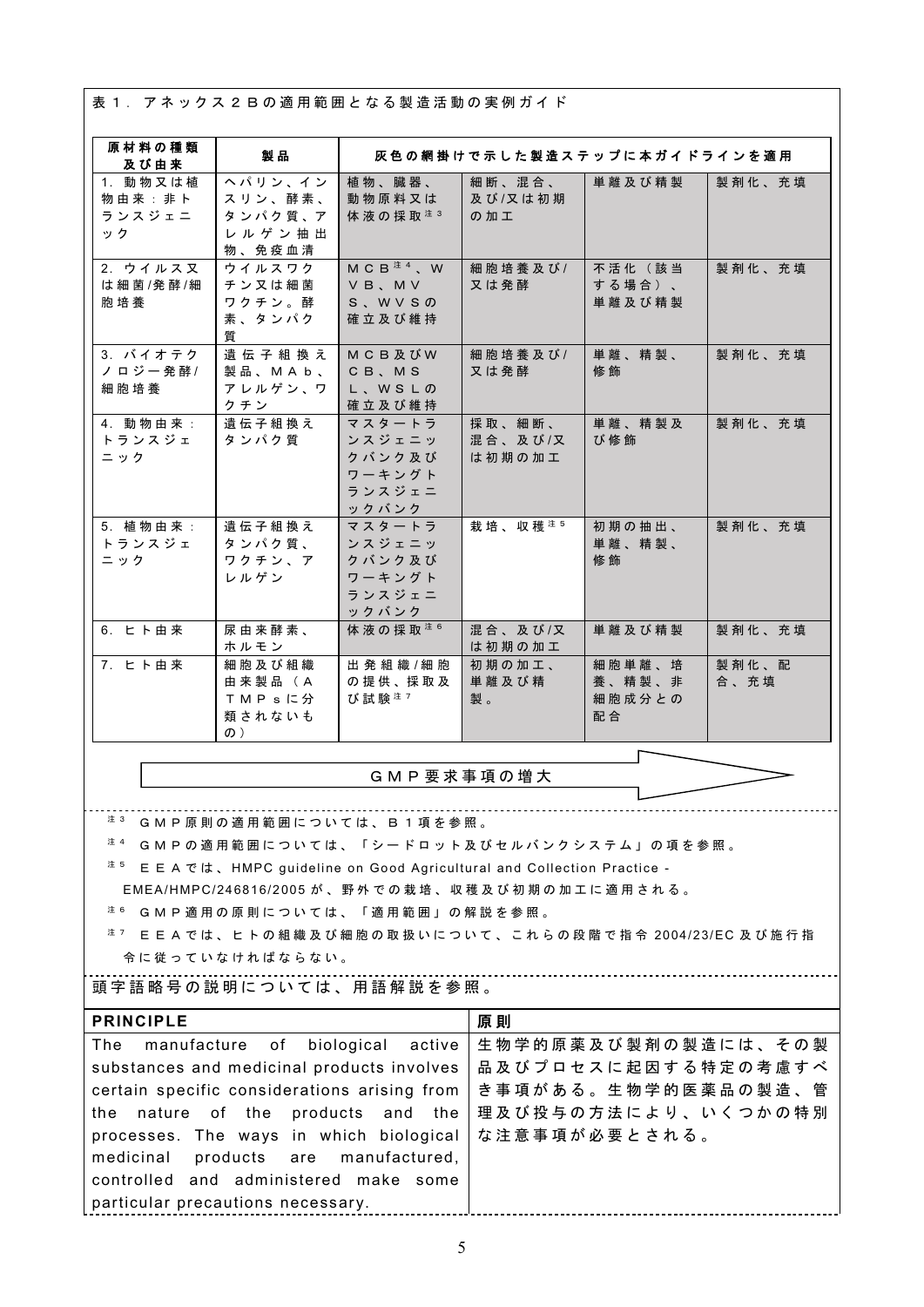| Unlike conventional medicinal products,          | 従来の医薬品は高度な一貫性を維持するこ                     |
|--------------------------------------------------|-----------------------------------------|
| which are manufactured using chemical and        | とが可能な化学的及び物理的技術を用いて                     |
| physical techniques capable of a high            | 製造されるが、生物学的原薬及び製剤の製                     |
| degree of consistency, the manufacture of        | 造はこれと異なり、細胞の培養や生体から                     |
| biological active substances and medicinal       | の抽出等、生物学的なプロセス及び原材料                     |
| products involves biological processes and       | が関与する。これら生物学的なプロセスは、                    |
| materials, such as cultivation of cells or       | 固有の変動性を呈することがあり、副生成                     |
| extraction from living organisms. These          | 物の範囲及び性質が変動することがある。                     |
| biological processes may display inherent        | 結果として、品質リスクマネジメント(以                     |
| variability, so that the range and nature of     | 下 「 Q  R  M 」 ) の 原 則 が 、 こ の 種 類 の 原 材 |
| by-products may be variable. As a result,        | 料には特に重要であり、QRMの原則を用                     |
| quality risk management (QRM) principles         | いて製造の全ての段階にわたる管理ストラ                     |
| are particularly important for this class of     | テジーを策定して、変動性を最小化すると                     |
| materials and should be used to develop the      | ともに、汚染及び交叉汚染のおそれを低減                     |
| control strategy across all stages<br>0t         | すること。                                   |
| manufacture so as to minimise variability        |                                         |
| and<br>reduce the<br>opportunity<br>for<br>to    |                                         |
| contamination and cross-contamination.           |                                         |
| Since materials and processing conditions        | 培 養 工 程 で 使 用 す る 原 材 料 及 び 処 理 条 件     |
| used in cultivation processes are designed       | は、特定の細胞及び微生物が増殖する条件                     |
| to provide conditions for the growth of          | を与えるよう設計されていることから、外                     |
| specific cells and microorganisms, this          | 因性の微生物汚染物質が増殖する機会を与                     |
| provides extraneous microbial contaminants       | えることになる。加えて、製品によっては、                    |
| the opportunity to grow. In addition, some       | 広範囲の精製技術、特に外来性のウイルス                     |
| products may be limited in their ability to      | 汚染物質を不活化又は除去するよう設計さ                     |
| withstand a wide range of purification           | れたものに耐え切れないことがある。当該                     |
| techniques particularly those designed to        | 工程、設備、施設、ユーティリティの設計、                    |
| inactivate or remove adventitious viral          | 緩衝液及び試薬類の調製及び添加の条件、                     |
| contaminants. The design of the processes,       | 検体採取並びに作業者の教育訓練は、そう                     |
| equipment, facilities, utilities, the conditions | した汚染事案を最小化するため重要な考慮                     |
| of preparation and addition of buffers and       | すべき事項である。                               |
| reagents, sampling and training of<br>the        |                                         |
| key considerations<br>operators<br>are<br>to     |                                         |
| minimise such contamination events.              |                                         |
| Specifications related to products (such as      | 製品に関連する規格(薬局方の医薬品各条、                    |
| Pharmacopoeial monographs,<br>those<br>in        | 治験承認 (以下「CTA」)、及び販売承                    |
| Clinical Trial Authorisation (CTA), and          | 認(以下「MA」)等の規格)は、どの段                     |
| Marketing Authorisation (MA)) will dictate       | 階の物質及び原材料についてバイオバーデ                     |
| whether and to what stage substances and         | ンレベルを規定し得るかどうか又は無菌で                     |
| materials can have a defined level of            | ある必要があるかどうかを示す。同様に、                     |
| bioburden or need to be sterile. Similarly,      | C T A 又はM A に設定された他の規格(例:               |
| manufacturing must be consistent with other      | シードロット又はセルバンク間の継代数                      |
| specifications set out in the CTA or MA (e.g.    | (倍加、継代))に製造が整合していなけ                     |
| generations<br>(doublings,<br>number<br>of       | ればならない。                                 |
| passages) between the seed lot or cell           |                                         |
| bank).                                           |                                         |
| For biological materials that cannot be          | 滅菌(例:ろ過滅菌)することができない                     |
| sterilized (e.g. by filtration), processing      | 生物学的原料については、無菌的に加工を                     |
| must be conducted aseptically to minimise        | 行って、汚染物質の端緒を最小化しなけれ                     |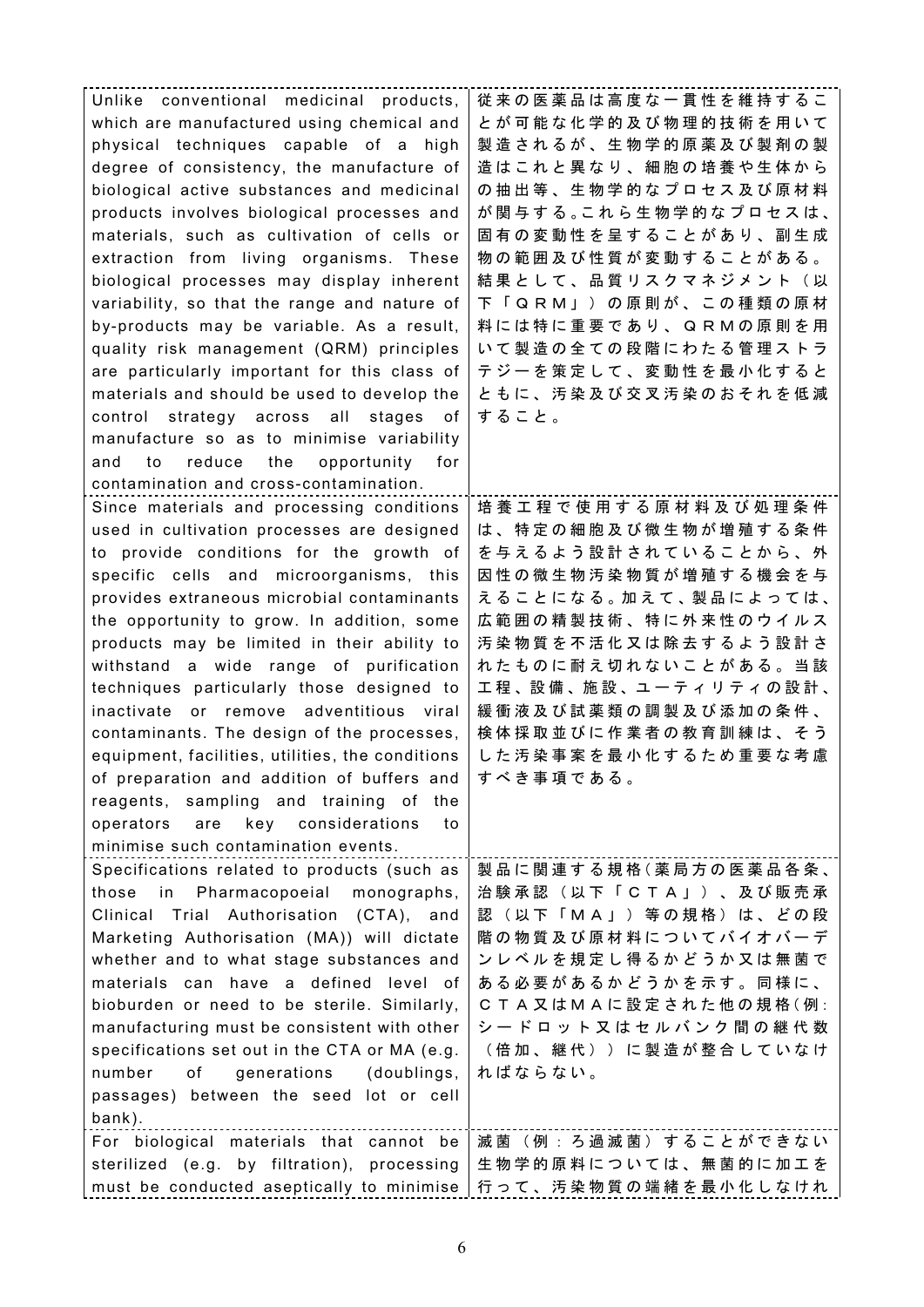|                                                           | ばならない。当該原料が存在する場合には、                              |
|-----------------------------------------------------------|---------------------------------------------------|
| the introduction of contaminants. Where                   |                                                   |
| they exist, other guidance documents should               | 特定の製造方法(例:ウイルスの除去又は                               |
| be consulted on the validation of specific                | 不活化)のバリデーションに関して、他の                               |
| manufacturing methods, e.g. virus removal                 | ガイダンス文書を参照すること。適切な環                               |
| inactivation. The application<br>of<br>or                 | 境の制御及びモニタリングを適用し、(実                               |
| appropriate environmental controls<br>and                 | 施可能な場合)現場で清浄化及び滅菌する                               |
| monitoring and, wherever feasible, in-situ                | システムを閉鎖システムの使用と併せて適                               |
| cleaning and sterilisation systems together               | 用することで、不慮の汚染及び交叉汚染の                               |
| with the use of closed systems can                        | リスクを大幅に低減することができる。                                |
| significantly reduce the risk of accidental               |                                                   |
| contamination and cross-contamination.                    |                                                   |
| Control usually involves biological analytical            | 管理には通常、生物学的な分析技術を伴う                               |
| techniques, which typically have a greater                | が、一般に理化学的な測定よりも変動性が                               |
| variability than physico-chemical                         | 大きい。したがって、頑健な製造工程が極                               |
| determinations. A robust manufacturin                     | めて重要であり、生物学的原薬及び製剤の                               |
| process is therefore crucial and in-process               | 製造において、工程内管理は特に重要とな                               |
|                                                           |                                                   |
| controls take on a particular importance in               | る。                                                |
| manufacture of biological<br>active<br>the                |                                                   |
| substances and medicinal products.                        |                                                   |
| Biological medicinal products which                       | ヒトの組織又は細胞を成分とする生物学的                               |
| incorporate human tissues or cells must                   | 医薬品は、ヒトの組織及び細胞のコード化、                              |
| comply with national requirements for the                 | 加工、保管、貯蔵及び配送について国ごと                               |
| coding, processing, preservation, storage                 | の要求事項 <sup>注8</sup> に適合しなければならない。                 |
| and distribution of human tissues and cells. <sup>8</sup> | 当該原料の採取及び試験は、適切な品質シ                               |
| Collection and testing of this material must              | ステムに基づき、また、適用され得る国ご                               |
| be done in accordance with an appropriate                 | と の 要 求 事 項 <sup>注 9</sup> に 基 づ い て 行 わ れ な け れ  |
| quality system and in accordance with                     | ばならない。さらに、トレーサビリティに                               |
| applicable national requirements <sup>9</sup> .           | 関 し て 国 ご と の 要 求 事 項 <sup>注 10</sup> が 、 ド ナ ー か |
| Furthermore, national requirements <sup>10</sup> on       | ら(ドナーの機密性は保持しつつ)組織の                               |
| traceability apply from the donor (while                  | 提供施設、それから医薬品法令の下での適                               |
| maintaining donor confidentiality) through                | 切な段階を経て、その製品を使用する機関                               |
| applicable<br>the<br><b>Tissue</b><br>at<br>stages        | まで、適用される。                                         |
| Establishment and then continued under                    |                                                   |
| medicines<br>legislation<br>through<br>the<br>to          |                                                   |
| institution where the product is used.                    |                                                   |
| Biological active substances and medicinal                | 生物学的原薬及び製剤は、ヒト用及び動物                               |
| products must comply with the applicable                  | 用の医薬品を介して動物海綿状脳症病原体                               |
| national guidance on minimising the risk of               | が伝染するリスクを最小化することに関し                               |
| animal<br>transmitting<br>spongiform                      | て適用され得る国ごとのガイダンスに適合                               |
| encephalopathy agents via human and                       | しなければならない。                                        |
| veterinary medicinal products.                            |                                                   |
| <sup>8</sup> In the EEA, these are Directive 2004/23/EC   | 注 8<br>E E A では、指令 2004/23/EC 及び指令                |
| and Directive 2006/17/EC.                                 | 2006/17/ECである。                                    |
| <sup>9</sup> In the EEA, this is the Commission Directive | 注9<br>E E A では、委員会指令 2006/86/EC で                 |
| 2006/86/EC.                                               | ある。                                               |
| <sup>10</sup> In the EEA, this is Directive 2006/86/EC.   | 注 10<br>E E A では、指令 2006/86/EC である。               |
| Part A. GENERAL GUIDANCE                                  | パートA. 一般的ガイダンス                                    |
| <b>PERSONNEL</b>                                          | 人員                                                |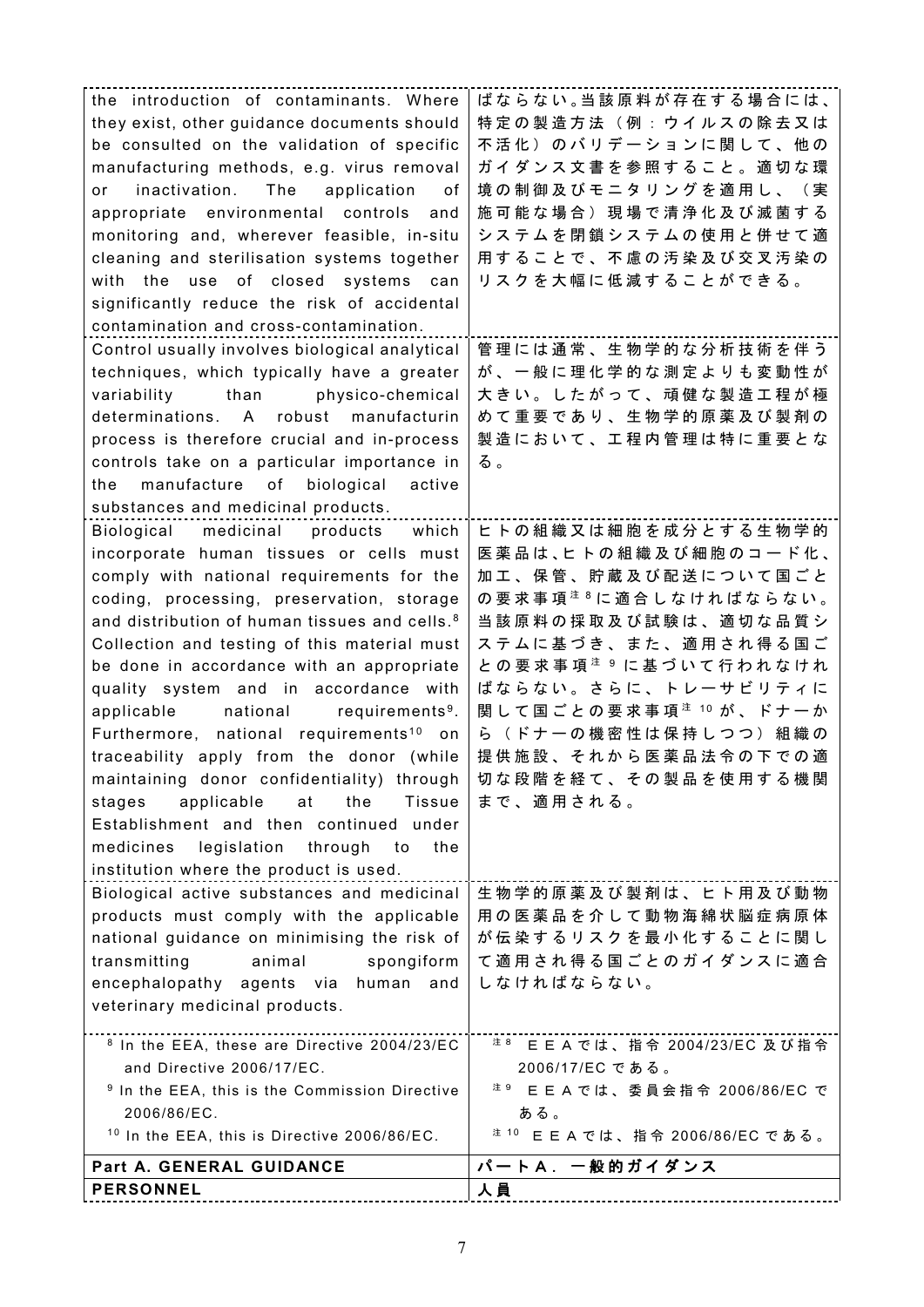| PREMISE AND EQUIPMENT                                | 建物及び設備                                   |
|------------------------------------------------------|------------------------------------------|
| should be based on QRM principles.                   |                                          |
| contamination<br>control<br>the<br>measures          |                                          |
| handled. If such passage is unavoidable,             |                                          |
| products or different organisms<br>are               |                                          |
| products, inactivated<br>other                       | 置をとること。                                  |
| organisms, toxins or animals to areas<br>where       | ば、QRMの原則に基づいた汚染防御措                       |
| genetically<br>modified<br>organisms,                | 物を取り扱う区域に、人員が移動しては<br>ならない。そうした経路が不可避であれ |
| from areas where exposure to live micro-             | の製品、不活化された製品又は異なる生                       |
| In general, personnel should not pass                | 又は使用動物に曝露される区域から、他                       |
| controlled on the basis of QRM principles.           | 生きた微生物、遺伝子組換え生物、毒素                       |
| maintenance and cleaning staff) should be            | の原則に基づいて管理すること。一般に、                      |
| personnel (including quality control (QC),           | タッフを含む)の移動の制限を、QRM                       |
| restrictions<br>on the<br>movement of all            | 下 「 Q C 」 ) 、 保 守 管 理 及 び 清 浄 化 の ス      |
| opportunity for cross-contamination,                 | な場合には、全ての人員(品質管理(以                       |
| minimise<br>4.<br>Where<br>required to<br>the        | 4. 交叉汚染の機会を最小化するため必要                     |
| involved with hazardous organisms.                   |                                          |
| advice should be sought for personnel                | と。                                       |
| commensurate with the risk, medical                  | 人員については医学的助言を求めるこ                        |
| Health monitoring of staff should be                 | るものであること、有害生物を取り扱う                       |
| immunological status or chest X-ray.                 | 康モニタリングは、そのリスクに相応す                       |
| carefully monitored by regular checks of             | スタッフに限定すること。スタッフの健                       |
| should be restricted to staff who are                | により注意深くモニタリングされている                       |
| BCG vaccine and tuberculin products                  | 期的な免疫状態の確認又は胸部X線検査                       |
| appropriate records kept. Production of              | チン及びツベルクリン製品の製造は、定                       |
| work in the production area<br>and                   | 適切に記録を保管すること。BCGワク                       |
| the quality of the product, should preclude          | 製造区域内で作業をさせないこととし、                       |
| personnel, which could adversely affect              | 質に悪影響を及ぼすおそれがあるため、                       |
| 3. Any changes in the health status of               | 3. 人員の健康状態が変化すると製品の品                     |
| specific vaccines and have regular health<br>checks. |                                          |
| should be vaccinated with appropriate                | こと。                                      |
| testing and animal care (and inspections)            | チン接種及び定期的な健康診断を受ける                       |
| engaged in production, maintenance,                  | び検査)に従事する人員は、適切なワク                       |
| safety. Where necessary, personnel                   | 保 守 管 理、試 験 並 び に 使 用 動 物 の 世 話 ( 及      |
| taken into consideration for product                 | 考慮に入れること。(必要な場合)製造、                      |
| 2. The health status of personnel should be          | 2. 製品安全のために、人員の健康状態を                     |
| personnel and the environment.                       |                                          |
| security measures to protect product,                |                                          |
| to their work, including any specific                |                                          |
| specific to the products manufactured and            | 期的な再教育訓練を受けること。                          |
| receive training, and periodic retraining,           | 措置を含む)に特化した教育訓練及び定                       |
| are manufactured and tested should                   | 及び環境を保護する特定のセキュリティ                       |
| biological active substances and products            | 製造する製品及びその作業(製品、人員                       |
| control) employed in areas<br>where                  | 守管理又は品質管理の関係者を含む)は、                      |
| with cleaning, maintenance or quality                | する区域内で従事する人員(清浄化、保                       |
| 1. Personnel (including those concerned              | 1. 生物学的原薬及び製剤を製造し、試験                     |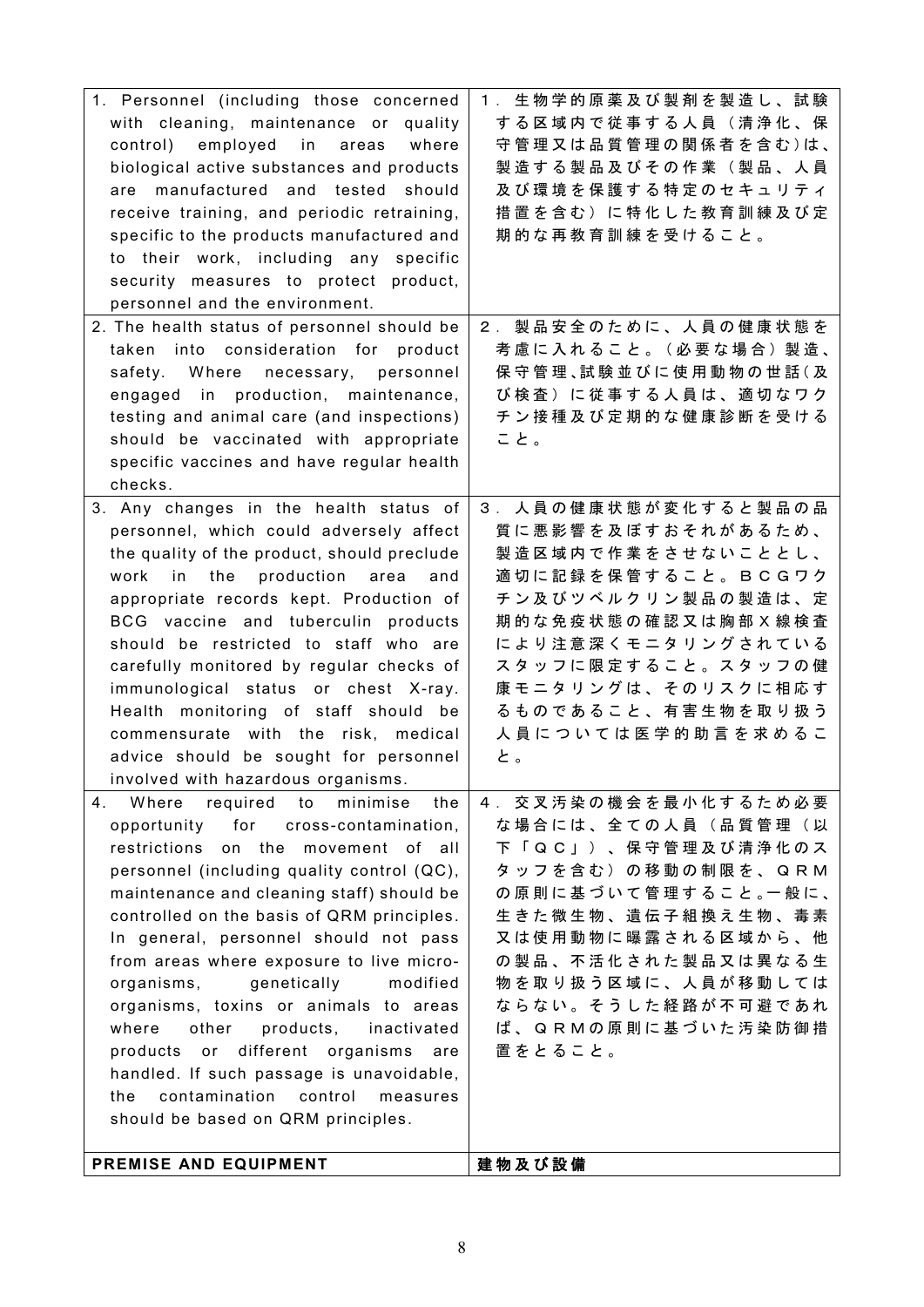| 5. As part of the control strategy, the degree            | 5. 管理ストラテジーの一環として、微粒                             |
|-----------------------------------------------------------|--------------------------------------------------|
| of environmental control of particulate and               | 子及び微生物の汚染についての製造建屋                               |
| microbial contamination of the production                 | の環境管理の度合いは、出発原料の潜在                               |
| premises should be adapted to the active                  | 的な汚染レベル及び製品に対するリスク                               |
| substance, intermediate<br>or finished                    | を考慮して、当該原薬、中間製品又は最                               |
| product and the production step, bearing                  | 終製品及びその製造ステップに相応した                               |
| potential<br>mind<br>the<br>level<br>in.<br>οf            | ものとすること。QRMのプロセスによ                               |
| contamination of the starting materials                   | って示唆される場合には、特定の微生物                               |
| risks to the<br>product.<br>and the<br>The                | (例:宿主微生物、酵母、カビ、嫌気性                               |
| environmental monitoring programme                        | 菌等)の存在を検出する方法を含めるこ                               |
| should be supplemented by the inclusion                   | とにより、環境モニタリングのプログラ                               |
| of methods to detect the presence of                      | ムを補完すること。                                        |
| microorganisms (i.e.<br>specific<br>host                  |                                                  |
| organism, yeasts, moulds, anaerobes,                      |                                                  |
| etc) where indicated by the QRM process.                  |                                                  |
| 6. Manufacturing and storage facilities,                  | 6. 製造及び貯蔵の施設、工程及び環境区                             |
| and<br>environmental<br>processes                         | 分は、製品の異物汚染を防止するよう設                               |
| classifications should be designed to                     | 計すること。汚染は発酵及び細胞培養と                               |
| prevent the extraneous contamination of                   | いった工程において顕在化しやすいが、                               |
| products. Prevention of contamination is                  | 汚染の防止は検出及び除去よりも重要で                               |
| more appropriate than detection and                       | ある。閉鎖系ではなく、製品が直接室内                               |
| removal, although contamination is likely                 | 環境に露出するプロセス(例:補助剤、                               |
| to become evident during processes such                   | 培地、緩衝液、ガスの添加する間のプロ                               |
| as fermentation and cell culture. Where                   | セス)では、QRMの原則に基づいた工                               |
| processes are not closed and there is                     | 学的管理及び環境管理を含めて、管理措                               |
| therefore exposure of the product to the                  | 置を整えておくこと。これらQRMの原                               |
| immediate room environment (e.g. during                   | 則は、環境区分のカスケード及び関連す                               |
| additions of supplements, media, buffers,                 | る 管 理 の 選 定 に 際 し て 、ア ネ ッ ク ス 1 <sup>注 11</sup> |
| gasses,) control measures should be put                   | の適切な項の原則及びガイダンスを考慮                               |
| place, including engineering<br>and<br>in.                | に入れること。                                          |
| environmental controls on the basis of                    |                                                  |
| QRM principles. These QRM principles                      |                                                  |
| should take into account the principles                   |                                                  |
| guidance from the appropriate<br>and                      |                                                  |
| sections of Annex 1 <sup>11</sup> when selecting          |                                                  |
| environmental classification cascades and                 |                                                  |
| associated controls.                                      |                                                  |
| <sup>11</sup> Although the title of Annex 1 refers to the | <sup>注 11</sup> アネックス 1 のタイトルは無菌医薬品              |
| manufacture of sterile medicinal products it              | の製造となっているが、バイオバーデンが                              |
| is not the intention to force the manufacture             | 少ないことが適切で、承認された段階で                               |
| of sterile product at a stage when a low                  | は、無菌製品の製造に限る趣旨ではない。                              |
| bioburden is appropriate and authorised. Its              | 下位グレードD及びCを含めて、分類され                              |
| use is because it is the PIC/S GMP source                 | た全ての製造区域についてPIC/Sの                               |
| guidance on all of the classified<br>of                   | GMPガイダンスの出典であることから、                              |
| manufacturing areas including the lower                   | アネックス1を用いる。                                      |
| grades D and C.                                           |                                                  |
| 7. Dedicated production areas should be                   | 7. 生きた細胞の取扱いには、専用化され                             |
| used for the handling of live cells.                      | た製造区域を使用すること。病原性生物                               |
| Dedicated production area should be used                  | (バイオセーフティレベル3又は4) を                              |
|                                                           |                                                  |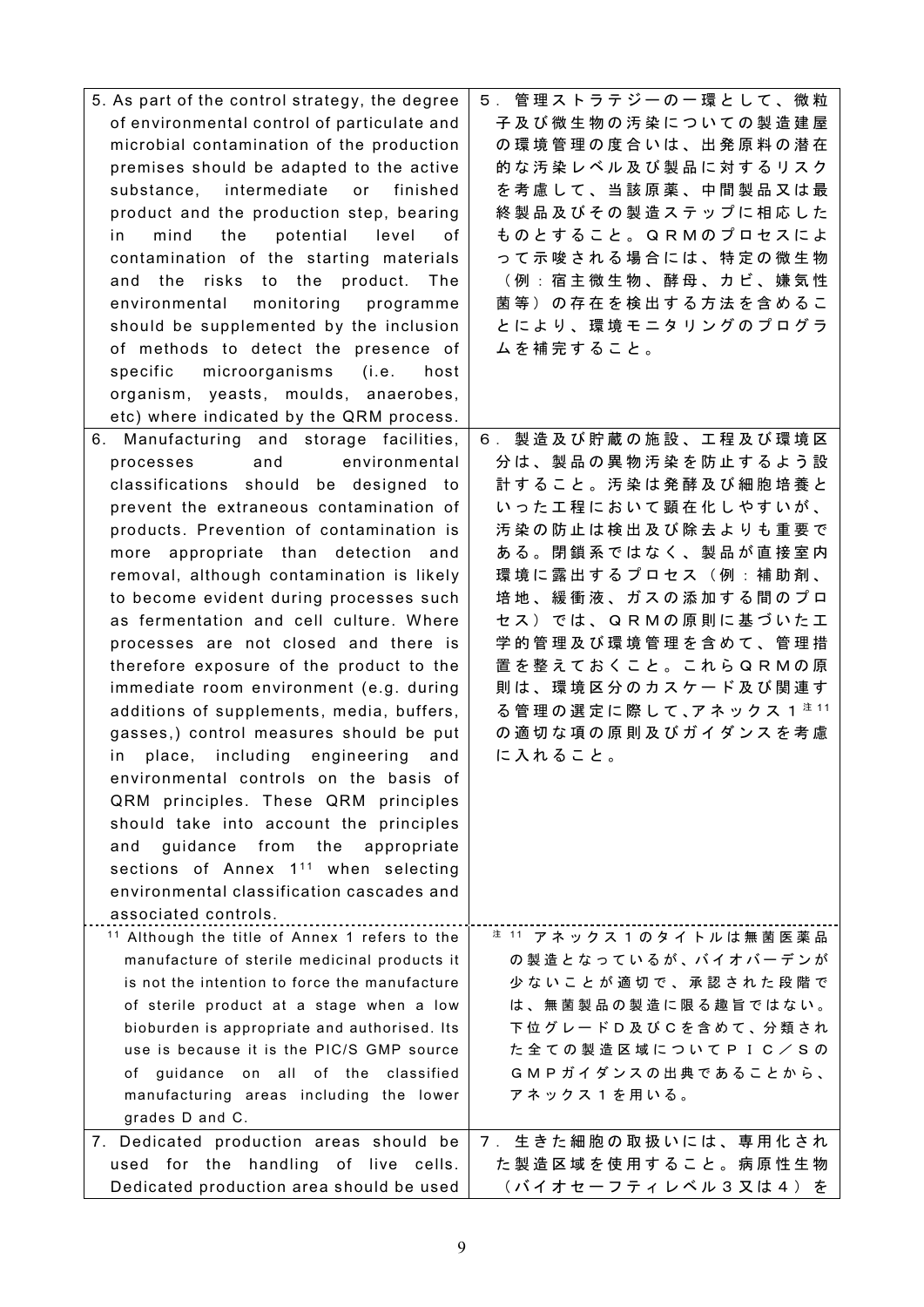| manufacture<br>of pathogenic<br>for.<br>the                          | 使用する製造には、専用化された製造区                |
|----------------------------------------------------------------------|-----------------------------------|
| organisms (i.e. Biosafety level 3 or 4).                             | 域を使用すること。                         |
| 8. Manufacture in a multi-product facility                           | 8. 以下の事項又は(対象製品の種類に応              |
| may be acceptable where the following, or                            | じて適切な)同等の考慮及び措置が交叉                |
| equivalent (as appropriate to the product                            | 汚染を防止する有効な管理ストラテジー                |
| involved) considerations<br>types<br>and                             | の一環として講じられている場合には、                |
| measures are part of an effective control                            | 複数製品を扱う施設内での製造が許容さ                |
| strategy to prevent cross-contamination:                             | れ得る:                              |
| (a) Knowledge of key characteristics of all                          | (a) 当該同一施設内で扱われる全ての細              |
| cells, organisms and any adventitious                                | 胞、生物及び外来性因子の主要な特性                 |
| agents (e.g. pathogenicity, detectability,                           | (例:病 原 性 、検 出 可 能 性 、残 存 性 、不     |
| persistence, susceptibility<br>to                                    | 活化に対する感受性)に関する知見。                 |
| inactivation) within the same facility.                              |                                   |
| (b) Where production is characterised by                             | (b) 異なる出発原料の複数小規模バッチ              |
| multiple small batches from different                                | で特徴づけられる製造の場合には、管                 |
| starting materials, factors such as the                              | 理ストラテジーの策定において、同時                 |
| health status of donors and the risk of                              | に作業することが許容されるかを検討                 |
| total loss of product should be taken into                           | する際には、ドナーの健康状態及び製                 |
| considering<br>account<br>when<br>the                                | 品の総損失リスク等の要因を考慮に入                 |
| acceptance of concurrent working during                              | れること。                             |
| development of the control strategy.                                 |                                   |
| (c) Live organisms and spores<br>are                                 | (c) 交叉汚染の潜在的な経路全てに対処              |
| prevented from entering non-related                                  | するとともに、単回使用の部材及び閉                 |
| areas or equipment by addressing all                                 | 鎖システム等の工学的な対策を活用す                 |
| potential routes of cross-contamination                              | ることにより、生体及び芽胞が関連の                 |
| and utilizing single use components and                              | ない区域又は設備に侵入することを防                 |
| engineering measures such as closed                                  | ぐこと。                              |
| systems.                                                             |                                   |
| (d) Control measures to remove<br>the                                | (d) 別の製品の製造に続ける前に生物及              |
| organisms and<br>spores<br>before<br>the                             | び芽胞を除去するための管理措置。当                 |
| manufacture                                                          | 該管理措置は、加温·換気·空調(HV                |
| subsequent<br>оf<br>other<br>products, these control measures should | AC) システムも考慮すること。当該                |
| also take the heating, ventilation and air                           | 生物及び芽胞について清浄化及び除染                 |
| conditioning<br>(HVAC)<br>system<br>into                             | をバリデートすること。                       |
| account. Cleaning and decontamination                                |                                   |
| for the organisms and spores should be                               |                                   |
| validated.                                                           |                                   |
| (e) Environmental monitoring, specific for                           | (e) 微生物が製造環境に残存する可能性              |
| the micro-organism being manufactured,                               | があり、環境モニタリングの方法があ                 |
| where the micro-organisms are capable                                | る場合には、製造中並びに清浄化及び                 |
| of persistence in the manufacturing                                  | 除染の完了後に、隣接区域内において                 |
| environment and where methods are                                    | 環境モニタリング(製造に供される微                 |
| available, is conducted in adjacent                                  | 生物に特異的なもの)を実施すること。                |
| areas during manufacture and after                                   | 生 体 及 び / 又 は 芽 胞 形 成 菌 を 取 り 扱 う |
| cleaning<br>completion<br>оf<br>and                                  | 区域内における特定のモニタリング設                 |
| decontamination. Attention should also                               | 備(例:浮遊微粒子モニタリング)の使                |
| be given to risks arising with use of                                | 用に伴うリスクにも注意すること。                  |
| monitoring<br>certain<br>equipment<br>e.g.)                          |                                   |
| airborne particle monitoring) in areas                               |                                   |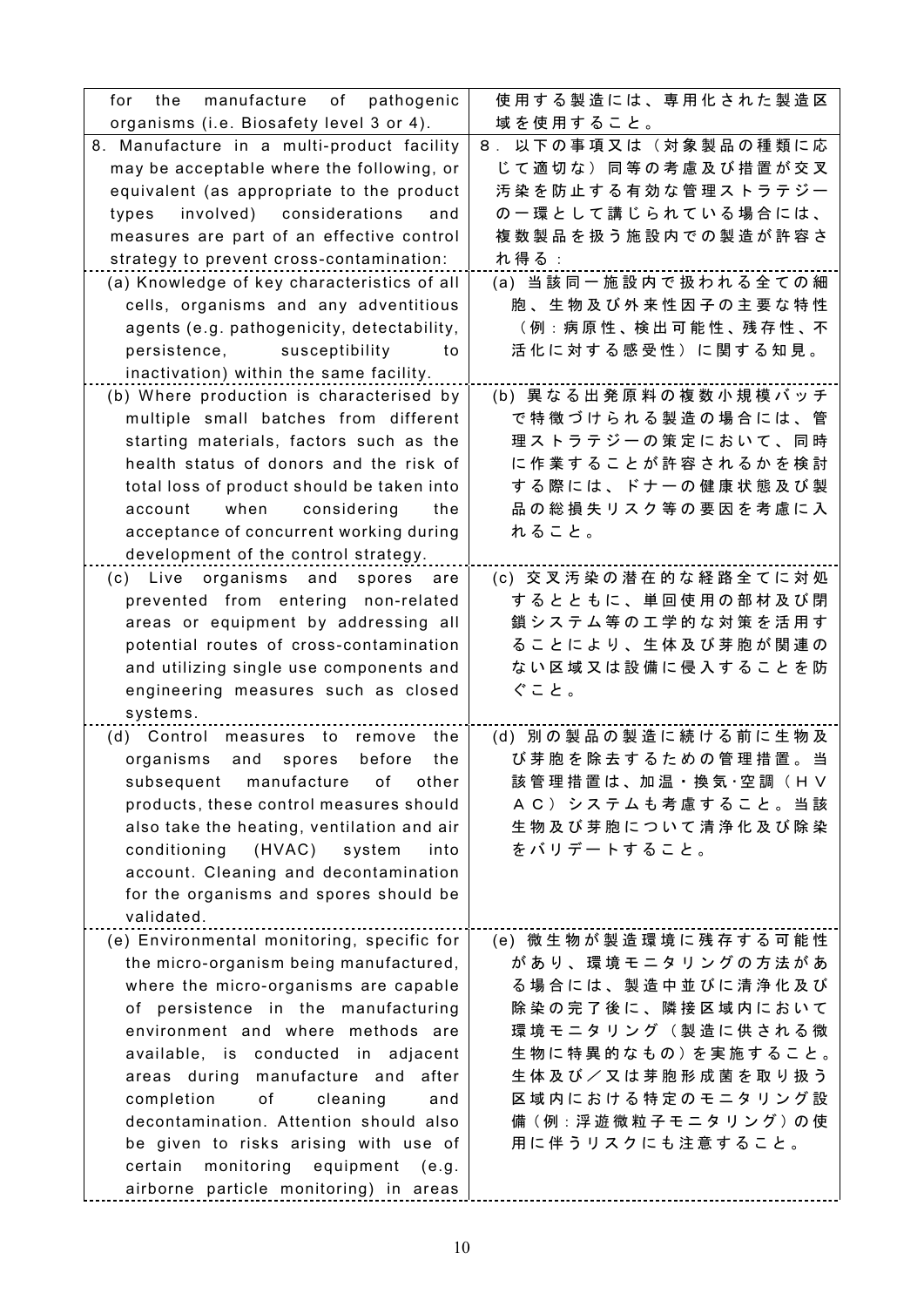| handling live and/or spore forming                      |                                     |
|---------------------------------------------------------|-------------------------------------|
| organisms.                                              |                                     |
| (f) Products, equipment, ancillary                      | (f) 製品、設備、付属設備 (例:校正用設              |
| equipment (e.g. for calibration and                     | 備、バリデーション用設備)及び使い                   |
| validation) and disposable items are                    | 捨て物品を当該区域内で移動する際、                   |
| only moved within and removed from                      | 及び当該区域から搬出する際には、必                   |
| such areas in a manner that prevents                    | ず、他の区域、他の製品及び異なる段                   |
| contamination of other areas, other                     | 階の製品の汚染を避ける方法による                    |
| products and different product stages                   | (例:不活化された製品又はトキソイ                   |
| (e.g. prevent contamination<br>0f                       | ド製品が不活化されていない製品で汚                   |
| inactivated or toxoided products with                   | 染されないようにする)。                        |
| non-inactivated products).                              |                                     |
| (g) Campaign based manufacturing.                       | (g) キャンペーン毎に製造すること。                 |
| 9. For finishing (secondary) operations <sup>12</sup> , | 9. 仕上げ (二次) 作業 $12$ について専用          |
| the need for dedicated facilities will                  | 化された設備を要するかは、上記の考慮                  |
| depend on consideration of the above                    | に加えて、その生物学的医薬品に特有の                  |
| together with additional considerations                 | 必要性、及び同一施設で扱われる他の製                  |
| such as the specific needs of the                       | 品(生物学的製品でないものを含む)の                  |
|                                                         | 特性等の考慮に依拠することとなる。そ                  |
| biological medicinal product and on the                 | の他、仕上げ作業についての管理措置に                  |
| characteristics of other<br>products,                   |                                     |
| including any non-biological products, in               | は、添加する順序を定めること、混合す                  |
| the same facility. Other control measures               | る速度、時間及び温度を管理すること、                  |
| for finishing operations may include the                | 光に当たるのを制限すること並びに漏出                  |
| need for specific addition sequences,                   | 時における封じ込め及び清浄化の手順を                  |
| mixing speeds, time and temperature                     | 定めることが含まれ得る。                        |
| controls, limits on exposure to light and               |                                     |
| containment and cleaning procedures in                  |                                     |
| the event of spillages.                                 |                                     |
| <sup>12</sup> Formulation, filling and packaging        | $^{\pm$ 12 製剤化作業、充填作業及び包装作業         |
| 10.<br>The<br>and<br>procedures<br>measures             | 10. 封じ込め (環境及び作業者の安全のた              |
| necessary for containment (i.e. for                     | め)に必要な措置及び手順は、製品品質                  |
| environment and operator safety) should                 | のための措置及び手順と相反するもので                  |
| not conflict with those for product quality.            | あってはならない。                           |
| 11. Air handling units should be designed,              | 11. 異なる製造区域間の交叉汚染のリスク               |
| constructed and maintained to minimise                  | を最小化するよう、空気処理ユニットを                  |
| the risk of cross-contamination between                 | 設計し、構築し、維持すること。また、                  |
| different manufacturing areas and may                   | ある区域に特化した空気処理ユニットが                  |
| be specific for an<br>need to<br>area.                  | 必要な場合がある。シングルパス空気シ                  |
| Consideration, based on QRM principles,                 | ステムの使用を、QRMの原則に基づい                  |
| should be given to the use of single pass               | て、検討すること。                           |
| air systems.                                            |                                     |
| 12. Positive pressure areas should be used              | 12. 無菌製品を加工するには、陽圧管理区               |
| to process sterile products but negative                | 域を使用すること。ただし、封じ込めの                  |
| pressure in specific areas at the point of              | 理由から、病原体が露出する特定区域内                  |
| exposure of pathogens is acceptable for                 | の陰圧管理は許容される。特にリスクの                  |
| containment reasons. Where negative                     | あ る 原 材 料 ( 例 : 病 原 体 ) の 無 菌 処 理 に |
| pressure areas or safety cabinets are                   | 陰圧管理区域又は安全キャビネットを使                  |
| used for aseptic processing of materials                | 用する場合には、適切な清浄グレードの                  |
| with particular risks (e.g. pathogens), they            | 陽圧管理ゾーンを周囲に設けること。そ                  |
|                                                         |                                     |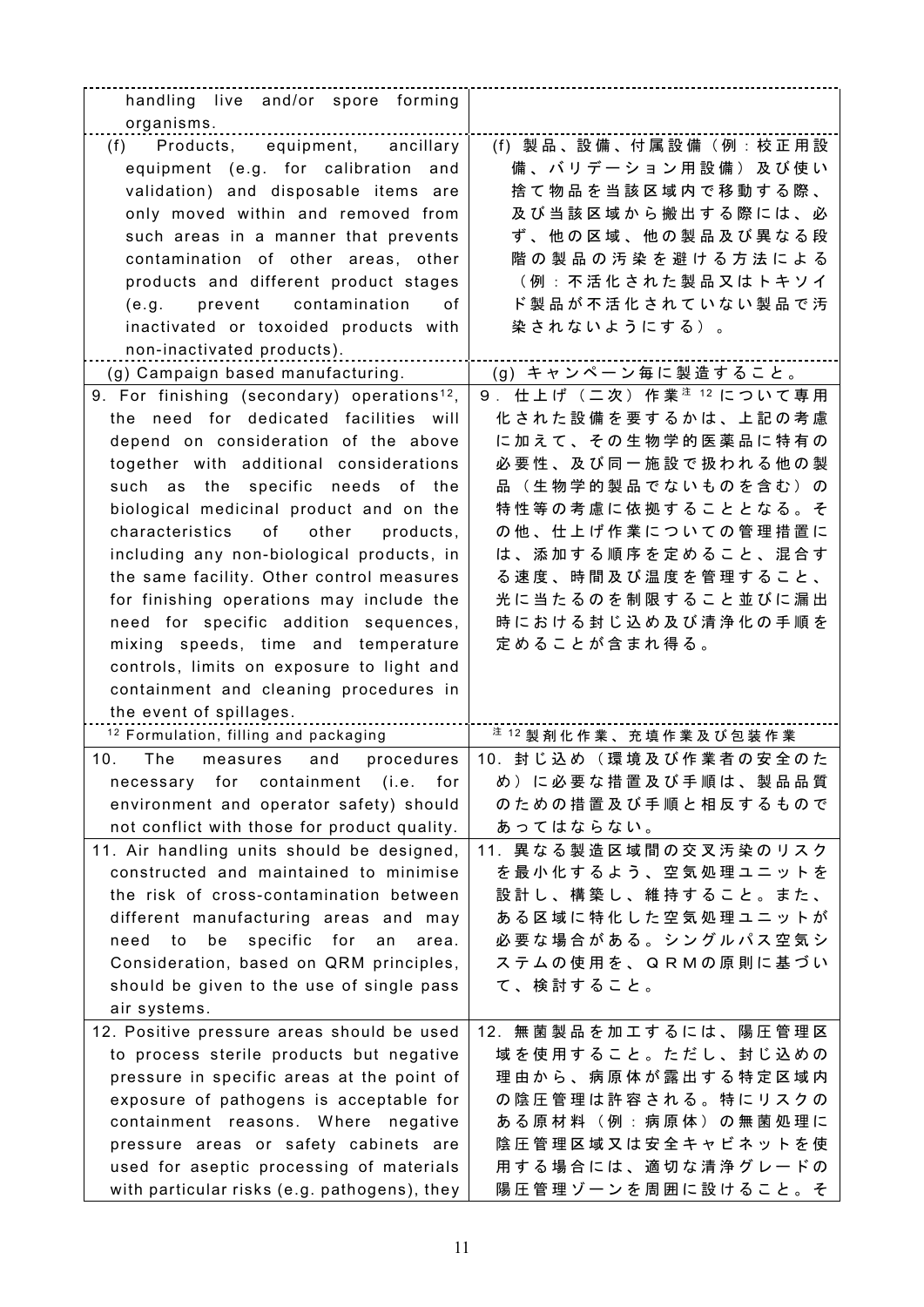| should be surrounded by a positive                    | れらの気圧カスケードを明確に規定する                   |
|-------------------------------------------------------|--------------------------------------|
| pressure clean zone of appropriate grade.             | とともに、適切なアラーム設定を行い継                   |
| These<br>pressure cascades should be                  | 続的にモニターすること。                         |
| defined and continuously<br>clearly                   |                                      |
| monitored with appropriate alarm settings.            |                                      |
| 13. Equipment used during handling of live            | 13. 生体及び細胞の取扱いに使用する設備                |
| organisms and cells, including those for              | (検体採取用の設備を含む)は、処理中                   |
| sampling, should be designed to prevent               | の汚染を防止するように設計されている                   |
| any contamination during processing.                  | こと。                                  |
| 14. Primary containment <sup>13</sup> should be       | 14. 一次封じ込め <sup>注 13</sup> は、生物学的作用剤 |
| designed and periodically tested to ensure            | が直接の作業環境中に流出するのを確実                   |
| the prevention of escape of biological                | に防止するように設計され、定期的に試                   |
| into the immediate working<br>agents                  | 験されていること。                            |
| environment.                                          |                                      |
| <sup>13</sup> See main GMP Glossary on 'Containment'. | <sup>注 13</sup> 「封じ込め」に関して、ガイドライン本   |
|                                                       | 体のGMP用語解説を参照。                        |
| 15. The use of 'clean in place' and 'steam in         | 15. 「定置洗浄」及び「定置蒸気滅菌」(「定              |
| place' ('sterilisation in place') systems             | 置滅菌」)のシステムを、なるべく使用                   |
| should be used where possible. Valves on              | すること。発酵槽のバルブは、完全に蒸                   |
| fermentation<br>vessels<br>should<br>be               | 気滅菌することが可能なものであるこ                    |
| completely steam sterilisable.                        | と。                                   |
|                                                       | 16. 換気ロフィルタは、疎水性のものとし、               |
| 16. Air vent filters should be hydrophobic            | 所定の耐用年数について、適切なQRM                   |
| and validated for their scheduled life span           |                                      |
| with integrity testing at appropriate                 | の原則に基づく適切な間隔で完全性試験                   |
| intervals based on appropriate QRM                    | を行ってバリデートすること。                       |
| principles.                                           |                                      |
| 17. Drainage systems must be designed so              | 17. 排水システムは、排水を効果的に中和                |
| effluents<br>effectively<br>that<br>be<br>can         | し又は除染することができ、交叉汚染の                   |
| neutralised or decontaminated to minimise             | リスクを最小化するように設計されてい                   |
| the risk of cross-contamination. Local                | なければならない。域内規制を遵守し、                   |
| regulation must be complied with to                   | 廃棄物のバイオハザード特性に関連する                   |
| minimise the risk of contamination of the             | リスクに応じて外部環境の汚染リスクを                   |
| external environment according to the risk            | 最小化しなければならない。                        |
| associated with the biohazardous nature               |                                      |
| of waste materials.                                   |                                      |
| 18. Due to the variability of biological              | 18. 生物学的な製品又は製造工程に変動性                |
| products or manufacturing processes,                  | があることから、適切な/重要な原料物                   |
| relevant/critical raw materials (such as              | 質(培地及び緩衝液等)は、製造工程中                   |
| culture media and buffers) have to be                 | に計量し又は秤量する必要がある。それ                   |
| measured<br>weighed<br>during<br>or<br>the            | らの場合において、そのバッチの製造期                   |
| production process. In these cases, small             | 間又はキャンペーンの製造期間等、所定                   |
| stocks of these raw materials may be kept             | の判定基準に基づいて期間を設定し、少                   |
| in the production area for a specified                | 量 の ス ト ッ ク を 製 造 区 域 内 で 保 管 し 得    |
| duration based on defined criteria such as            | る。                                   |
| for the duration of manufacture of the                |                                      |
| batch or of the campaign.                             |                                      |
| <b>ANIMALS</b>                                        | 使用動物                                 |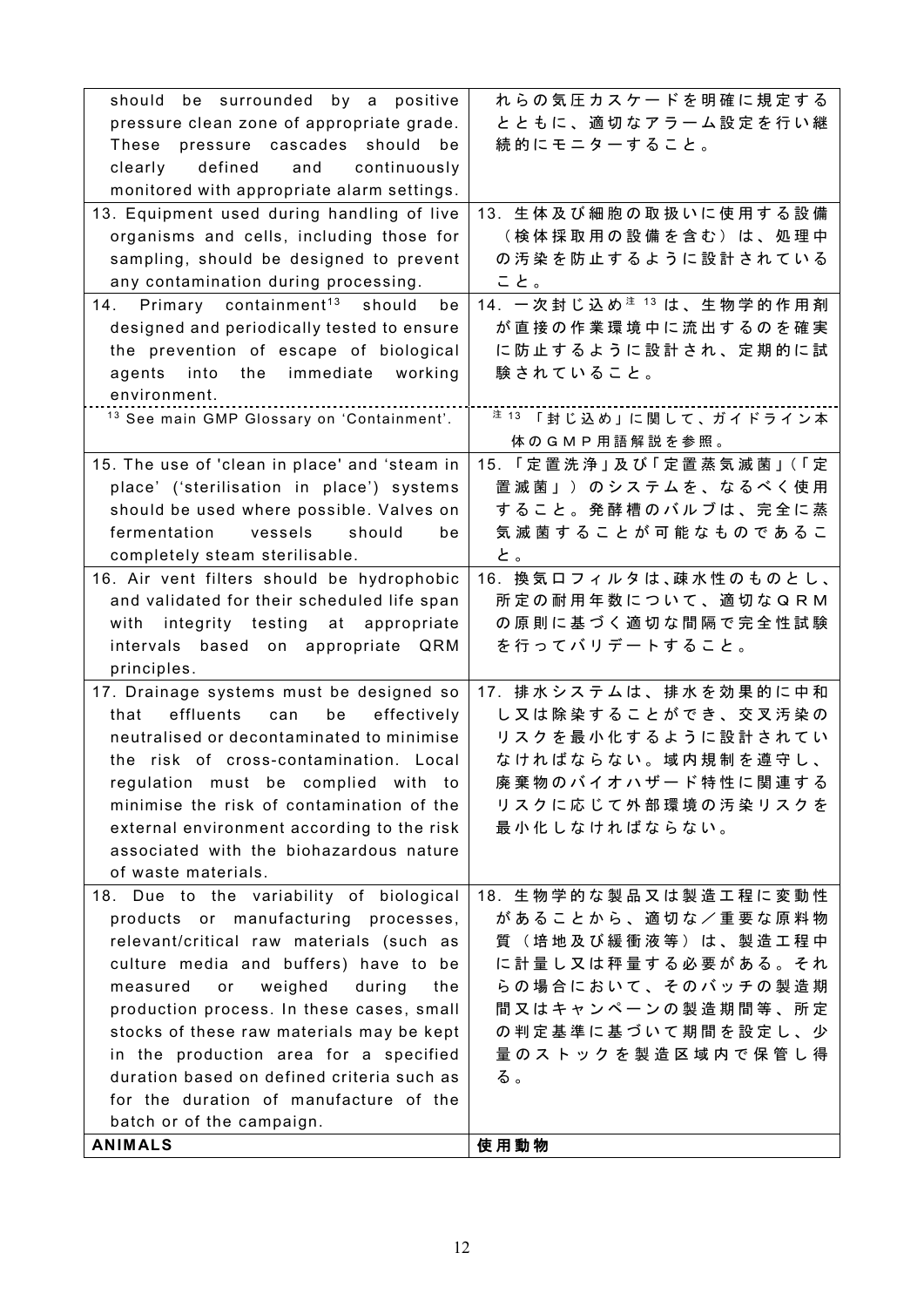| 19. A wide range of animal species are used   | 19. 様々な動物種が、多くの生物学的医薬               |
|-----------------------------------------------|-------------------------------------|
| in the manufacture of a number of             | 品 の 製 造 に 使 用 さ れ る 。 そ れ ら は 2 種 類 |
| biological medicinal products. These can      | の基原に大別することができる。                     |
| be divided into 2 broad types of sources:     |                                     |
| (a) Live groups, herds, flocks: examples      | (a) 生体群を使用する例: ポリオワクチ               |
| include polio vaccine (monkeys),              | ン(サル)、ヘビ毒及び破傷風に対する                  |
| immunosera to snake venoms<br>and             | 抗毒素(ウマ、ヒツジ、ヤギ)、アレル                  |
| tetanus (horses, sheep and goats),            | ゲン (ネコ)、狂犬病ワクチン (ウサギ、               |
| allergens (cats), rabies vaccine (rabbits,    | マウス、ハムスター)、トランスジェニ                  |
| and hamsters), transgenic<br>mice             | ック製品(ヤギ、ウシ)。                        |
| products (goats, cattle).                     |                                     |
| (b) Animal materials derived post-mortem      | (b) 死んだ後に得られる動物原料及び食                |
| and from establishments such<br>as            | 肉処理場等の提供施設からの動物原料                   |
| abattoirs: examples include, abattoir         | を使用する例:食肉処理場が提供元の                   |
| sources for enzymes, anticoagulants           | 酵 素 、 抗 凝 固 薬 及 び ホ ル モ ン ( ヒ ツ ジ   |
| and hormones (sheep and pigs).                | 及びブタ)。                              |
| In addition, animals may also be used in      | 加えて、一般的な試験(例:発熱性物質試                 |
| quality control either in generic assays,     | 験) 又は特定の力価試験 (例:百日咳ワク               |
| e.g. pyrogenicity, or specific potency        | チ ン ( マ ウ ス ) 、 発 熱 性 物 質 試 験 ( ウ サ |
| assays, e.g. pertussis vaccine (mice),        | ギ)、BCGワクチン(モルモット))の                 |
| pyrogenicity (rabbits), BCG<br>vaccine        | 品 質 管 理 に お い て 動 物 が 使 用 さ れ る こ と |
| (guinea-pigs).                                | もある。                                |
| 20. In addition to compliance with TSE        | 20. T S E (伝播性海綿状脳症) 規制に適           |
| regulations, other adventitious agents that   | 合することに加えて、その他の懸念され                  |
| of concern (zoonotic diseases,<br>are         | る 外 来 性 因 子 ( 人 獣 共 通 感 染 症 、 基 原 動 |
| diseases of source animals) should be         | 物の疾病)を、継続的な健康プログラム                  |
| an ongoing<br>monitored<br>by<br>health       | によってモニターし、記録すること。そ                  |
| programme and recorded. Specialist            | うしたプログラムを確立するに際して                   |
| advice should be obtained in establishing     | は、専門家の助言を得ること。基原動物                  |
| such programmes. Instances of ill-health      | /ドナー動物で発生した健康不良の事案                  |
| occurring in the source/donor animals         | は、当該動物及び当該動物と接触した動                  |
| should be investigated with respect to        | 物を(出発原料及び原料物質の基原とし                  |
| their suitability and the suitability of in-  | て製造に、又は品質管理及び安全性試験                  |
| contact animals for continued use (in         | に)継続使用する適切性に関して調査し、                 |
| manufacture, as sources of starting and       | その判定結果を文書化しなければならな                  |
| raw materials, in quality control and safety  | い。当該動物由来の出発原料又は原料物                  |
| decisions<br>testing),<br>the<br>must<br>be   | 質が使用され又は含まれている生物学的                  |
| documented. A look-back procedure             | 原薬又は製剤が尚も適合であるかに関し                  |
| should be in place which informs the          | ての意思決定プロセスに情報を与える遡                  |
| decision making process on the continued      | 及手順が整っていること。この意思決定                  |
| suitability of<br>the<br>biological<br>active | プロセスには、当該ドナー動物からあら                  |
| substance or medicinal product in which       | かじめ採取した保存サンプルを再試験                   |
| the animal sourced starting or raw            | し、(該当する場合)ドナー動物がどの                  |
| materials have been used or incorporated.     | 時点まで問題なかったかを確定すること                  |
| This decision-making process may include      | が含まれ得る。基原動物/ドナー動物を                  |
| the re-testing of retained samples from       | 処置するため使用された治療薬剤の休薬                  |
| previous collections from the same donor      | 期間を文書化し、当該動物を所定の期間                  |
| animal (where applicable) to establish the    | 除外する判定に用いなければならない。                  |
| last negative donation. The withdrawal        |                                     |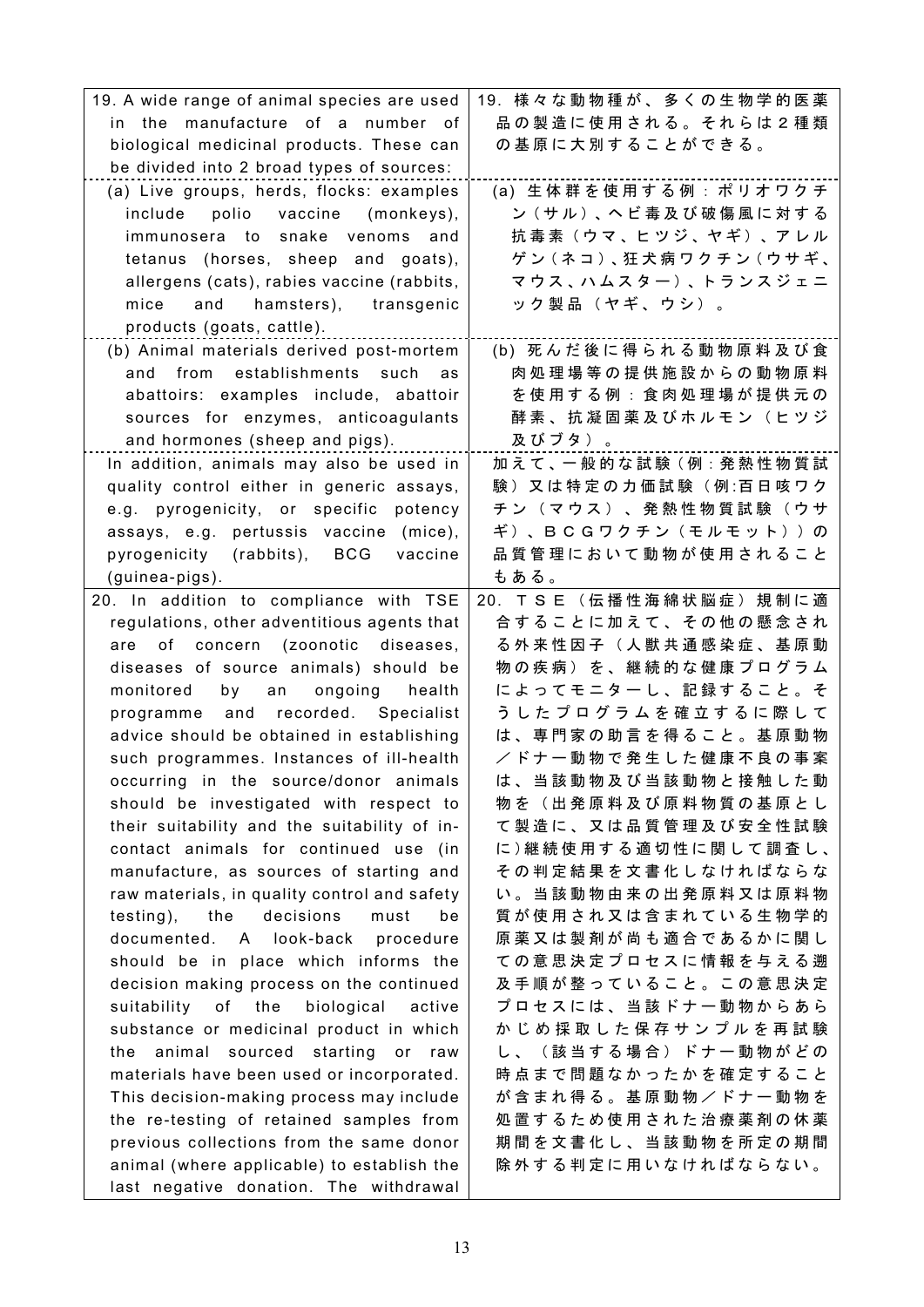| period of therapeutic agents used to treat               |                                                  |
|----------------------------------------------------------|--------------------------------------------------|
| source/donor<br>animals<br>must<br>be                    |                                                  |
| documented and used to determine the                     |                                                  |
| removal of those animals from<br>the                     |                                                  |
| programme for defined periods.                           |                                                  |
| 21. Particular care should be taken to                   | 21. 基原動物/ドナー動物の感染の防止及                            |
| prevent and monitor infections in the                    | びモニターに、特別な注意を払うこと。                               |
| source/donor animals. Measures should                    | 措置には、その原料採取、設備、飼育、                               |
| include the sourcing, facilities, husbandry,             | バイオセキュリティ手順、試験体制、床                               |
| biosecurity procedures, testing regimes,                 | 敷き及び飼料の管理を含めること。これ                               |
| control of bedding and feed materials.                   | は、特定の病原体感染がない動物につい                               |
| This is of special relevance to specified                | て、薬局方医薬品各条の要求事項に合致                               |
| pathogen<br>free<br>animals<br>where                     | しなければならない場合に特に関連性が                               |
| pharmacopoeial monograph requirements                    | ある。その他のカテゴリーの使用動物                                |
| Housing and<br>be<br>met.<br>must<br>health              | (例:健康な群)については、飼育施設                               |
| monitoring should be defined for other                   | 及び健康のモニタリングを規定するこ                                |
| categories of animals (e.g. healthy flocks               | と。                                               |
| or herds).                                               |                                                  |
| 22.<br>For<br>products manufactured<br>from              | 22. トランスジェニック動物から製造され                            |
| transgenic animals, traceability should be               | る製品については、元の動物からそのト                               |
| maintained in the creation of such animals               | ランスジェニック動物の作製においてト                               |
| from the source animals.                                 | レーサビリティを維持すること。                                  |
| 23. Note should be taken of national                     | 23. 科学的目的で使用される動物の保護に                            |
| requirements on the protection of animals                | 関する国ごとの要求事項に留意すること                               |
| used for scientific purposes <sup>14</sup> . Housing for | <sup>注 14</sup> 。生 物 学 的 原 薬 及 び 製 剤 の 製 造 及 び 管 |
| animals used in production and control of                | 理に使用される動物の飼育施設は、製造                               |
| biological<br>active<br>substances<br>and                | 区 域 及 び 管 理 区 域 か ら 分 離 さ れ て い る こ              |
| medicinal products should be separated                   | と。                                               |
| from production and control areas.                       |                                                  |
| <sup>14</sup> In the EEA, this is Directive 2010/63/EC.  | <sup>注 14</sup> EEAでは、指令 2010/63/EC である。         |
| 24. For different animal species, key criteria           | 24. 動物種ごとに重要判定基準を定め、モ                            |
| should<br>defined,<br>monitored,<br>be<br>and            | ニターし、記録すること。これら判定基                               |
| recorded. These may include age, weight                  | 準には、当該使用動物の齢、体重及び健                               |
| and health status of the animals.                        | 康状態が含まれ得る。                                       |
| 25. Animals, biological agents, and tests                | 25. 使用動物、生物学的作用剤及び行われ                            |
| carried out should be the subject of an                  | た 試 験 は 識 別 シ ス テ ム の 適 用 対 象 と し 、              |
| identification system to prevent any risk of             | 混同のリスクを防止して、特定された全                               |
| confusion and to control all identified                  | ての危険を管理すること。                                     |
| hazards.                                                 |                                                  |
| <b>DOCUMENTATION</b>                                     | 文書化                                              |
| 26. Starting and raw materials may need                  | 26. 出発原料及び原料物質について、それ                            |
| additional documentation on the source,                  | らの微生物学的な品質を含めて適切な管                               |
| origin, distribution chain,<br>method<br>0f              | 理のレベルを保証するため、その供給元、                              |
| manufacture, and controls applied, to                    | 由来、配送チェーン、製造の方法、及び                               |
| assure an appropriate level of control                   | 適用される管理に関して追加的な文書化                               |
| including their microbiological quality.                 | を必要とすることがある。                                     |
| 27. Some product types may require specific              | 27. 製品の種類によっては、どの原材料(特                           |
| definition of what materials constitutes a               | に 細 胞 ) が 1 バ ッ チ を 構 成 す る か 具 体 的              |
| batch, particularly cells.                               | な規定を必要とすることがある。                                  |
|                                                          |                                                  |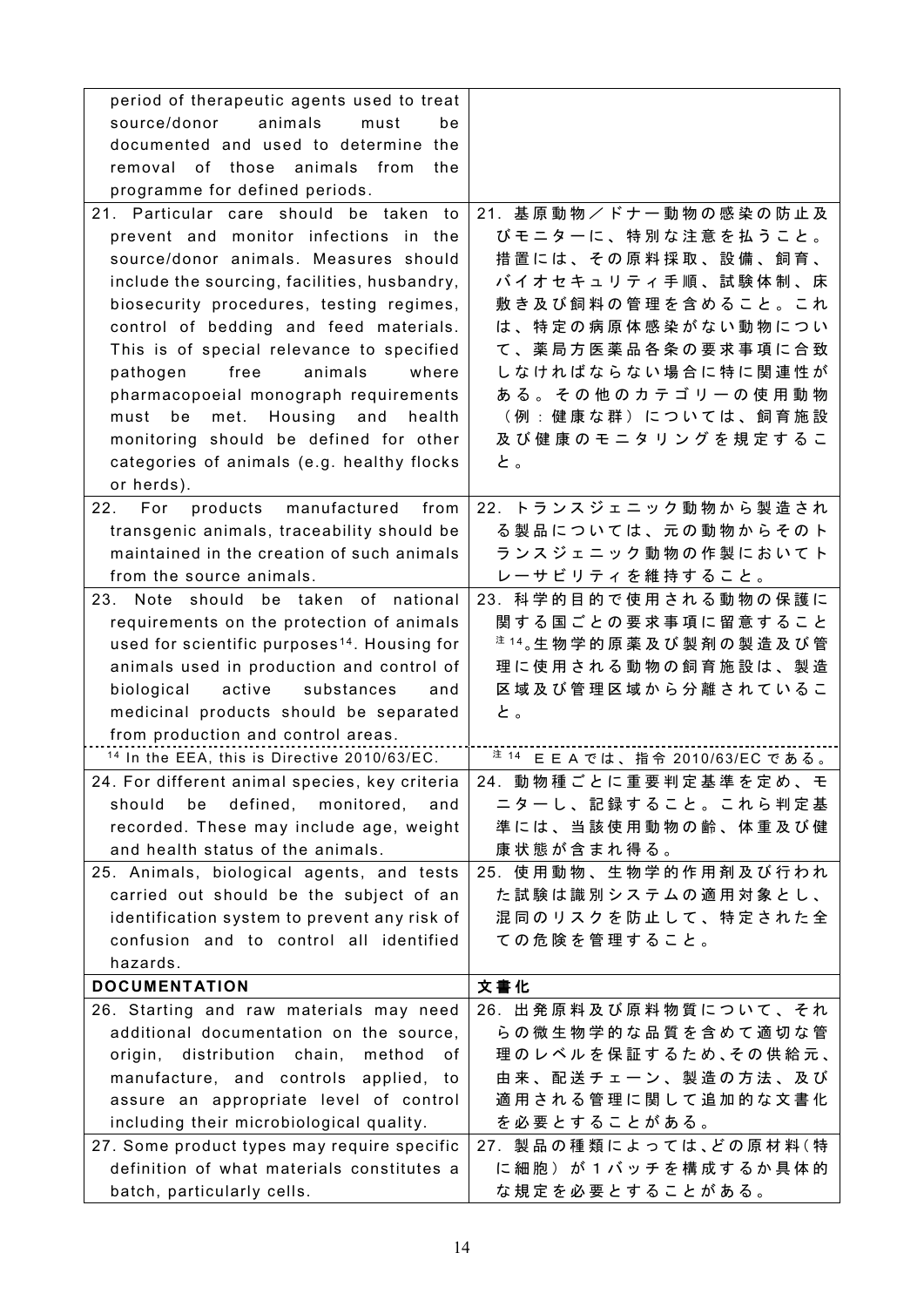| 28. Where human cell or tissue donors are                                          | 28. ヒトの細胞又は組織ドナーを使用する                       |
|------------------------------------------------------------------------------------|---------------------------------------------|
| used, full traceability is required from                                           | 場合には、個人のプライバシー及び健康                          |
| starting and raw materials, including all                                          | 関連情報の機密性を保持しつつ <sup>注15</sup> 、出発           |
| substances coming into contact with the                                            | 原料及び原料物質(当該細胞又は組織と                          |
| cells or tissues through to confirmation of                                        | 接触することとなる物質全てを含む)か                          |
| the receipt of the products at the point of                                        | ら製品の使用現場における受領の確認に                          |
| use whilst maintaining the privacy of                                              | 至るまで、完全なトレーサビリティが要                          |
| individuals and confidentiality of health                                          | 求される。トレーサビリティの記録は、                          |
| related information <sup>15</sup> . Traceability records                           | 当該医薬品の有効期限後 30 年間保存し                        |
| must be retained for 30 years after the                                            | なければならない。ドナー適合細胞を使                          |
| expiry date of the medicinal product.                                              | 用する等の特殊な症例向け製品には、そ                          |
| Particular care should<br>be taken<br>to                                           | のトレーサビリティを維持するため特に                          |
| maintain the traceability of products for                                          | 注意を払うこと。医薬品の製造工程で出                          |
| special use cases, such as donor-matched                                           | 発原料又は原料物質として血液成分が使                          |
| cells. National requirements <sup>16</sup> in regards                              | 用されている場合には、トレーサビリテ                          |
| traceability requirements<br>to<br>and                                             | ィの要求事項並びに重篤な有害反応及び                          |
| notification of serious adverse reactions                                          | 有害事象の通報に関して、国ごとの要求                          |
|                                                                                    |                                             |
| and events apply to blood components                                               | 事 項 <sup>注 16</sup> が 血 液 成 分 に 適 用 さ れ る 。 |
| when they are used as starting or raw                                              |                                             |
| materials in the manufacturing process of                                          |                                             |
| medicinal products.                                                                |                                             |
| <sup>15</sup> In the EEA, see Article 15 of Regulation                             | <sup>注 15</sup> EEAでは、規則 1394/2007 の第 15 条  |
| 1394/2007.                                                                         | を参照。                                        |
| <sup>16</sup> In the EEA, these are Directives 2002/98/EC                          | <sup>注 16</sup> E E A では、指令 2002/98/EC 及び   |
|                                                                                    |                                             |
| and 2005/61/EC.                                                                    | 2005/61/EC である。                             |
| <b>PRODUCTION</b>                                                                  | 製造                                          |
| 29. Given the variability inherent in many                                         | 29. 多くの生物学的原薬及び製剤に特有の                       |
| biological<br>active<br>substances<br>and                                          | 変動性があることを踏まえ、プロセス設                          |
| medicinal products, steps to increase                                              | 計等の製品ライフサイクルの種々の段階                          |
| robustness thereby reducing<br>process                                             | で、プロセスの頑健性を高め、それによ                          |
| process variability and enhancing                                                  | りプロセスの変動性を低減して再現性を                          |
| reproducibility at the different stages of                                         | 向上させる各ステップを、製品品質の照                          |
| the product lifecycle such as process                                              | 査に際して再評価すること。                               |
| design should be reassessed during                                                 |                                             |
| Product Quality Reviews.                                                           |                                             |
| 30. Since cultivation conditions, media and                                        | 30. 培養条件、培地及び試薬類は、細胞又                       |
| reagents are designed to promote the                                               | は微生物の増殖を促進するように設計さ                          |
|                                                                                    | れており、通常は純粋培養状態であるこ                          |
| growth of cells or microbial organisms,                                            |                                             |
| typically in an axenic state, particular                                           | とから、その管理ストラテジーには特に                          |
| attention should be paid in the control                                            | 注意を払い、望ましくないバイオバーデ                          |
| strategy to ensure there are robust steps                                          | ン並びに関連する代謝物及びエンドトキ                          |
| that prevent or minimise the occurrence of                                         | シンの発生を防止又は最小化する頑健な                          |
| bioburden and associated<br>unwanted                                               | 各ステップを保証すること。製造バッチ                          |
| metabolites and endotoxins. For medicinal                                          | が小さいことが多い細胞及び組織由来の                          |
| products from cells and tissues where                                              | 医薬品については、様々な健康状態の異                          |
| production batches are frequently small                                            | なるドナー由来の細胞調製物間の交叉汚                          |
| the risk of cross-contamination between                                            | 染 の リ ス ク を 、 所 定 の 手 順 及 び 要 件 の 下         |
| cell preparations from different donors<br>with various health status should<br>be | で管理すること。                                    |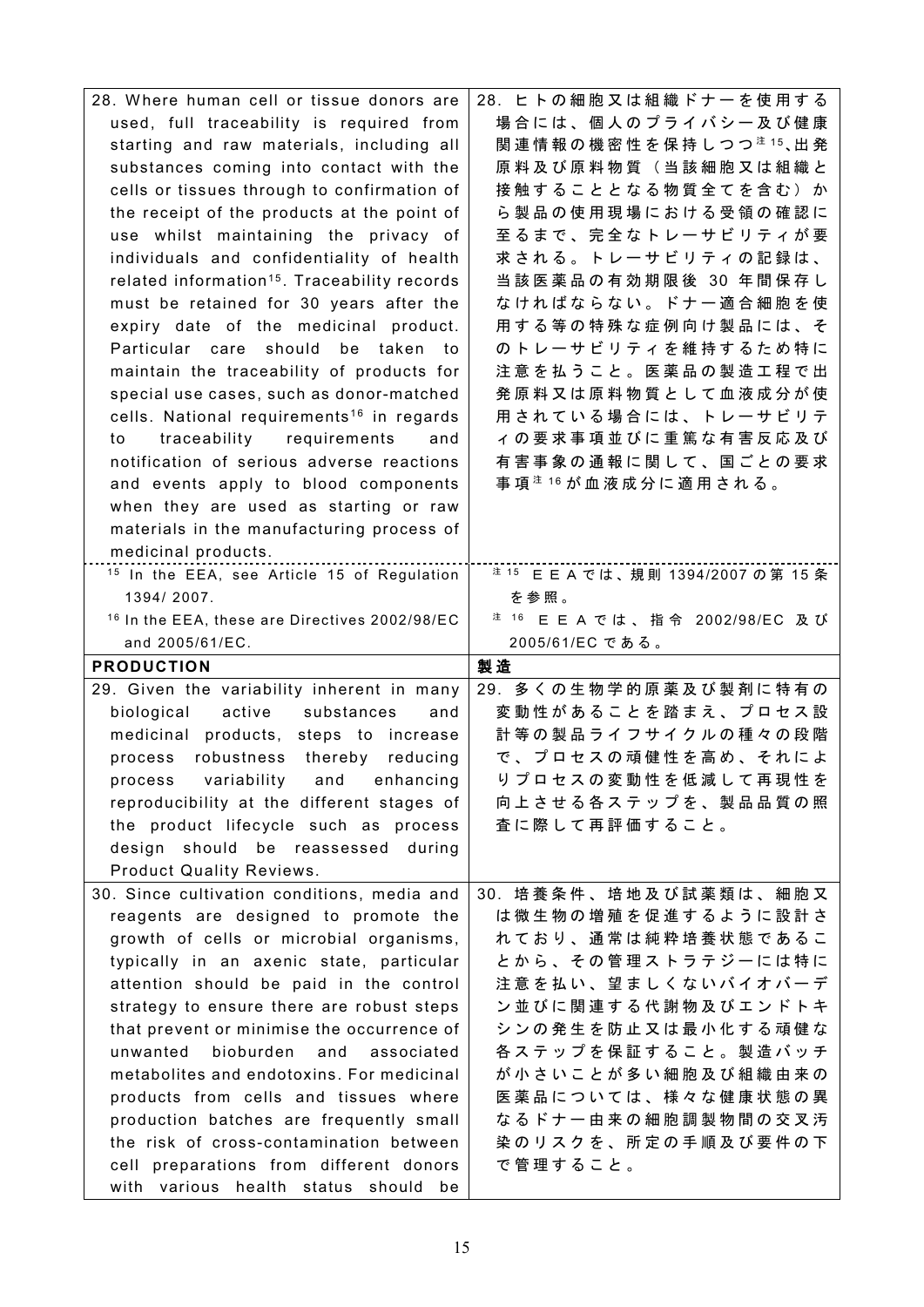| controlled under defined procedures and        |                                     |
|------------------------------------------------|-------------------------------------|
| requirements.                                  |                                     |
| STARTING AND RAW MATERIALS                     | 出発原料及び原料物質                          |
| 31. The source, origin and suitability of      | 31. 生物由来の出発原料及び原料物質(例:              |
| biological starting and raw materials (e.g.    | 凍結保護剤、フィーダー細胞、試薬類、                  |
| cryoprotectants, feeder cells, reagents,       | 培地、緩衝液、血清、酵素、サイトカイ                  |
| culture media, buffers, serum, enzymes,        | ン、増殖因子)の供給元、由来及び適切                  |
| cytokines, growth factors) should<br>be        | 性を明確に規定すること。必要な試験に                  |
| clearly defined. Where the necessary           | 時間がかかる場合には、当該試験の結果                  |
| tests take a long time, it may<br>be           | が得られる前に出発原料を加工すること                  |
| permissible to process starting materials      | が認められ得るが、不適の可能性がある                  |
| before the results of the tests<br>are         | 原材料を使用することのリスク及び他の                  |
| available, the risk of using a potentially     | バッチにインパクトを与える可能性を、                  |
| failed material and its potential impact on    | QRMの原則の下で明確に理解し、評価                  |
| batches<br>should<br>be<br>other<br>clearly    | すること。そのような場合においては、                  |
| understood and<br>assessed under the           | 最終製品の出荷判定は、当該試験の結果                  |
| principles of QRM. In such cases, release      | が適であることを条件とする。全ての出                  |
| of a finished product is conditional on        | 発原料を同定し、その製造段階に則した                  |
| satisfactory results of these tests. The       | 要求事項に適合していること。生物学的                  |
| identification of all starting materials       | 医薬品についてはパートI及びアネック                  |
| should<br>compliance with<br>be<br>in<br>the   | ス8に、生物由来原薬についてはパート                  |
| requirements appropriate to its stage of       | Ⅱに、詳細なガイダンスが示されている。                 |
| manufacture. For biological medicinal          |                                     |
| products further guidance can be found in      |                                     |
| Part I and Annex 8 and for biological          |                                     |
| active substances in Part II.                  |                                     |
| 32. The risk of contamination of starting and  | 32. 出発原料及び原料物質のサプライチェ               |
| raw materials during their passage along       | ーンでの運搬中の汚染リスクを評価しな                  |
| the supply chain must be assessed, with        | ければならず、TSE (伝播性海綿状脳                 |
| particular emphasis on TSE. Materials          | 症)には特に重点を置くこと。製造設備                  |
| that come into direct contact with             | 又は製品と直接接触する物資(培地充填                  |
| manufacturing equipment or the product         | 実験で使用される培地、製品に接触し得                  |
| (such as media used in media<br>fill           | る潤滑剤等)についても、考慮に入れな                  |
| experiments and lubricants that may            | ければならない。                            |
| contact the product) must also be taken        |                                     |
| into account.                                  |                                     |
| 33. Given that the risks from the introduction | 33. 汚染の端緒及び最終製品への影響は製               |
| of contamination and the consequences to       | 造の段階に関係なく同じであることを踏                  |
| finished product<br>same<br>the<br>is the      | まえ、アネックス1の適切な項に示され                  |
| irrespective of the stage of manufacture,      | ている原則及びガイダンスに基づいて、                  |
| establishment of a control strategy to         | 製品並びに溶液、緩衝液その他の添加剤                  |
| protect the product and the preparation of     | の調製を防護する管理ストラテジーを確                  |
| solutions, buffers and other additions         | 立すること。出発原料及び原料物質の品                  |
| should be based on the principles and          | 質に要求される管理及び無菌的な製造工                  |
| guidance contained in the appropriate          | 程に関する管理は、特に最終滅菌ができ                  |
| sections of Annex 1. The controls required     | ない製品では一層重要と考えられる。(例                 |
| for the quality of starting<br>and raw         | えば原薬の段階における)許容可能なバ                  |
| materials<br>aseptic<br>and<br>the<br>on       | イ オ バ ー デ ン の 種 類 及 び レ ベ ル が C T A |
| manufacturing process, assume greater          | 又はMAに規定されている場合には、そ                  |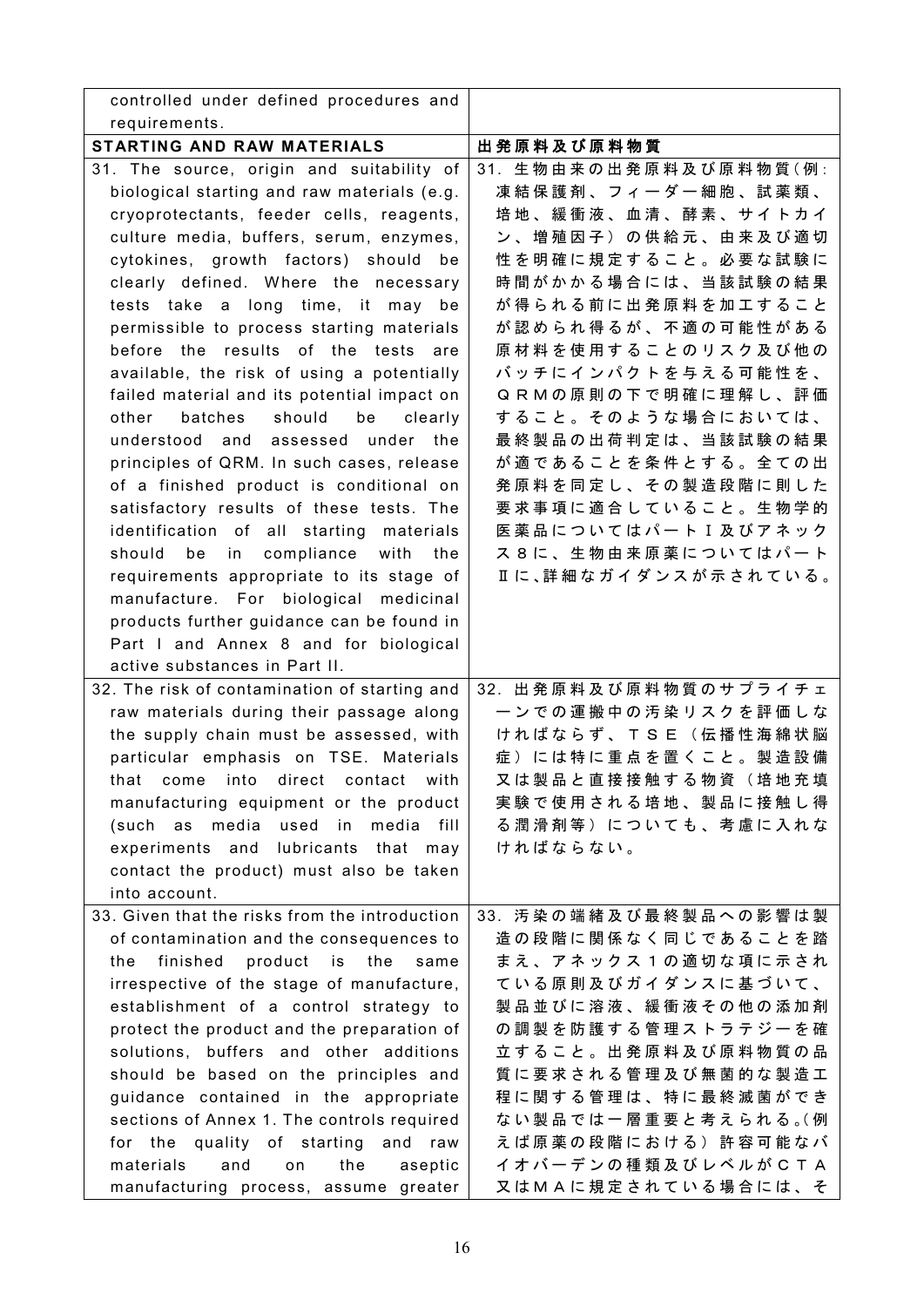| importance particularly for products, in                  | の管理ストラテジーは、バイオバーデン                         |
|-----------------------------------------------------------|--------------------------------------------|
| respect of which final sterilisation is not               | が規定の限度値以内に維持されるように                         |
| possible. Where a CTA or MA provides for                  | する方策を対処すること。                               |
| an allowable type and level of bioburden,                 |                                            |
| for example at active substance stage, the                |                                            |
| control strategy should address the means                 |                                            |
| by which this is maintained within the                    |                                            |
| specified limits.                                         |                                            |
| 34. Where sterilisation of starting and raw               | 34. 出発原料及び原料物質の滅菌が必要な                      |
|                                                           | 場合には、なるべく加熱滅菌で行うこと。                        |
| materials is required, it should be carried               |                                            |
| out where possible by heat. Where                         | 必要な場合には、他の適切な方法(例:                         |
| necessary, other appropriate methods                      | 放射線滅菌及び濾過滅菌)を生物学的原                         |
| may also be used for inactivation of                      | 料の不活化に用いてもよい。                              |
| biological materials (e.g. irradiation and                |                                            |
| filtration).                                              |                                            |
| 35. Reduction in bioburden associated with                | 35. 生体組織及び細胞の採取に関連するバ                      |
| procurement of living tissues and cells                   | イオバーデンの低減は、製造の初期段階                         |
| may require the use of other measures                     | で抗生物質その他の手段を用いることを                         |
| such as antibiotics at early manufacturing                | 必要とする場合がある。避けるべきであ                         |
| stages. This should be avoided, but where                 | るが、抗生物質の使用が必要な場合には、                        |
| it is necessary their use should be                       | その妥当性を示すとともに、CTA又は                         |
| justified, they should be removed from the                | MAに規定通りの段階で当該製造工程か                         |
| manufacturing process at the<br>stage                     | ら 抗 生 物 質 を 除 去 す る こ と 。                  |
| specified in the CTA or MA.                               |                                            |
| 36. The donation, procurement and testing                 | 36. 生物学的医薬品の出発原料として使用                      |
| of human tissues and cells used as                        | されるヒト組織及び細胞の提供、採取及                         |
| starting materials for biological medicinal               | び試験の方法が、国ごとの法律の要求事                         |
| products should be in accordance with                     | 項 注 17 に従っていること。生物学的医薬                     |
|                                                           |                                            |
| national law requirements <sup>17</sup> Traceability      | 品の出発原料として使用されるヒト組織                         |
| for human tissues and cells used as                       | 及び細胞のトレーサビリティを、ドナー                         |
| starting materials for biological medicinal               | から最終製品のバッチに至るまで維持す                         |
| products should be maintained from the                    | る こ と 。 ド ナ 一 の 健 康 情 報 の 伝 達 に 関 し        |
| donor to the batch of a finished medicinal                | て、組織及び細胞の供給業者と製造業者                         |
| product. Appropriate arrangements should                  | の間で適切な取決めがなされているこ                          |
| be made between the manufacturer and                      | と 。 当 該 出 発 原 料 の 供 給 後 に ド ナ 一 の 健        |
| the supplier of tissues and cells regarding               | 康情報が入手されてきて、その出発原料                         |
| the transfer of health donor information                  | から製造された医薬品の品質又は安全性                         |
| that may become available after the                       | にインパクトを与えることがあり得る。                         |
| supply of the starting material and which                 |                                            |
| may have an impact on the quality or                      |                                            |
| the<br>medicinal<br>product<br>safety<br>of               |                                            |
| manufactured therefrom.                                   |                                            |
| <sup>17</sup> In the EEA, this is Directive 2004/23/EC or | <sup>注 17</sup> E E A では、指令 2004/23/EC、又は血 |
| for blood-derived cells, compliance with                  | 液由来細胞については、献血、採取及び試                        |
| Directive<br>2002/98 regarding<br>donation,               | 験に関する指令 2002/98に適合すること。                    |
| procurement and testing.                                  | ( * 訳注: 日本では、生物由来原料基準の血液製                  |
|                                                           | 剤総則のほか、安全な血液製剤の安定供給の確                      |
|                                                           | 保等に関する法律が定められている。)                         |
|                                                           |                                            |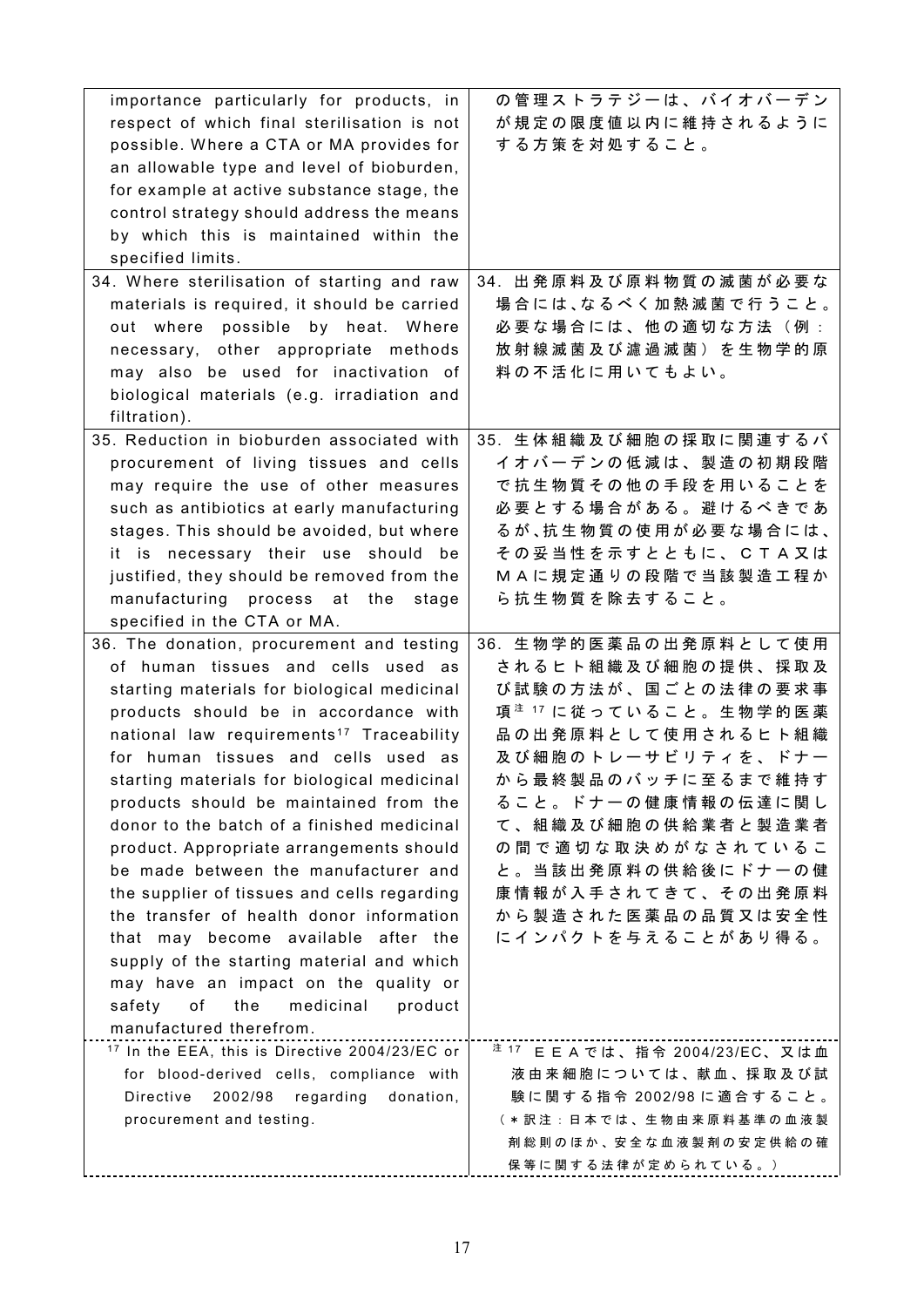| (a) Their procurement, donation and                        | (a) 国によっては、出発原料として使用                          |
|------------------------------------------------------------|-----------------------------------------------|
| testing is regulated in some countries <sup>18</sup> .     | されるヒト組織及び細胞の採取、提供                             |
| Such supply sites must hold appropriate                    | 及び試験が規制されている ${}^{\ddagger}$ 18。そうし           |
|                                                            |                                               |
| approvals from the national competent                      | た供給施設は、その国の当局から適切                             |
| authority(ies) which should be verified                    | な承認を受けていなければならず、出                             |
| as part of starting material supplier                      | 発原料の供給業者の管理の一環として                             |
| management.                                                | 検証されていること。                                    |
|                                                            |                                               |
| <sup>18</sup> In the EEA, this is Directive 2004/23/EC and | <sup>注 18</sup> EEAでは、指令 2004/23/EC 及びその      |
| its Commission directives.                                 | 委員会指令である。                                     |
|                                                            |                                               |
| (b) Where such human cells or tissues are                  | (b) 出発原料として使用されるヒトの細                          |
| imported they must meet equivalent                         | 胞又は組織が輸入される場合には、同                             |
| national standards<br>of<br>quality<br>and                 | 等 の 品 質 及 び 安 全 性 の 基 準 <sup>注 19</sup> に 適 合 |
| safety <sup>19</sup> . The traceability and serious        | しなければならない。トレーサビリテ                             |
|                                                            |                                               |
| adverse reaction and serious adverse                       | ィ 並 び に 重 篤 な 有 害 反 応 及 び 重 篤 な 有             |
| event notification requirements may be                     | 害事象の通報の要求事項が、国ごとの                             |
| set out in national legislation.                           | 法令 ${}^{\ddagger}$ 20に定められている場合がある。           |
| <sup>19</sup> In the EEA, they must be equivalent to those | <sup>注 19</sup> EEAでは、指令 2004/23/EC に定める      |
| laid down in Directive 2004/23/EC.                         | ものと同等でなければならない。                               |
| <sup>20</sup> In the EEA, this is Directive 2006/86/EC.    | <sup>注 20</sup> EEAでは、指令 2006/86/EC である。      |
|                                                            |                                               |
| (c) There may be some instances where                      | (c) 生物学的医薬品の出発原料として使                          |
|                                                            | 用される細胞及び組織の処理が、組織                             |
| processing of cells and tissues used as                    |                                               |
| biological<br>starting<br>materials<br>for                 | の 提 供 施 設 <sup>注 21</sup> で 行 わ れ る こ と が あ り |
| medicinal products will be conducted at                    | 得る。                                           |
| tissue establishments <sup>21</sup> .                      |                                               |
| <sup>21</sup> In the EEA, such processing steps, are       | <sup>注 21</sup> E E A では、そうした処理の各ステップ         |
| under the scope of 2004/23/EC and the                      | は 2004/23/EC 及び責任者 (RP) の適用                   |
| Responsible Person (RP).                                   | 範囲である。                                        |
|                                                            |                                               |
|                                                            |                                               |
| (d) Tissue and cells are released by the                   | (d) 組織及び細胞は、その提供施設の責                          |
| Responsible Person (RP) in the tissue                      | 任者 (以下「RP」)によって出荷判定                           |
| establishment before shipment to the                       | がなされた上で、医薬品製造業者へ発                             |
| medicinal product manufacturer, after                      | 送され、通常の医薬品出発原料の管理                             |
| which normal medicinal product starting                    | は、それ以降に適用される。当該施設                             |
| material controls apply. The test results                  | によって提供される組織/細胞全ての                             |
| of all tissues / cells supplied by the                     | 試験結果が、当該医薬品の製造業者に                             |
|                                                            |                                               |
| tissue establishment should be available                   | 利用可能であること。そうした情報が、                            |
| to the manufacturer of the medicinal                       | 原材料の適切な隔離及び貯蔵を決定す                             |
| product. Such information must be used                     | るため利用されなければならない。当                             |
| make<br>appropriate<br>material<br>to                      | 該施設から試験結果を受理する前に製                             |
| segregation and storage decisions. In                      | 造を開始せざるを得ない場合において                             |
| cases where manufacturing must be                          | は、組織及び細胞が当該医薬品の製造                             |
|                                                            |                                               |
| initiated prior to receiving test results                  | 業者へ発送され得る。ただし、当該施                             |
| from the tissue establishment, tissue                      | 設のRPによって出荷判定された組織                             |
| and cells<br>may be shipped to the                         | 及び細胞に交叉汚染を防止するよう管                             |
| medicinal<br>product<br>manufacturer                       | 理が整っていること。                                    |
| provided controls are in place to prevent                  |                                               |
| cross-contamination with tissue                            |                                               |
| and                                                        |                                               |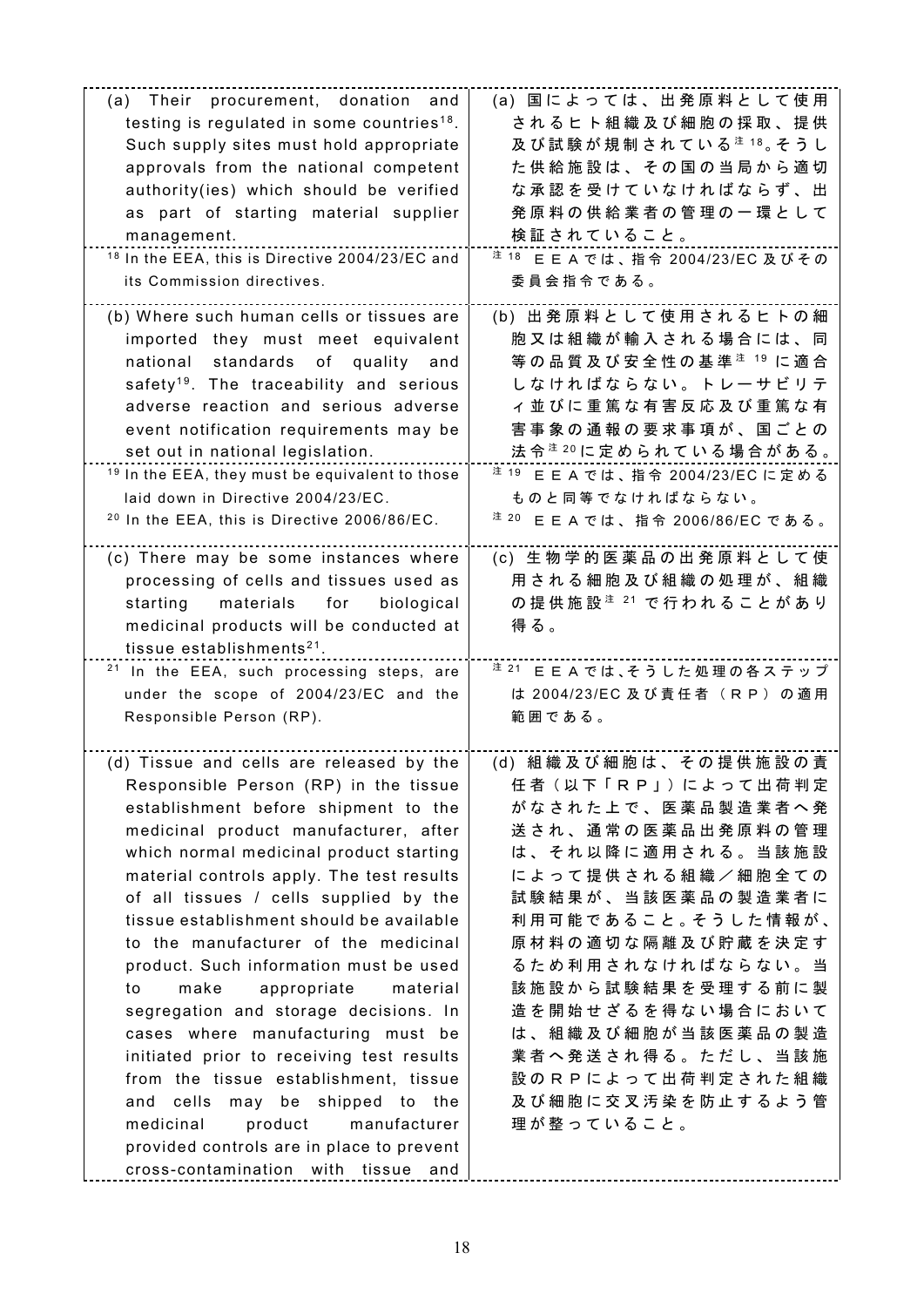| cells that have been released by the RP                 |                                   |
|---------------------------------------------------------|-----------------------------------|
| in the tissue establishment.                            |                                   |
| (e) The transport of human tissues and                  | (e) 製造所へのヒト組織及び細胞の運搬              |
| cells to the manufacturing site must be                 | を、責任ある関係者間の取決め書によ                 |
| controlled by a written agreement                       | って管理しなければならない。所定の                 |
| between the responsible parties. The                    | 貯蔵及び運搬の条件が遵守されている                 |
| manufacturing sites<br>should<br>have                   | ことを証する書類が製造所にあるこ                  |
| documentary evidence of adherence to                    | と。                                |
| the specified storage and transport                     |                                   |
| conditions.                                             |                                   |
| Continuation of traceability<br>(f)                     | (f) トレーサビリティの要求事項が、出発             |
| tissue<br>requirements<br>started<br>at                 | 原料の提供施設に始まりレシピエント                 |
| establishments through to<br>the                        | まで、また逆にレシピエントに始まり                 |
| recipient(s), and vice versa, including                 | 当該提供施設まで、当該細胞又は組織                 |
| materials in contact with the cells or                  | と接触する物資を含めて、途切れるこ                 |
| tissues, should be maintained.                          | となく維持されていること。                     |
| (g) A technical agreement should be in                  | (g) 責任を有する当事者 (例:製造業者、            |
| place between the responsible parties                   | 組織提供施設、治験依頼者、MA保有                 |
| manufacturers,<br>tissue<br>(e.g.                       | 者)の間で、各々の業務(責任者及びオ                |
| establishment, Sponsors, MA Holder)                     | ーソライズドパーソンを含む)を規定                 |
| which defines the tasks of each party,                  | する技術契約書が整っていること。                  |
| including the RP and Authorised Person.                 |                                   |
| 37. $(\cdots)^{22}$                                     | 37. $()^{3}$ 22                   |
| <sup>22</sup> This line has been intentionally left     | 注 22 EUのGMPガイドの構成と整合す             |
| blank to harmonise with the formatting                  | るよう、国際向けにこの行は空欄となって               |
| structure of the EU GMP Guide.                          | いる。                               |
| 38. Where human or animal cells are used in             | 38. 製造工程においてヒト又は動物の細胞             |
| the manufacturing process as feeder cells,              | をフィーダー細胞として使用する場合に                |
| appropriate controls over the sourcing,                 | は、その原料採取、試験、運搬及び貯蔵                |
| testing, transport and storage should be in             | に関して適切な管理(ヒト細胞について                |
| place <sup>23</sup> , including control of compliance   | 国ごとの要求事項に適合する管理を含                 |
| with national requirements for human                    | む。) が整っていること <sup>注 23</sup> 。    |
| cells.                                                  |                                   |
| <sup>23</sup> In the EEA, this includes compliance with | <sup>注 23</sup> EEA では、ヒト細胞に関する指令 |
| Directive 2004/23 EC for human cells.                   | 2004/23 EC に適合することを含む。            |
|                                                         |                                   |
| SEED LOT AND CELL BANK SYSTEM                           | シードロット及びセルバンクシステム                 |
| 39. In order to prevent the unwanted drift of           | 39. 継代培養の繰り返し又は複数世代に起             |
| which<br>might<br>from<br>properties<br>ensue           | 因する性質上望ましくないばらつきを防                |
| repeated<br>subcultures<br>multiple<br>or               | 止するため、微生物の培養、細胞の培養                |
| generations, the production of biological               | 又は胚及び動物内での増殖によって得ら                |
| medicinal<br>substances<br>products<br>and              | れる生物学的原薬及び製剤の製造は、マ                |
| obtained by microbial culture, cell culture             | スター及びワーキングのウイルスシード                |
| or propagation in embryos and animals                   | ロット及び/又はセルバンクのシステム                |
| should be based on a system of master                   | に基づくこと。                           |
| and working virus seed lots and/or cell                 |                                   |
| banks.                                                  |                                   |
| 40. The number of generations (doublings,               | 40. シードロット又はセルバンク、生物学             |
| passages) between the seed lot or cell                  | 的原薬及び最終製品の間の継代数(倍加、               |
| bank, the biological active substance and               |                                   |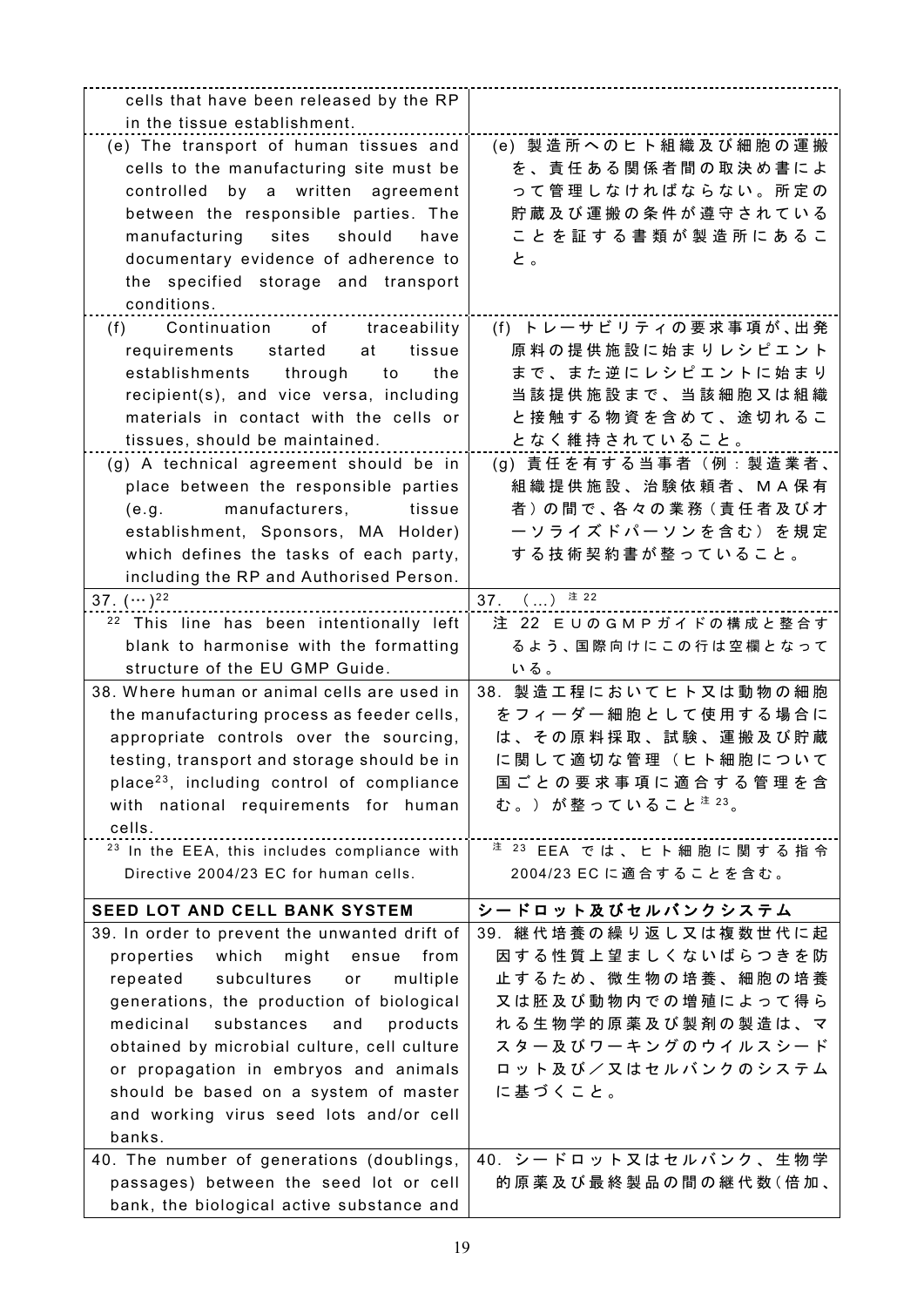| the finished product should be consistent          | 継代)は、MA又はCTAの規格と整合                  |
|----------------------------------------------------|-------------------------------------|
| with specifications in the CTA or MA.              | していること。                             |
| 41. As part of product lifecycle management,       | 41. 製品ライフサイクル管理の一環とし                |
| establishment of seed lots and cellbanks,          | て、シードロット及びセルバンクの確立                  |
| including master and working generations,          | (マスターセルバンク及びワーキングセ                  |
| should be performed under appropriate              | ルバンクの世代を含む)は、適切なGM                  |
| GMP conditions. This should include an             | P条件の下で実施すること。その管理に                  |
| appropriately controlled environment to            | は、シードロット及びセルバンク並びに                  |
| protect the seed lot and the cell bank and         | それを取り扱う人員を防護するため、適                  |
| the personnel handling it. During the              | 切に管理された環境を含めること。シー                  |
| establishment of the seed lot and cell             | ドロット及びセルバンクを確立する際に                  |
| bank, no other living or infectious material       | は、他の生体物質又は感染性物質(例:                  |
| (e.g. virus, cell lines or cell strains)           | ウ イ ル ス 、 細 胞 株 又 は 細 胞 種 ) を 同 一 の |
| should be handled simultaneously in the            | 区域内で、又は同一の作業員が同時に取                  |
| same area or by the same persons. For all          | り扱ってはならない。マスターシード又                  |
| stages prior to the establishment of the           | はセルバンクを確立する前の段階全て                   |
| master seed or cell bank generation,               | に、GMPの原則を適用し得る。マスタ                  |
| principles of GMP may be applied. For all          | ーバンク以前の段階全てについては、文                  |
| pre-master bank stages, documentation              | 書が閲覧可能でトレーサビリティを裏付                  |
| be available to<br>should<br>support               | けること。初期の原料採取及び遺伝子工                  |
| traceability.<br>All issues<br>related<br>to       | 学的な開発時から、その開発中に使用さ                  |
| components used during the development             | れた成分で製品安全にインパクトを与え                  |
| with potential impact on product safety            | るおそれのあるもの(例:生物由来の試                  |
| (e.g. reagents of biological origin) from          | 薬類)に関連した問題全てを、文書化す                  |
| initial sourcing and genetic development           | ること。ワクチンについては、薬局方医                  |
| should be documented. For vaccines the             | 薬品各条の要求事項を適用する $24$ 。               |
| requirements of pharmacopoeial                     |                                     |
| monographs will apply <sup>24</sup> .              |                                     |
| <sup>24</sup> In the EEA, this is Ph Eur monograph | <sup>注 24</sup> E E A では、欧州薬局方医薬品各条 |
| 2005;153 "Vaccines for human use".                 | 2005;153「ヒト用ワクチン」である。               |
|                                                    |                                     |
| 42. Following the establishment of master          | 42. マスターセルバンク及びワーキングセ               |
| and working cell banks and master and              | ルバンク並びにマスターシードロット及                  |
| working seed lots, quarantine and release          | びワーキングシードロットの確立後に、                  |
| procedures should be followed. This                | 一時留置して使用に供する手順をとるこ                  |
| should include adequate characterization           | と。その間、汚染物質の適切な特性評価                  |
| and testing for contaminants. Their on-            | 及び試験を行うこと。製品の連続するバ                  |
| going suitability for use should be further        | ッチが一貫した特性及び品質であること                  |
| demonstrated by the consistency of the             | で、当該シードロット及びバンクが継続                  |
| characteristics and<br>quality of the              | 的に使用に適していることを詳細に実証                  |
| successive batches of product. Evidence            | すること。当該シード及びバンクの安定                  |
| of the stability and recovery of the seeds         | 性及び回復の根拠を文書化し、変化傾向                  |
| and banks should be documented and                 | の評価ができる方法で記録を保管するこ                  |
|                                                    |                                     |
| records should be kept in a manner                 | と。                                  |
| permitting trend evaluation.                       |                                     |
| 43. Seed lots and cell banks should be             | 43. シードロット及びセルバンクは、汚染               |
| stored and used in such a way as to                | 又は変質のリスクを最小化するようにす                  |
| minimize the risks of contamination (e.g.          | る方法で貯蔵し(例:密封容器内で液体                  |
| stored in the vapour phase of liquid               | 窒素の気相中に貯蔵)、使用すること。                  |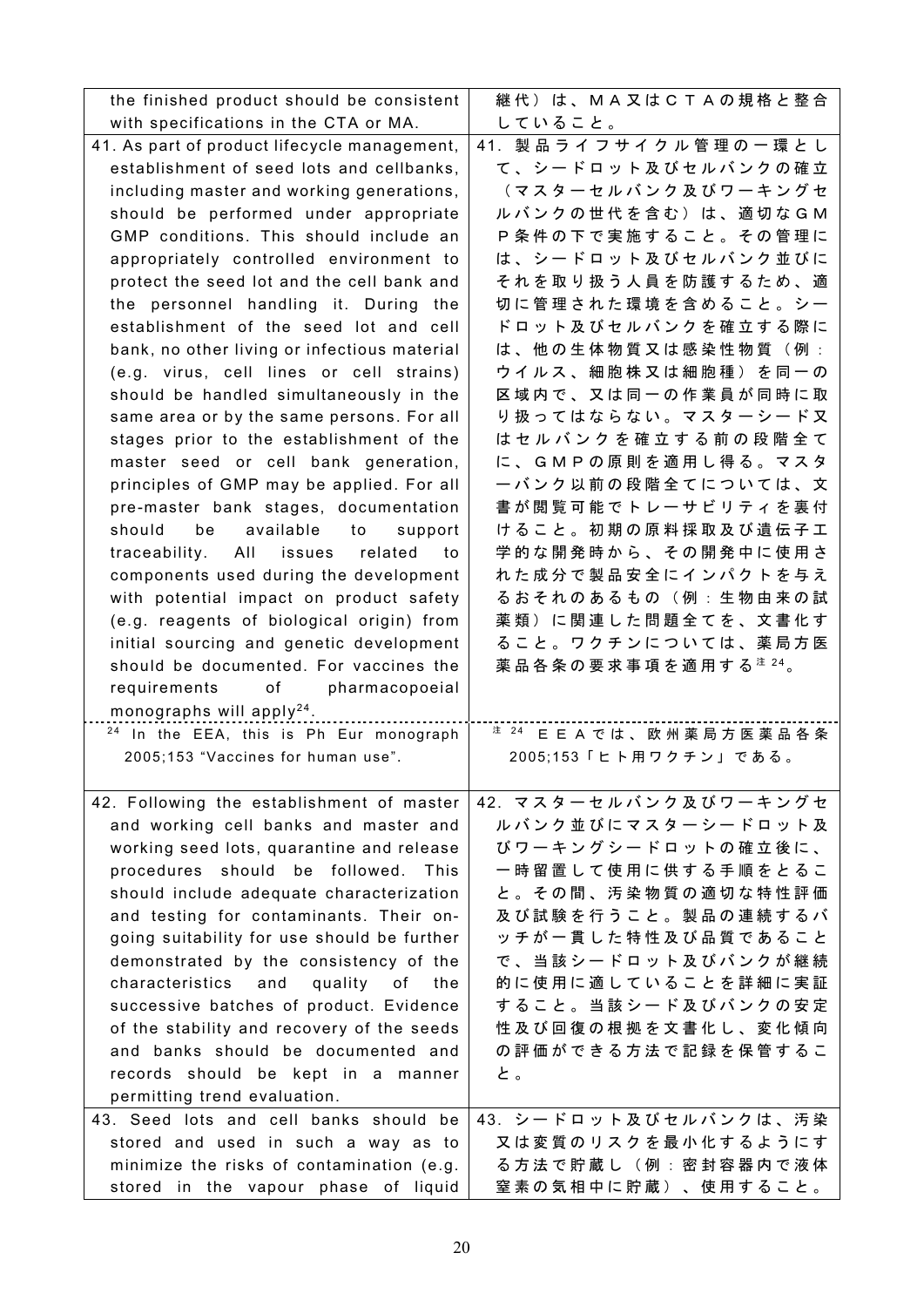| nitrogen in sealed containers)<br>or                                                   | 同じ区域又は設備内で異なるシード及び                       |
|----------------------------------------------------------------------------------------|------------------------------------------|
| alteration. Ensuring<br>compliance<br>with                                             | /又は細胞を貯蔵するには、混同を防止                       |
| measures for the storage of different                                                  | する措置の遵守を確保するとともに、当                       |
| seeds and/or cells in the same area or                                                 | 該原材料の感染性を考慮して交叉汚染を                       |
| equipment should prevent mix-up and take                                               | 防止すること。                                  |
| into account the infectious nature of the                                              |                                          |
| materials to prevent cross contamination.                                              |                                          |
| 44. $()^{25}$                                                                          | 44. () <sup>注 25</sup>                   |
| <sup>25</sup> This line has been intentionally left blank to                           | <sup>注 25</sup> EUのGMPガイドの構成と整合する        |
| harmonize with the formatting structure of                                             | よう、国際向けにこの行は空欄となってい                      |
| the EU GMP Guide.                                                                      | る。                                       |
| 45. Storage containers should be sealed,                                               | 45. 貯蔵容器は密封し、明確に表示し、適                    |
| clearly labelled and kept at an appropriate                                            | 切な温度に保つこと。出納記録を保管し                       |
| temperature. A stock inventory must be                                                 | なければならない。貯蔵温度を継続的に                       |
| kept. The storage temperature should be                                                | 記録し、液体窒素を使用する場合には、                       |
| recorded continuously and, where used,                                                 | その液量をモニターすること。所定の限                       |
| liquid nitrogen level monitored.<br>the                                                | 度値からの逸脱並びに講じられた是正措                       |
| Deviation from set limits and corrective                                               | 置及び予防措置を記録すること。                          |
| and preventive action taken should be                                                  |                                          |
| recorded.                                                                              |                                          |
| 46. It is desirable to split stocks and to store                                       | 46. 分割したストックを異なる場所に貯蔵                    |
| the split stocks at different locations so as                                          | して、全損失のリスクを最小化すること                       |
| to minimize the risks of total loss. The                                               | が望ましい。当該貯蔵場所での管理は、                       |
| controls at such locations should provide                                              | 前各項に概説した保証を与えるものであ                       |
|                                                                                        |                                          |
| the assurances outlined in the preceding                                               | ること。                                     |
| paragraphs.                                                                            |                                          |
| 47. The storage and handling conditions for                                            | 47. ストックの貯蔵及び取扱いの条件は、                    |
| stocks should be managed according to                                                  | 同一の手順及びパラメータに従って管理                       |
| the same procedures and parameters.                                                    | すること。シードロット/セルバンクの                       |
| Once containers are removed from the                                                   | 管理システムから一旦外れた容器は、ス                       |
| seed lot / cell bank management system,                                                | トックに戻してはならない。                            |
| the containers should not be returned to                                               |                                          |
| stock.                                                                                 |                                          |
| <b>OPERATING PRINCIPLES</b>                                                            | 作業原則                                     |
| 48. Change management should, on a                                                     | 48. 変更管理では、その影響(変更(例:                    |
| periodic basis, take into account the                                                  | 工程の変更)が最終製品の品質、安全性                       |
| effects, including cumulative effects of                                               | 及び有効性に与える累積的な影響を含                        |
| changes (e.g. to the process) on the                                                   | む)を定期的に考慮に入れること。                         |
| quality, safety and efficacy of the finished                                           |                                          |
| product.                                                                               |                                          |
| 49.<br>operational<br>Critical<br>(process)                                            | 49. 重要作業(工程)パラメータ、又は製                    |
| parameters, or other input parameters                                                  | 品品質に影響を及ぼすその他のインプッ                       |
| which affect product quality, need to be                                               | トパラメータを特定し、バリデートし、                       |
| identified, validated, documented and be                                               | 文書化して、要求される範囲内に維持さ                       |
| maintained<br>within<br>shown<br>to<br>be                                              | れていることを示す必要がある。                          |
| requirements.                                                                          |                                          |
| 50. A control strategy for the entry of articles                                       | 50. 製造区域内への物品及び原材料の搬入                    |
| production<br>materials into<br>and<br>areas<br>should be based on QRM principles. For | に関する管理ストラテジーは、QRMの<br>原則に基づくものであること。無菌工程 |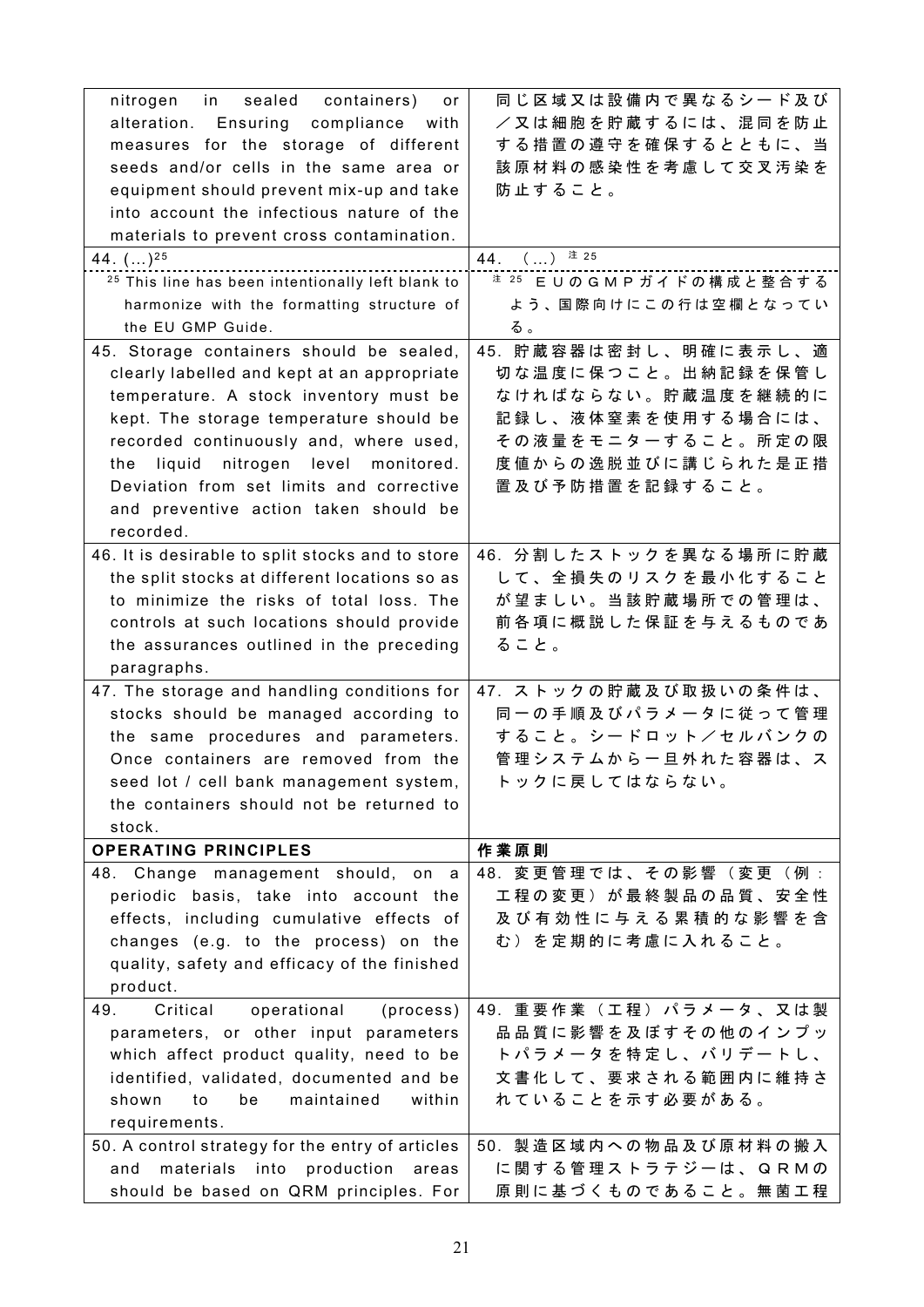| aseptic processes, heat stable articles                                                                                                                | については、耐熱性のある物品及び原材       |
|--------------------------------------------------------------------------------------------------------------------------------------------------------|--------------------------|
| and materials entering a clean area or                                                                                                                 | 料を清浄区域又は清浄/封じ込め区域に       |
| clean/contained area should preferably do                                                                                                              | 搬入する際に、取入れ口と取出し口が別       |
| so through a double-ended autoclave or                                                                                                                 | になっている(double-ended)オートク |
| oven. Heat labile articles and materials                                                                                                               | レーブ又はオーブンにかけることが望ま       |
| should enter through an air lock with                                                                                                                  | しい。耐熱性のない物品及び原材料は、       |
| interlocked doors where they are subject                                                                                                               | インターロックドア付きのエアロックを       |
| effective<br>surface<br>sanitisation<br>to                                                                                                             | 通して搬入することとし、そのドアは、       |
| procedures. Sterilisation of articles and                                                                                                              | 所定の手順で表面を効果的に殺菌するこ       |
| elsewhere<br>materials<br>is is a structure of the set of the set of the set of the set of the set of the set of the set of the set of t<br>acceptable | と。別の場所で物品及び原材料を滅菌す       |
| provided that they are multiple wrappings,                                                                                                             | ることは許容され得るが、清浄区域への       |
| as appropriate to the number of stages of                                                                                                              | 搬入段階の数に応じて、当該物品及び原       |
| entry to the clean area, and enter through                                                                                                             | 材料が幾重にも包装されており、適切な       |
| an airlock with the appropriate surface                                                                                                                | 表面消毒の予防策を講じた上でエアロッ       |
| sanitisation precautions.                                                                                                                              | クを通して搬入すること。             |
| 51. The growth promoting properties of                                                                                                                 | 51. 培地の増殖促進特性が、その用途に適    |
| culture media should be demonstrated to                                                                                                                | していることを実証すること。培地は、       |
| be suitable for its intended use. If                                                                                                                   | なるべく現場で滅菌すること。ガス、培       |
| possible, media should be sterilized in                                                                                                                | 地、酸又はアルカリ、消泡剤等を恒常的       |
| situ. In-line sterilizing filters for routine                                                                                                          | に発酵槽に添加するためには、インライ       |
| addition of gases, media, acids or alkalis,                                                                                                            | ン滅菌フィルタをなるべく使用するこ        |
| anti-foaming agents etc. to fermenters                                                                                                                 | と。                       |
| should be used where possible.                                                                                                                         |                          |
| 52. Addition of materials or cultures to                                                                                                               | 52. 発酵タンクその他の容器への原材料又    |
| fermenters<br>and<br>other vessels<br>and                                                                                                              | は培地の添加及び検体採取は、注意深く       |
| sampling should be carried out under                                                                                                                   | 管理された条件下で行って、汚染を防止       |
| carefully controlled conditions to prevent                                                                                                             | すること。添加又は検体採取に際して、       |
| contamination. Care should be taken to                                                                                                                 | 容器が正しく接続されていることを確保       |
| that vessels                                                                                                                                           | するよう注意を払うこと。             |
| are<br>correctly<br>ensure                                                                                                                             |                          |
| connected when addition or sampling                                                                                                                    |                          |
| takes place.                                                                                                                                           |                          |
| 53.<br>of<br>Continuous<br>monitoring<br>some                                                                                                          | 53. 製造工程(例:発酵)の継続的なモニ    |
| production processes (e.g. fermentation)                                                                                                               | タリングが必要とされる場合があり、そ       |
| may be necessary; such data should form                                                                                                                | うしたデータはバッチ記録の一部をなす       |
| batch<br>record.<br>Where<br>part of the                                                                                                               | ものであること。連続培養を用いる場合       |
| culture is used,<br>special<br>continuous                                                                                                              | には、その種類の製造方法から生起する       |
| consideration should be given to the                                                                                                                   | 品質管理上の要求事項に特別な配慮を払       |
| quality control requirements arising from                                                                                                              | うこと。                     |
| this type of production method.                                                                                                                        |                          |
| 54. Centrifugation and blending of products                                                                                                            | 54. 製品の遠心分離及び混合がエアロゾル    |
| aerosol formation<br>lead to<br>and<br>can                                                                                                             | の形成につながる可能性があり、交叉汚       |
| containment of such activities to minimise                                                                                                             | 染を最小化するため、そうした作業を封       |
| cross-contamination is necessary.                                                                                                                      | じ込めることが必要である。            |
| 55. Accidental spillages, especially of live                                                                                                           | 55. 不慮の漏出(特に生菌の漏出)に迅速    |
| organisms, must be dealt with quickly and                                                                                                              | かつ安全に対処しなければならない。各       |
| Qualified<br>decontamination<br>safely.                                                                                                                | 微生物又は関連する微生物群について、       |
| measures should be available for each                                                                                                                  | 適格性が確認された除染方法を用いるこ       |
| organism or groups of related organisms.                                                                                                               | とができるようにしておくこと。単一の       |
| Where different strains of single bacteria                                                                                                             | 細菌種又は非常に類似したウイルスに異       |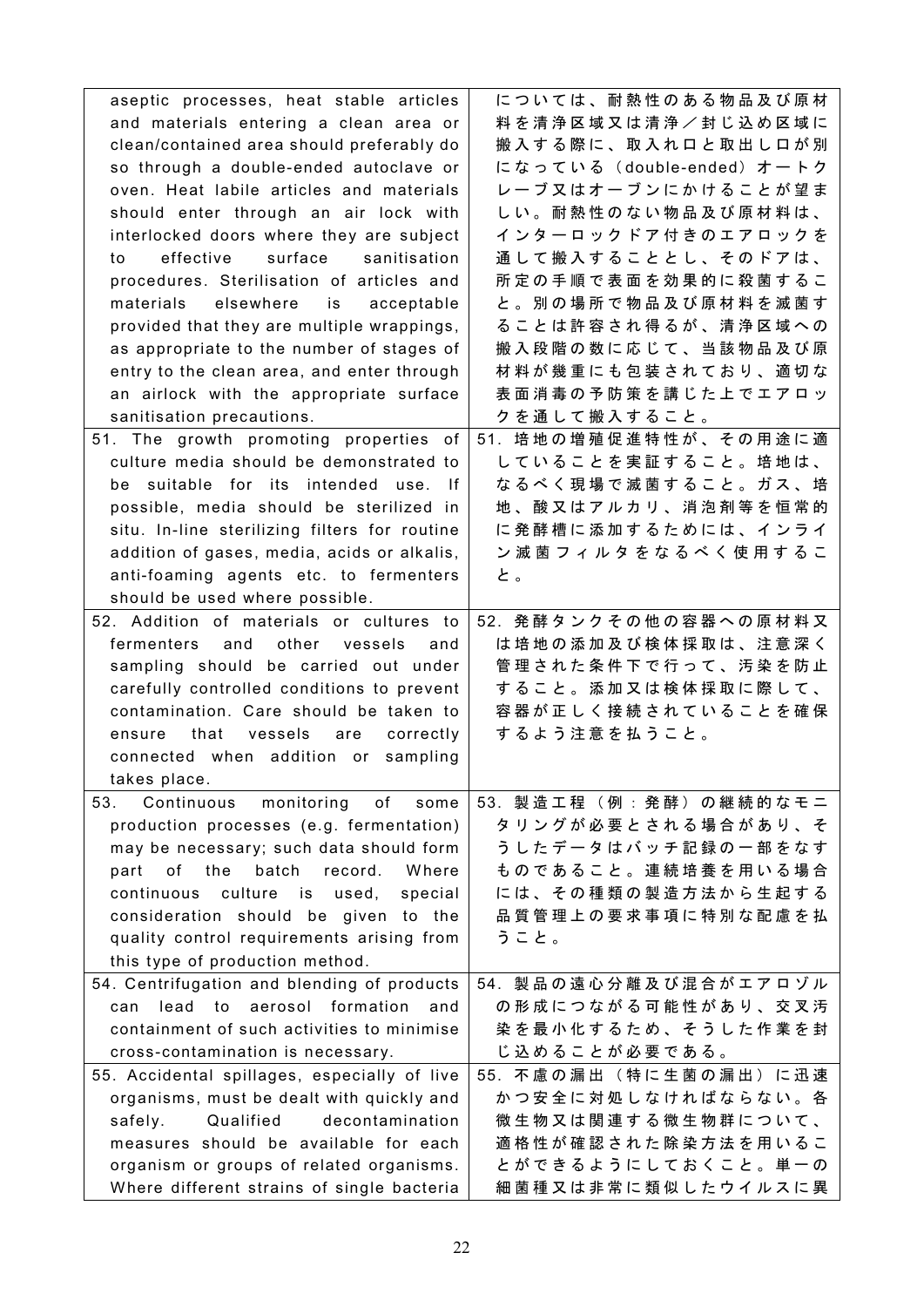| species or very similar viruses are              | なる菌/ウイルス株がある場合には、使                       |
|--------------------------------------------------|------------------------------------------|
| involved, the decontamination process            | 用する除染剤に対する耐性が大きく異な                       |
| may be validated with one representative         | ると考えられる理由がなければ、1つの                       |
| strain, unless there is reason to believe        | 代表的な菌/ウイルス株で当該除染プロ                       |
| that they may vary significantly in their        | セスをバリデートすることで差し支えな                       |
| resistance to the agent(s) involved.             | $\mathsf{L}^{\scriptscriptstyle\bullet}$ |
| 56. If obviously contaminated, such as by        | 56. 漏出又はエアロゾル等によって明らか                    |
| spills or aerosols, or if a potential            | に汚染されている又は危険のおそれがあ                       |
| hazardous<br>organism is<br>involved,            | る微生物が関わっているならば、製造及                       |
| production and control<br>materials,             | び管理に関する資料(書類を含む)を適                       |
| including paperwork, must be adequately          | 切に消毒し又は当該情報を他の手段で転                       |
| disinfected, or the information transferred      | 送しなければならない。                              |
| out by other means.                              |                                          |
| 57. In cases where a virus inactivation or       | 57. ウイルスの不活化又は除去のプロセス                    |
| removal process is performed during              | が製造の過程で行われる場合において                        |
| manufacture, measures should be taken to         | は、処理済みの製品が未処理の製品によ                       |
| avoid the risk of recontamination of             | って再汚染されるリスクを回避する措置                       |
| treated products by non-treated products.        | を講じること。                                  |
| 58. For products that are inactivated by the     | 58. 薬品の添加によって不活性化する製品                    |
| addition of a reagent (e.g.<br>micro-            | (例:ワクチン製造の過程における微生                       |
| organisms in the course of vaccine               | 物)については、当該プロセスが確実に                       |
| manufacture) the process should ensure           | 生菌を完全に不活化するものであるこ                        |
| the complete inactivation of live organism.      | と。 培養物と不活化剤を十分に混和する                      |
| In addition to the thorough mixing of            | ことに加えて、不活化されていない培養                       |
| culture<br>and inactivant, consideration         | 物に露出する製品接触面全ての接触を考                       |
| should be given to contact of all product-       | 慮すること、また(必要な場合)別の容                       |
| contact surfaces exposed to live culture         | 器への移し替えを考慮すること。                          |
| and, where required, the transfer to a           |                                          |
| second vessel.                                   |                                          |
| 59. A wide variety of equipment is used for      | 59. クロマトグラフには様々な設備が使用                    |
| chromatography. QRM principles should            | される。クロマトグラフ設備をキャンペ                       |
| be used to devise the control strategy on        | ーン製造に使用するとき、及び複数製品                       |
| matrices, the housings and associated            | を扱う環境で使用するときは、QRMの                       |
| equipment when used<br>campaign<br>in            | 原則を用いて、マトリックス、ハウジン                       |
| manufacture<br>and<br>in<br>multi-product        | グ及び関連設備に関する管理ストラテジ                       |
| environments. The re-use of the same             | 一を考案すること。加工の別段階で同じ                       |
| matrix at different stages of processing is      | マトリックスを再使用することは推奨さ                       |
| discouraged. Acceptance<br>criteria.             | れない。カラムの許容判定基準、操作条                       |
| operating<br>conditions,<br>regeneration         | 件、再生方法、耐用期間及び消毒又は滅                       |
| methods, life span and sanitization or           | 菌の方法を規定すること。                             |
| sterilisation methods of columns should          |                                          |
| be defined.                                      |                                          |
| irradiated equipment<br>Where<br>and<br>60.      | 60. 放射線照射した設備及び原材料を使用                    |
| materials are used, Annex 12 should be           | する場合には、詳細なガイダンスについ                       |
| consulted for further guidance.                  | てアネックス 12 を参照すること。                       |
| 61. There should be a system to assure the       | 61. 最終製品又は中間製品が特別なリスク                    |
| integrity and closure of containers after        | を呈し、漏洩又は漏出に対処する手順を                       |
| filling<br>where the<br>final<br>products<br>or. | 示す場合には、充填後の容器の完全性及                       |
| intermediates represent a special risk and       | び閉塞を保証するシステムがあること。                       |
|                                                  |                                          |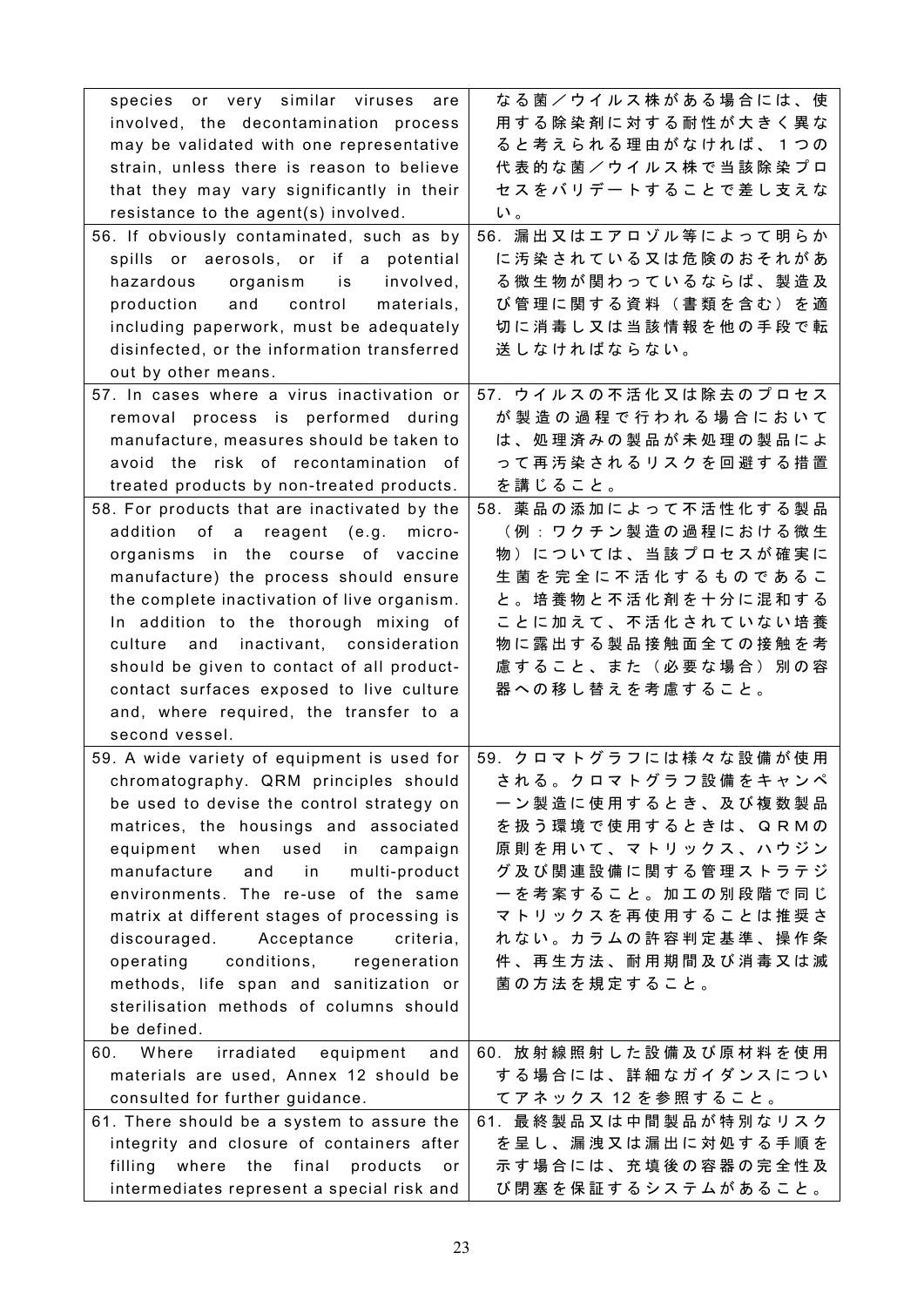| procedures to deal with any leaks or                                                   | 充填及び包装の作業は、所定の限度値                        |
|----------------------------------------------------------------------------------------|------------------------------------------|
| spillages. Filling<br>and<br>packaging                                                 | (例:時間及び/又は温度)内に製品を維                      |
| operations need to have procedures in                                                  | 持する手順が整っている必要がある。                        |
| place to maintain the product within any                                               |                                          |
| limits, e.g. time<br>specified<br>and/or                                               |                                          |
| temperature.                                                                           |                                          |
| 62. Activities in handling vials containing                                            | 62. 生きた生物学的作用剤が入っているバ                    |
| live biological agents, must be performed                                              | イアルを取り扱う作業は、その生きた作                       |
| in such a way to prevent the contamination                                             | 用剤が他の製品を汚染し又は作業環境若                       |
| of other products or egress of the live                                                | しくは外部環境へ流出するのを防止する                       |
| agents into the work environment or the                                                | ような方法で行わなければならない。そ                       |
| external environment. The viability of such                                            | うしたリスクの管理の一環として、当該                       |
| organisms<br>their<br>biological<br>and                                                | 生物の生存能力及びその生物学的分類を                       |
| classification<br>should<br>take<br>into                                               | 考慮すること。                                  |
| consideration as part of the management                                                |                                          |
| of such risks.                                                                         |                                          |
| 63. Care should be taken in the preparation,                                           | 63. ラベル(直接の包装及び外装に表示さ                    |
| printing, storage and application of labels,                                           | れる、特定患者専用の製品についての特                       |
| including any specific text for patient-                                               | 記事項を含む)の作成、印刷、貯蔵及び                       |
| specific product of the contents on the                                                | 適用には、注意を払うこと。                            |
| immediate and outer packaging.                                                         |                                          |
| In the case of autologous products, the                                                | 自家移植用製品の場合においては、当該                       |
| unique patient identifier and the statement                                            | 特定患者の識別情報及び「自家移植専用」                      |
| "for autologous use only" should be                                                    | の記載を、製品の外装に表示する、又は                       |
| indicated on the outer packaging or, where                                             | (外装がない場合)直接の包装に表示す                       |
|                                                                                        |                                          |
|                                                                                        | ること。                                     |
| there is no outer packaging, on the<br>immediate packaging.                            |                                          |
| 64. The compatibility of labels with ultra-low                                         | 64. 超低温で貯蔵するものについては、当                    |
| temperatures, where<br>storage<br>such                                                 | 該貯蔵温度でのラベルの適性を検証する                       |
| temperatures are used, should be verified.                                             | こと。                                      |
| 65. Where donor (human or animal health)                                               | 65. 採取後にドナー(ヒト又は動物の健康)                   |
| information<br>becomes<br>available<br>after                                           | 情報が入手されてきて、それが製品品質                       |
| product<br>procurement, which<br>affects                                               | に影響を及ぼす場合を考慮に入れて、回                       |
| quality, it should be taken into account in                                            | 収手順を定めてあること。                             |
| recall procedures.                                                                     |                                          |
| <b>Quality Control</b>                                                                 | 品質管理                                     |
| 66. In-process controls have a greater                                                 | 66. 工程内管理は、生物学的原薬及び製剤                    |
| importance in ensuring the consistency of                                              | の品質の均一性を確実にする上で、従来                       |
| the quality of biological active substance                                             | 型製品の場合よりも重要性が高い。製造                       |
| products<br>medicinal<br>than<br>and<br>for                                            | の適切な段階で工程内管理試験を実施し                       |
| conventional products. In-process control                                              | て、最終製品の品質に重要な諸条件を管                       |
| testing<br>should<br>performed<br>be<br>at                                             | 理すること。                                   |
| appropriate stages of production<br>to                                                 |                                          |
| control those conditions that are important                                            |                                          |
| for the quality of the finished product.                                               |                                          |
| 67. Where intermediates can be stored for                                              | 67. 中間製品が長期間 (数日、数週間又は                   |
| extended periods of time (days, weeks or                                               | それ以上)にわたって貯蔵され得る場合                       |
| longer), consideration should be given to<br>the inclusion of finished product batches | には、その最長工程内期間を経過した原<br>材料から造られた最終製品バッチを安定 |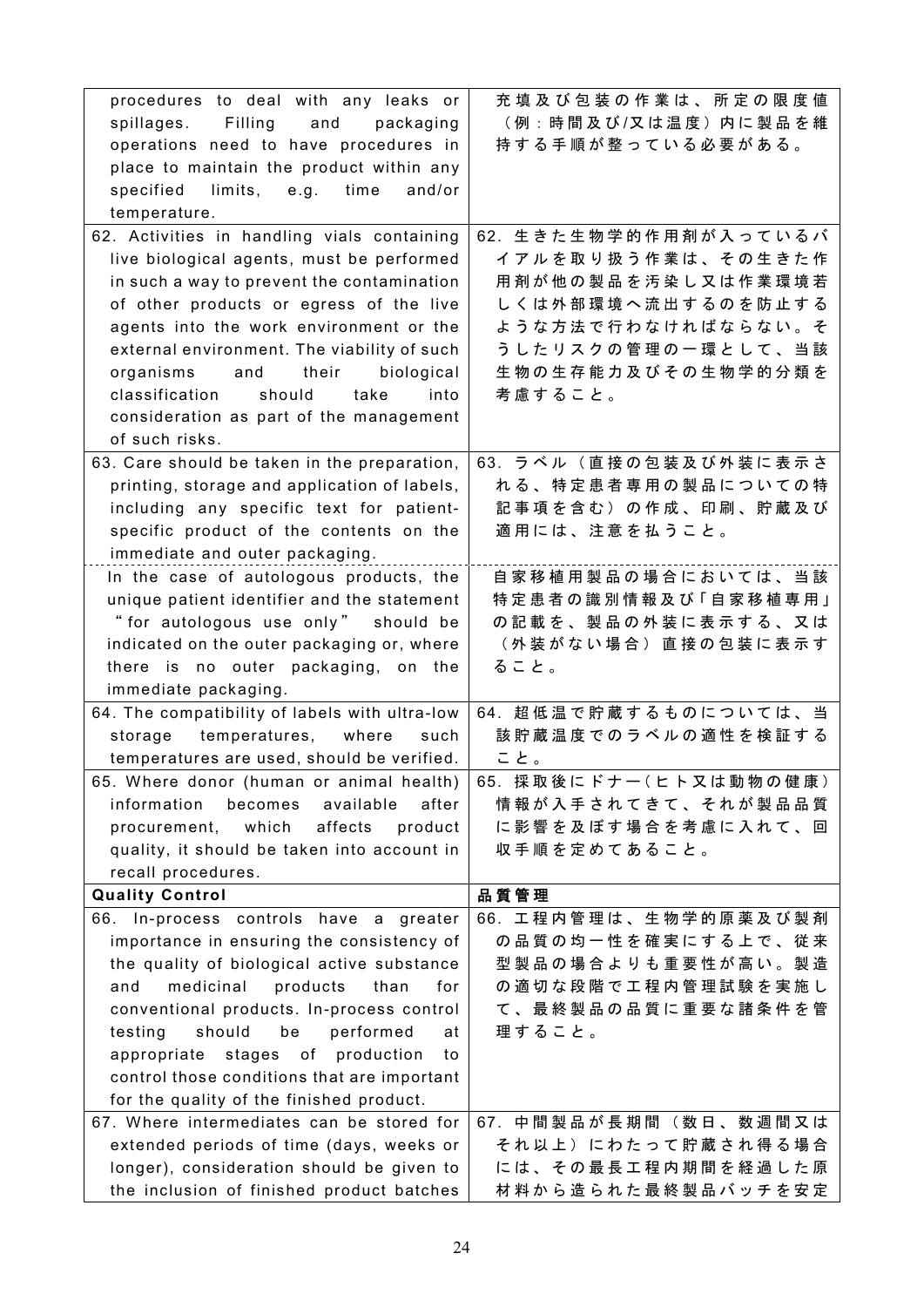| materials held for their<br>made from                                               | 性モニタリングに含めることを考慮する                       |
|-------------------------------------------------------------------------------------|------------------------------------------|
| maximum in-process periods in the on-                                               | こと。                                      |
| going stability programme.                                                          |                                          |
| 68. $()^{26}$                                                                       | $( )$ $\pm 26$<br>68.                    |
| <sup>26</sup> This line has been intentionally left blank to                        | $*$ $26$ EUのGMPガイドの構成と整合する               |
| harmonize with the formatting structure of                                          | よう、国際向けにこの行は空欄となってい                      |
| the EU GMP Guide.                                                                   | る。                                       |
| 69. For cellular products, sterility tests                                          | 69. 細胞製品については、抗生物質を含ま                    |
| should be conducted on antibiotic-free                                              | ない細胞培養又はセルバンクに無菌試験                       |
| cultures of cells or cell banks to provide                                          | を実施して、細菌及び真菌に汚染されて                       |
| evidence for absence of bacterial and                                               | いない根拠を示すとともに、適宜、選好                       |
| fungal contamination and to be able to                                              | 性微生物を検出できるようにすること。                       |
| detection fastidious organisms<br>where                                             |                                          |
| appropriate.                                                                        |                                          |
| 70. For biological medicinal products with a                                        | 70. 有効期間が短い生物学的医薬品 (本ア                   |
| short shelf life, which for the purposes of                                         | ネックスでは 14 日以内に無菌試験の結                     |
| the annex is taken to mean a period that                                            | 果が得られたのでは出荷できなくなるも                       |
| does not permit release when sterility                                              | のを指し、製品の品質管理試験(例:無                       |
| testing results are provided after 14 days                                          | 菌試験)が全て完了する前にバッチ認証                       |
| or less, and which need batch certification                                         | を必要とするもの)については、適切な                       |
| before completion of all end product                                                | 管理ストラテジーが整っていなければな                       |
| quality control tests (e.g. sterility tests) a                                      | らない。そうした管理は、製品及び工程                       |
| suitable control strategy must be in place.                                         | 性能の深い理解に立脚するとともに、出                       |
| need to be built on<br>Such controls                                                | 発 原 料 及 び 原 料 物 質 の 管 理 及 び 特 性 を 考      |
| enhanced understanding of product and                                               | 慮に入れる必要がある。出荷可否判定の                       |
| process performance and take into                                                   | 手順全体(製造及び分析データの評価に                       |
| account the controls and attributes of                                              | 携わる様々な人員の責務を含む)を厳密                       |
| starting and raw materials. The exact and                                           | かつ詳細に規定することが必要不可欠で<br>ある。品質保証システムの有効性につい |
| detailed description of the entire release                                          |                                          |
| procedure, including the responsibilities<br>of the different personnel involved in | て継続的に評価する仕組みが整っていな<br>ければならず、傾向の評価ができる方法 |
| assessment of production and analytical                                             | で記録を保管することも含まれる。                         |
| essential.<br>continuous<br>data<br>is<br>$\mathsf{A}$                              |                                          |
| assessment of the effectiveness of the                                              |                                          |
| quality assurance system must be in place                                           |                                          |
| including records kept in a manner which                                            |                                          |
| permit trend evaluation.                                                            |                                          |
| Where end product tests are not available                                           | 有効期間が短いことから製品試験が困難                       |
| due to their short shelf life, alternative                                          | な場合には、バッチ認証ができるように                       |
| methods of obtaining equivalent data to                                             | する同等のデータを得る代替方法を検討                       |
| certification<br>should<br>permit<br>batch<br>be                                    | すること (例:迅速微生物試験法)。バッ                     |
| considered (e.g. rapid microbiological                                              | チ認証及び出荷可否判定の手順は、以下                       |
| procedure<br>methods).<br>The<br>for<br>batch                                       | に示す2つ以上の段階で実行し得る:                        |
| certification and release may be carried                                            |                                          |
| out in two or more stages:                                                          |                                          |
| (a) Assessment by designated person(s) of                                           | (a) バッチエ程記録書、製造条件をカバ                     |
| batch processing records, results from                                              | 一する環境モニタリング(利用可能な                        |
| environmental<br>monitoring<br>(where                                               | 場合)の結果、通常の手順からの逸脱                        |
| available)<br>which<br>should<br>cover                                              | 全て及び責任者による最初の認証に先                        |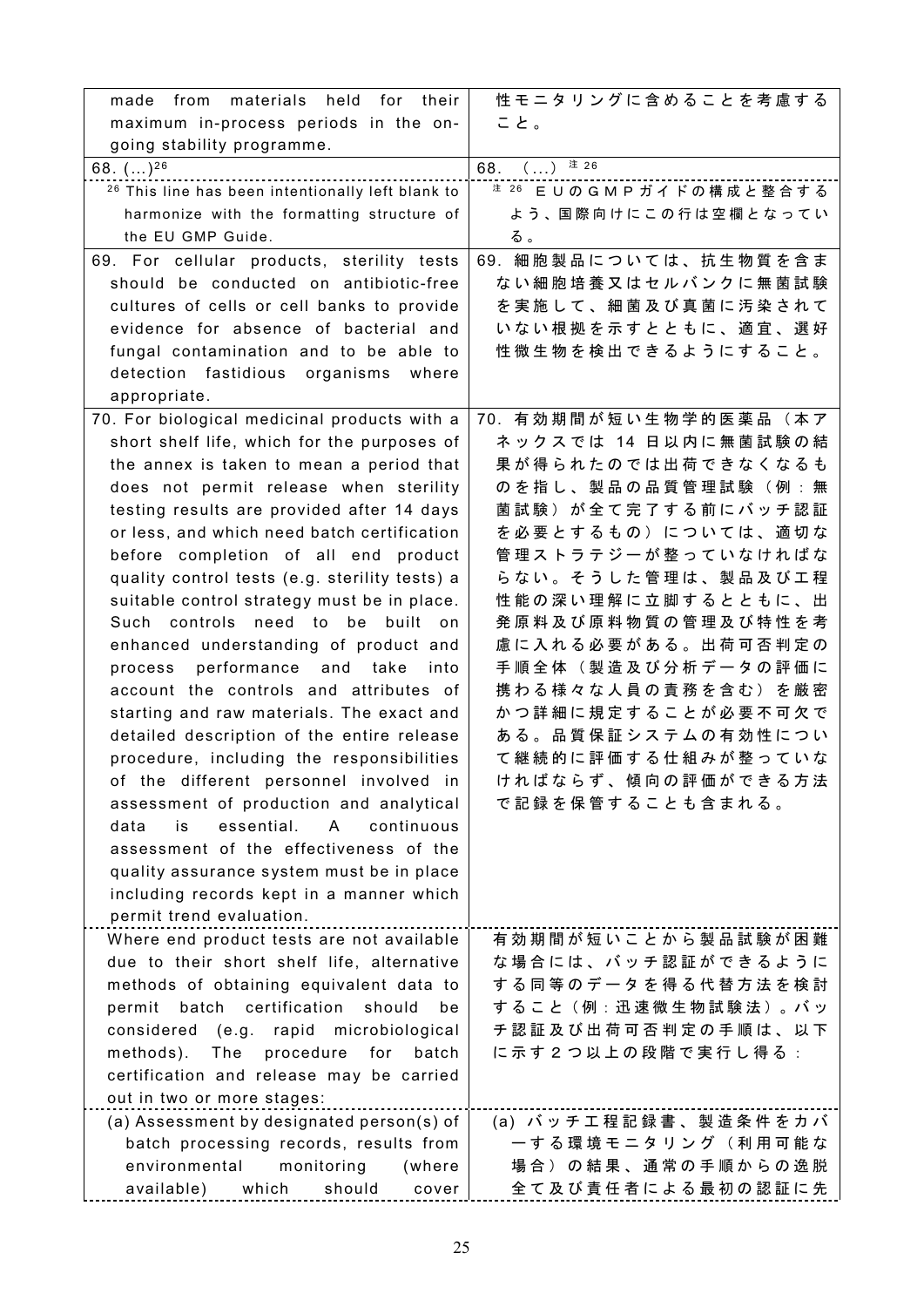| production conditions, all deviations                | 立つ照査に供された分析結果の、予め                                 |
|------------------------------------------------------|---------------------------------------------------|
| normal procedures<br>from<br>and<br>the              | 指定された者による評価。                                      |
| available analytical results for review in           |                                                   |
| preparation for the initial certification by         |                                                   |
| the Responsible Person.                              |                                                   |
| (b) Assessment of the final analytical tests         | (b) オーソライズドパーソンによる最終                              |
| and other information available for final            | 的な認証に供された最終分析試験その                                 |
| certification by the Authorised Person. A            | 他の情報の評価。規格外れの試験結果                                 |
| procedure should be in place to describe             | が得られた場合にとるべき措置(臨床                                 |
| the measures to be taken (including                  | スタッフとの連絡を含む)を記載した                                 |
| liaison with clinical staff) where out of            | 手順書が整っていること。そのような                                 |
| specification test results are obtained.             | 事案は十分に原因究明し、再発を防止                                 |
|                                                      | するため講じた是正措置及び予防措置                                 |
| Such events should be fully investigated             |                                                   |
| the<br>relevant corrective<br>and<br>and             | を文書化すること。                                         |
| preventive actions taken to prevent                  |                                                   |
| recurrence documented.                               |                                                   |
| PART B. SPECIFIC GUIDANCE ON                         | パートB. 選択された製品類型に特化し                               |
| <b>SELECTED PRODUCT TYPES</b>                        | たガイダンス                                            |
| <b>B1. ANIMAL SOURCED PRODUCT27</b>                  | B 1. 動物原料を使用する製品 <sup>注 27</sup>                  |
| <sup>27</sup> In the EEA, see also PhEur monograph   | <sup>注 27</sup> EEA では、欧州薬局方医薬品各条の要求事             |
| requirements, 0333                                   | 項 0333 も参照。                                       |
| This guidance applies to animal materials            | 本ガイダンスは、動物原料(食肉処理場等                               |
| includes<br>which<br>materials<br>from               | の施設からの原料を含む)に適用される。                               |
| establishments such as abattoirs. Since the          | そのサプライチェーンは広範かつ複雑なこ                               |
| supply chains can<br>be extensive<br>and             | とがあるため、QRMの原則に基づく管理                               |
| complex, controls based on QRM principles            | を適用する必要があり、適切な薬局方医薬                               |
| need to be applied, see also requirements of         | 品各条の要求事項(所定の各段階での特定                               |
| appropriate pharmacopoeial monographs,               | の試験の必要性を含む)も参照すること。                               |
| including the need for specific tests at             | そのサプライチェーンのトレーサビリティ                               |
| defined<br>Documentation<br>stages.<br>to            | <sup>注 28</sup> 及 び 当 該 サ プ ラ イ チ ェ ー ン に お け る 各 |
| demonstrate the supply chain traceability            | 関係者の明確な役割(通常、十分に詳細か                               |
| and clear roles of participants in the supply        | つ最新のプロセスマップを含む)を示す文                               |
| chain, typically including a sufficiently            | 書が整っていること。                                        |
| detailed and current process map, should be          |                                                   |
| in place.                                            |                                                   |
| <sup>28</sup> See PIC/S GMP Chapter 5.               | $\frac{1}{2}$ 28 PIC/SOGMP ガイドライン $($ パー          |
|                                                      | ト I ) 第 5 章 参 照 。                                 |
| 1. Monitoring programmes should be<br>in             | 1. ヒトの健康に懸念のある動物疾患につ                              |
| place for animal disease that are of                 | いて、モニターするプログラムが整って                                |
| concern to human health. Organisations               | いること。各機関は、リスク及び緩和要                                |
| should take into account reports from                | 因の評価をまとめる際には、国ごとの疾                                |
| trustworthy sources on national disease              | 病有病率に関して信頼できる情報源から                                |
| compiling<br>prevalence<br>when<br>their             | の報告を考慮に入れること。そうした機                                |
| assessment of risk and mitigation factors.           | 関には、国際獣疫事務局(O I E) <sup>注 29</sup> が              |
| Such organisations include the World                 | 含まれる。国ごとの及び地方レベルでの                                |
| Organisation for Animal Health<br>(OIE,              | 健康モニタリング及び管理プログラムに                                |
|                                                      | おける情報を加味して評価すること。後                                |
| Office International des Epizooties <sup>29</sup> ). |                                                   |
| This<br>should<br>be<br>supplemented<br>by           | 者の情報には、使用動物の供給元(例:                                |
| information on health monitoring<br>and              |                                                   |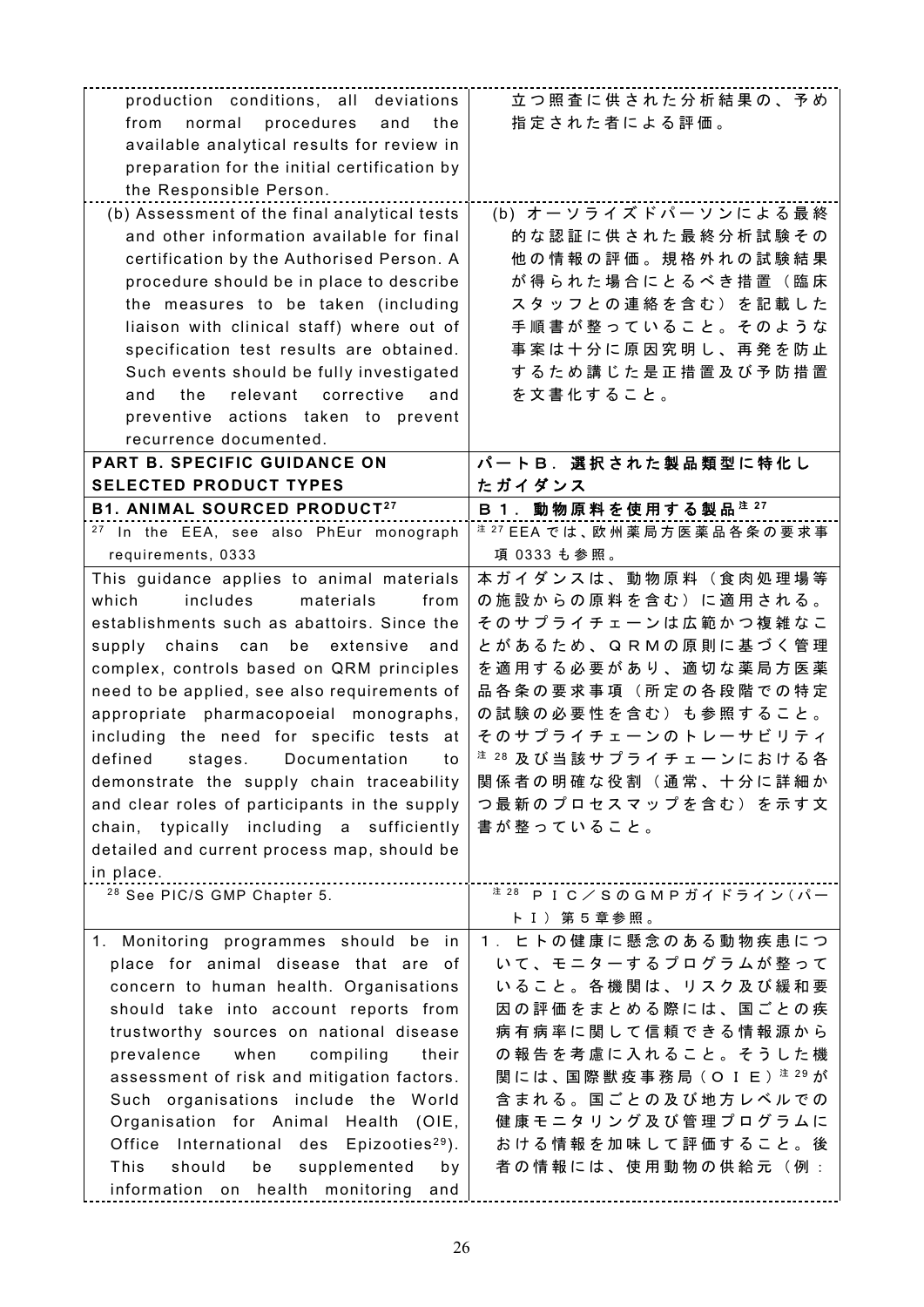| control programme(s) at national and local                | 農場又は肥育場)及び食肉処理場への輸                              |
|-----------------------------------------------------------|-------------------------------------------------|
| levels, the latter to include the sources                 | 送中の管理措置が含まれる。                                   |
| (e.g. farm or feedlot) from which the                     |                                                 |
| animals are<br>drawn and<br>the<br>control                |                                                 |
| measures in place during transport to the                 |                                                 |
| abattoirs.                                                |                                                 |
| <sup>29</sup> http://www.oie.int/eng/en_index.htm         | # 29 http://www.oie.int/eng/en_index.htm        |
|                                                           |                                                 |
| 2. Where abattoirs are used to source animal              | 2. 動物組織を調達するため食肉処理場が                            |
| tissues, they should be shown to operate                  | 使われる場合には、厳格な基準で作業し                              |
| to stringent standards. Account should be                 | ていることが示されること。食品の安全                              |
| taken of reports from national regulatory                 | 性及び品質、動物及び植物の衛生に関す                              |
| organisations <sup>30</sup> which verify compliance       | る法令の要求事項の遵守を検証する国営                              |
| with the requirements of food safety and                  | 規 制 機 関 <sup>注 30</sup> か ら の 報 告 を 考 慮 に 入 れ る |
| veterinary and<br>plant<br>quality,<br>health             | こと。                                             |
| legislation.                                              |                                                 |
| <sup>30</sup> In the EEA, this is the Food and Veterinary | 注 30<br>EEAでは、食品·獣医局である。                        |
| Office                                                    | http://ec.europa.eu/food/fvo/index_en.htm       |
| http://ec.europa.eu/food/fvo/index_en.htm.                |                                                 |
| 3. Control measures for starting or raw                   | 3. 食肉処理場等の施設における出発原料                            |
| materials<br>at establishments such<br>as                 | 又は原料物質の管理措置は、品質管理シ                              |
| should include<br>abattoirs<br>appropriate                | ステムの適切な内容を含めることとし、                              |
| elements<br>of<br>Quality<br>Management<br>a              | 作業者の教育訓練、原料のトレーサビリ                              |
| System to assure a satisfactory level of                  | ティ、管理及び一貫性が満足できるレベ                              |
| operator training, materials traceability,                | ルであることを保証すること。これらの                              |
| control and consistency. These measures                   | 措 置 が 、 P I C / S の G M P の 範 囲 外 の             |
| may be drawn from sources outside PIC/S                   | 供給元から行われることもあり得るが、                              |
| GMP but should be shown to provide                        | 同等レベルの管理を提供することが示さ                              |
| equivalent levels of control.                             | れること。                                           |
| 4. Control measures for starting or raw                   | 4. 出発原料又は原料物質について管理措                            |
| materials should be in place which prevent                | 置が整っており、その製造及びサプライ                              |
| interventions which may affect the quality                | チェーンを経る間を通して、当該原料の                              |
| of materials, or which at least provides                  | 品質に影響を与えるおそれのある干渉を                              |
| evidence of such activities, during their                 | 防ぐ、又は少なくともそうした措置の作                              |
| progression through the manufacturing                     | 業の証拠を示すこと。当該管理は、最初                              |
| and supply chain. This includes<br>the                    | に採取する施設、部分的な精製及び最終                              |
| movement of material between sites of                     | 精製を行う施設、貯蔵施設、分配拠点、                              |
| collection,<br>partial<br>final<br>initial<br>and         | 集積業者及び仲介業者の間での原料の移                              |
| purification(s), storage<br>sites,<br>hubs,               | 動を含む。そうした取決めの詳細はトレ                              |
| consolidators and brokers. Details of such                | ーサビリティのシステム内において記録                              |
| arrangements should be recorded within                    | することとし、不履行があれば記録し、                              |
| the traceability system and any breaches                  | 原因究明し、措置を講じること。                                 |
| recorded, investigated and actions taken.                 |                                                 |
| 5. Regular audits of the starting or raw                  | 5. 出発原料又は原料物質の供給業者の定                            |
| material supplier should be undertaken                    | 期的な監査を実施し、製造の種々の段階                              |
| which verify compliance with controls for                 | において原料の管理を遵守していること                              |
| materials at the different stages<br>of                   | を検証すること。問題は、その重大性に                              |
| manufacture. Issues must be investigated                  | 応じて原因究明しなければならず、完全                              |
| depth<br>appropriate<br>their<br>to<br>to<br>a            | に文書化されて閲覧可能であること。効                              |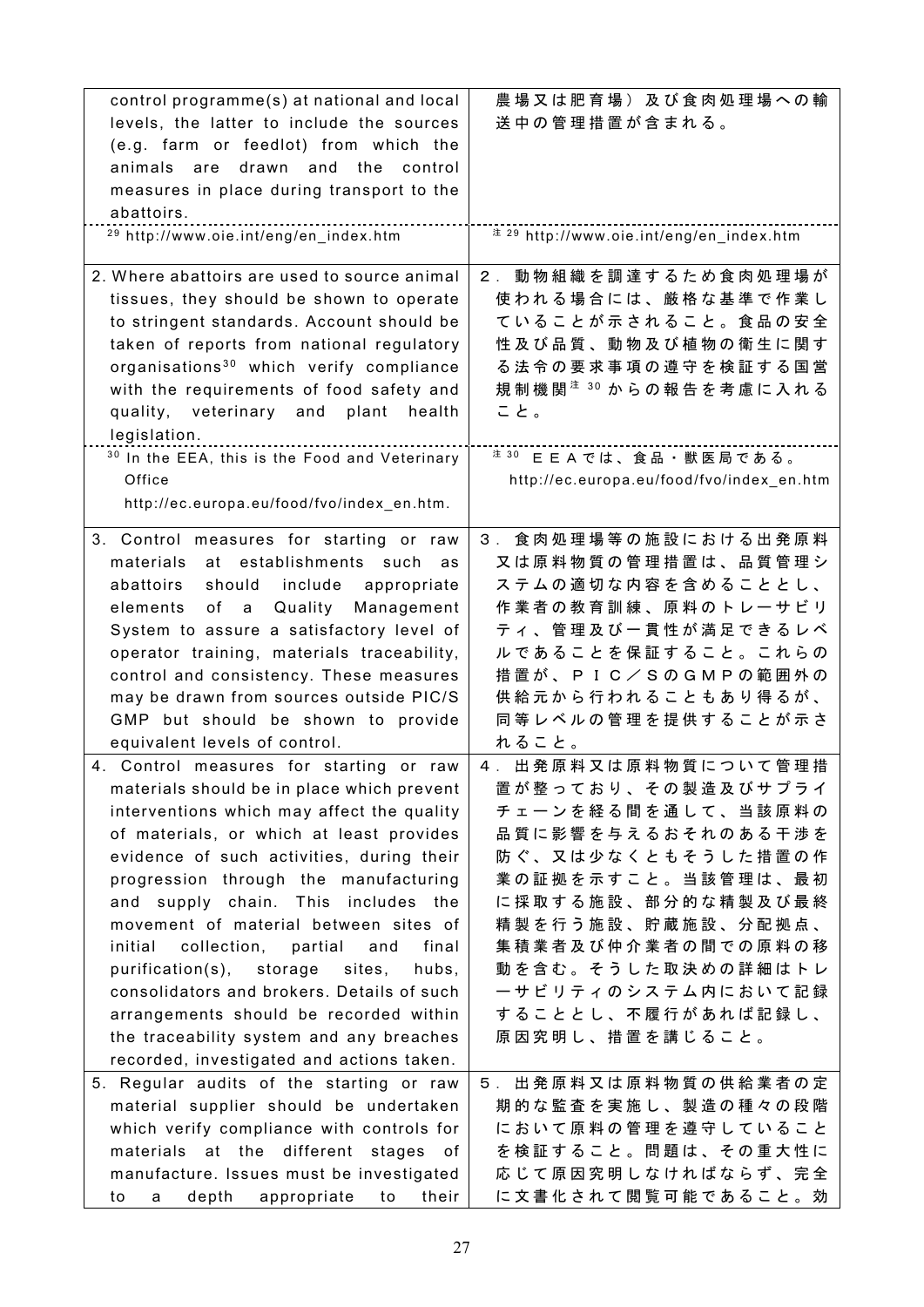| significance, for which full documentation     | 果的な是正措置及び予防措置を確実に講                  |
|------------------------------------------------|-------------------------------------|
| should be available. Systems should also       | じるためのシステムも整っていること。                  |
| be in place to ensure that effective           |                                     |
| corrective and preventive actions<br>are       |                                     |
| taken.                                         |                                     |
| <b>B2. ALLERGEN PRODUCTS</b>                   | B2. アレルゲン製品                         |
| Materials<br>manufactured<br>may<br>be<br>by   | 原材料が、天然物由来の抽出によって製造                 |
| from<br>extraction<br>natural<br>sources<br>or | され、又は組換えDNA技術によって製造                 |
| manufactured by recombinant<br><b>DNA</b>      | されることがある。                           |
| technology.                                    |                                     |
| 1. Source materials should be described in     | 1. 基原物質は、その供給の一貫性が保証                |
| sufficient detail to ensure consistency in     | されるよう十分詳細に記述すること(例:                 |
| their supply, e.g. common and scientific       | 一般名及び学名、起源、性質、汚染の限                  |
| name, origin, nature, contaminant limits,      | 度値、採取の方法)。動物由来のものに                  |
| method of collection. Those derived from       | ついては、健康な動物に由来すること。                  |
| animals should be from healthy sources.        | アレルゲンの抽出に使用されるコロニー                  |
| Appropriate biosecurity controls should be     | (例:ダニ、動物)には、適切なバイオ                  |
| in place for colonies (e.g. mites, animals)    | セキュリティ管理が整っていること。ア                  |
| used for the extraction of allergens.          | レルゲン製品は、劣化を最小限とするよ                  |
| Allergen products should be stored under       | うに所定の条件の下で貯蔵すること。                   |
| defined<br>conditions<br>minimise<br>to        |                                     |
| deterioration.                                 |                                     |
| 2. The production process steps including      | 2. 前処理、抽出、ろ過、透析、濃縮又は                |
| pre-treatment, extraction,<br>filtration,      | 凍 結 乾 燥 の 各 ス テ ッ プ を 含 め て 、 製 造 工 |
| dialysis, concentration or freeze-drying       | 程の各ステップを詳細に記述し、バリデ                  |
| steps should be described in detail and        | ートすること。                             |
| validated.                                     |                                     |
| 3.<br>modification<br>The<br>processes<br>to   | 3. 修飾アレルゲン抽出物(例:アレルゴ                |
| manufacture modified allergen extracts         | イド、コンジュゲート)を製造する修飾                  |
| (e.g. allergoids, conjugates) should be        | プロセスを記述すること。当該製造工程                  |
| described.<br>Intermediates<br>in<br>the       | における中間製品を特定し、管理するこ                  |
| manufacturing<br>should<br>process<br>be       | と。                                  |
| identified and controlled.                     |                                     |
| 4. Allergen extract mixtures should<br>be      | 4. アレルゲン抽出混合物は、単一の基原                |
| prepared from individual extracts from         | 物質から個々に抽出したものから調製す                  |
| single source materials. Each individual       | ること。個々の抽出物を1つの原薬とみ                  |
| extract should be considered as one            | なすこと。                               |
| active substance.                              |                                     |
| <b>B.3 ANIMAL IMMUNOSERA PRODUCTS</b>          | B 3. 動物抗血清製品                        |
| 1. Particular care should be exercised on the  | 生物由来の抗原の管理に関して特に注<br>$1 \cdot$      |
| control of antigens of biological origin to    | 意を払い、その品質、一貫性を保証する                  |
| assure their quality, consistency and          | とともに、外来性因子が存在しない旨を                  |
| freedom from adventitious agents. The          | 保証すること。基原動物に免疫誘導する                  |
| preparation of materials used to immunise      | ため使用される原材料(例:抗原、ハプ                  |
| the source animals (e.g. antigens, hapten      | テンキャリア、アジュバント、安定化剤)                 |
| carriers, adjuvants, stabilising agents),      | の調製、免疫誘導する直前までの当該原                  |
| the storage of such material immediately       | 材料の貯蔵は、文書化された手順に従う                  |
| prior to immunisation should<br>be<br>in.      | こと。                                 |
|                                                |                                     |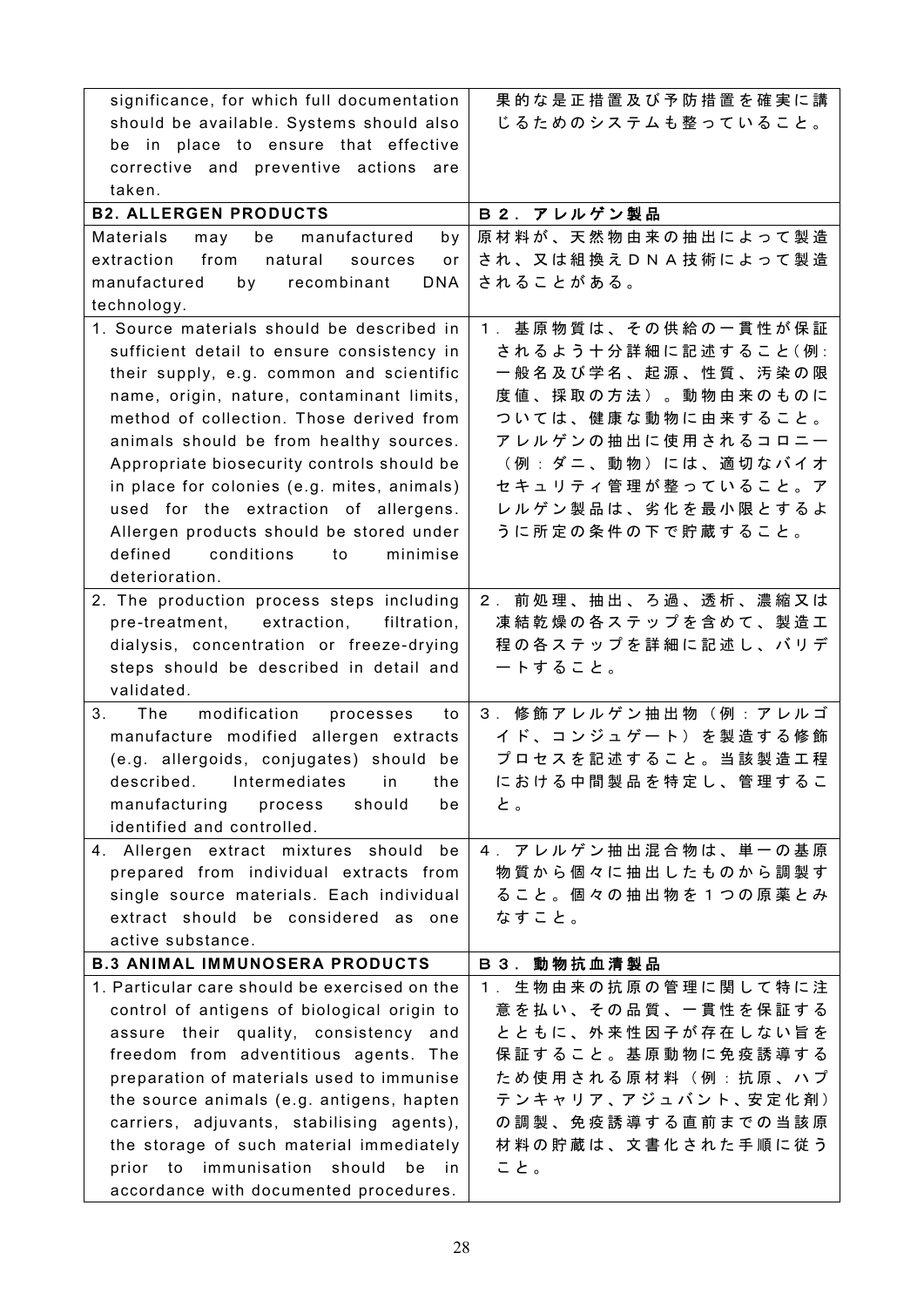| 2. The immunisation, test bleed and harvest                                   | 2. 免疫誘導、試験用血液採取及び原料血                     |
|-------------------------------------------------------------------------------|------------------------------------------|
| bleed schedules should conform to those                                       | 液採取のスケジュールは、CTA又はM                       |
| approved in the CTA or MA.                                                    | Aにおいて承認されたスケジュールに合                       |
|                                                                               | 致すること。                                   |
| 3. The manufacturing conditions for the                                       | 3. 抗体サブフラグメント (例: Fab 又は                 |
| preparation of antibody sub-fragments                                         | F(ab')2) の調製及び付加修飾を行う際の                  |
| (e.g. Fab or $F(ab')_2$ ) and any further                                     | 製造条件は、バリデートされ承認された                       |
| modifications must be in accordance with                                      | パラメータに従っていなければならな                        |
| validated<br>and<br>approved<br>parameters.                                   | い。修飾酵素がいくつかの成分で構成さ                       |
| Where such enzymes are made up of                                             | れる場合には、それらの一貫性を保証す                       |
| several components, their consistency                                         | ること。                                     |
| should be assured.                                                            |                                          |
| <b>B.4 VACCINES</b>                                                           | B4. ワクチン類                                |
| 1. Where eggs are used, the health status of                                  | 1. 卵を使用する場合には、卵の産出に使                     |
| all source flocks used in the production of                                   | 用される全ての基原動物群(特定の病原                       |
| eggs (whether specified pathogen free or                                      | 体感染がない又は健康な動物群)の健康                       |
| healthy flocks) should be assured.                                            | 状態を保証すること。                               |
| 2. The integrity of containers used to store                                  | 中間製品の貯蔵に使用される容器につ<br>2 <sup>1</sup>      |
| intermediate products and the hold times                                      | いて完全性及びホールドタイム * $R$ きをバ                 |
| must be validated.                                                            | リデートしなければならない。                           |
|                                                                               | ( * 訳注:例えば、クリーンホールドタイム、ダー                |
|                                                                               | ティホールドタイム等)                              |
| 3. Vessels containing inactivated products                                    | 3. 不活化された製品が入っている容器は、                    |
| should not be opened or sampled in areas                                      | 生きた生物学的作用剤を扱う区域内で開                       |
| containing live biological agents.                                            | 封し又は検体採取してはならない。                         |
| 4. The sequence of addition of active                                         | 4. 中間製品又は最終製品の調製過程での                     |
| ingredients, adjuvants and excipients                                         | 原 薬 、 ア ジ ュ バ ン ト 及 び 添 加 剤 の 添 加 の      |
| during the formulation of an intermediate                                     | 順序が、規格に適合していなければなら                       |
| or final product must be in compliance with                                   | ない。                                      |
| specifications.                                                               | 5. より高度な生物学的セーフティレベル                     |
| 5. Where organisms with a higher biological                                   |                                          |
| safety level (e.g. pandemic vaccine                                           | を要する微生物(例:パンデミックワク                       |
| strains) are to be used in manufacture or                                     | チン株)を製造又は試験に使用する場合                       |
| testing,<br>appropriate<br>containment                                        | には、適切な封じ込め体制が整っていな<br>ければならない。そうした体制について |
| arrangements must be in place. The<br>approval of such arrangements should be | の承認を、その国の適切な規制当局から                       |
| obtained from the appropriate national                                        | 取得し、当該承認文書が検証に利用可能                       |
| authority(ies) and the approval documents                                     | であること。                                   |
| be available for verification.                                                |                                          |
| <b>B.5 RECOMBINANT PRODUCTS</b>                                               | <b>B5. 遺伝子組換え製品</b>                      |
| 1. Process condition during cell growth,                                      | 1. 細胞の増殖、タンパク質の発現及び精                     |
| protein expression and purification must                                      | 製の過程における処理条件をバリデート                       |
| be maintained within validated parameters                                     | されたパラメータの範囲内に維持して、                       |
| to assure a consistent product with a                                         | 不純物が所定の範囲内にある一貫した製                       |
| defined range of impurities that is within                                    | 品であり、不純物を許容できるレベルま                       |
| the capability of the process to reduce to                                    | で低減する処理能力の範囲内であること                       |
| acceptable levels. The type of cell used in                                   | を保証しなければならない。製造におい                       |
| production<br>may require<br>increased                                        | て使用される細胞の種類によっては、ウ                       |
| measures to be taken to assure freedom                                        | イルスが存在しないことを保証する措置                       |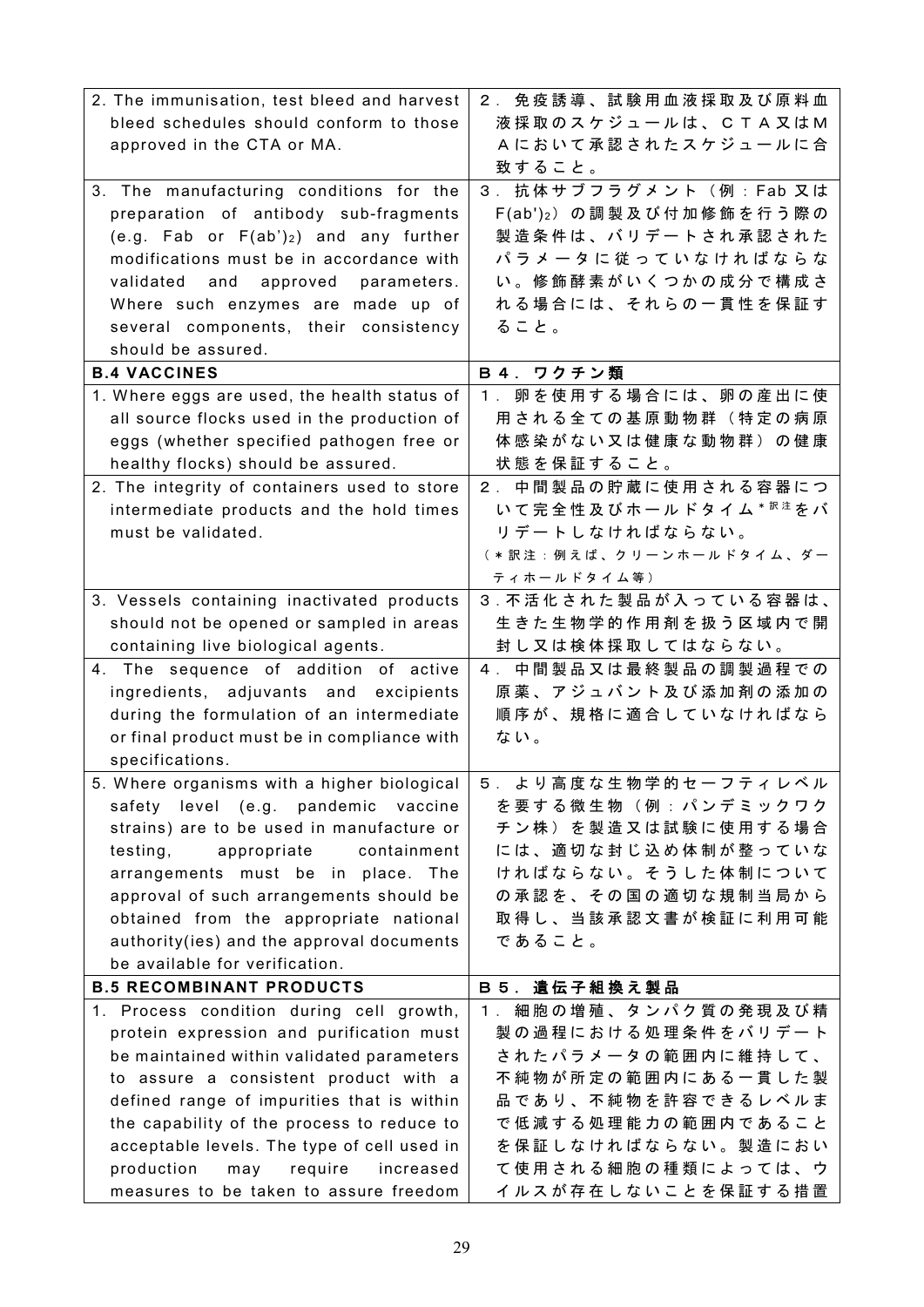| from viruses. For production involving                  | の強化が要求されることがある。複数回                       |
|---------------------------------------------------------|------------------------------------------|
| multiple harvest, the period of continuous              | 採取がなされる製造については、連続培                       |
| cultivation should be within specified                  | 養の期間が規定の限度内であること。                        |
| limits.                                                 |                                          |
| 2. The purification processes to remove                 | 2. 宿主細胞由来の不要なタンパク質、核                     |
| unwanted host cell proteins, nucleic acids,             | 酸、糖、ウイルスその他の不純物を除去                       |
| carbohydrates, viruses<br>and<br>other                  | する精製プロセスは、所定のバリデート                       |
| impurities should be within<br>defined                  | された限度値内であること。                            |
| validated limits.                                       |                                          |
| <b>B6. MONOCLONAL ANTIBODY PRODUCTS</b>                 | B 6. モノクローナル抗体製品                         |
| 1 <sub>1</sub><br>Monoclonal<br>antibodies<br>may<br>be | 1. モノクローナル抗体は、マウスハイブ                     |
| manufactured from murine hybridomas,                    | リドーマ、ヒトハイブリドーマから、又                       |
| human hybridomas or by recombinant DNA                  | は 組 換 え D N A 技 術 に よ り 製 造 さ れ 得        |
| technology. Control measures appropriate                | る。種々の基原細胞(フィーダー細胞を                       |
| to the different source cells (including                | 使用する場合には、それも含まれる)及                       |
| feeder cells if used) and materials used to             | び当該ハイブリドーマ/細胞株を樹立す                       |
| establish the hybridoma / cell line should              | るため使用される原材料に応じて適切な                       |
| be in place to assure the safety and                    | 管理措置が整っており、当該製品の安全                       |
| quality of the product. It should be verified           | 性及び品質を保証すること。それら原材                       |
| that these are within approved limits.                  | 料が承認された限度値内であることを検                       |
| Freedom from viruses should be given                    | 証すること。ウイルスが存在しないこと                       |
| particular emphasis. It should be noted                 | に特に重点を置くこと。同じ製造技術プ                       |
| that data originating from products                     | ラットフォームによって創出された製品                       |
| generated by the same manufacturing                     | から得られたデータが適切性を実証する                       |
| technology platform may be acceptable to                | ため受け入れ可能な場合があるので、留                       |
| demonstrate suitability.                                | 意すること。                                   |
| 2. Criteria to be monitored at the end of a             | 2. ひとつの製造サイクルが終わる時に、                     |
| production cycle and for early termination              | 及び製造サイクルを早く終らせる場合に                       |
| of production cycles should be verified                 | モニターすべき判定基準について、承認                       |
| that these are within approved limits.                  | された限度値内であることを検証するこ                       |
|                                                         | と。                                       |
| 3. The manufacturing conditions for the                 | 3. 抗体サブフラグメント(例:Fab、                     |
| preparation of antibody sub-fragment (e.g.              | F(ab') <sub>2</sub> 、scFv) の調製及び付加修飾 (例: |
| Fab, $F(ab')_2$ , $scFv$ ) and any further              | 放射能標識、コンジュゲート形成、化学                       |
| radio<br>modifications (e.g.<br>labelling,              | 結合)を行う際の製造条件は、バリデー                       |
| conjugation, chemical linking) must be in               | トされたパラメータに従っていなければ                       |
| accordance with validated parameters.                   | ならない。                                    |
| <b>B7. TRANSGENIC ANIMAL PRODUCTS</b>                   | B 7. トランスジェニック動物製品                       |
| Consistency of starting material from a                 | トランスジェニック基原動物由来の出発原                      |
| transgenic source is likely to be more                  | 料の一貫性は、非トランスジェニックのバ                      |
| problematic than is normally the case for               | イオテクノロジー技術由来の場合よりも問                      |
| non-transgenic<br>biotechnology<br>sources.             | 題が生じやすい。結果的に、あらゆる点で                      |
| Consequently, there<br>is<br>increased<br>an            | 製品のバッチ間の一貫性を実証するための                      |
| requirement to demonstrate batch-to-batch               | 要求事項が多くなっている。                            |
| consistency of product in all respects.                 |                                          |
| 1. A range of species may be used to                    | 1. 様々なトランスジェニック種を使用し                     |
| produce biological medicinal products,                  | て生物学的医薬品が製造され、目的物質                       |
| which may be expressed into body fluids                 | を体液 (例:乳) 中に発現させて採取及                     |
| (e.g. milk) for collection and purification.            | び精製することもある。使用動物は明確                       |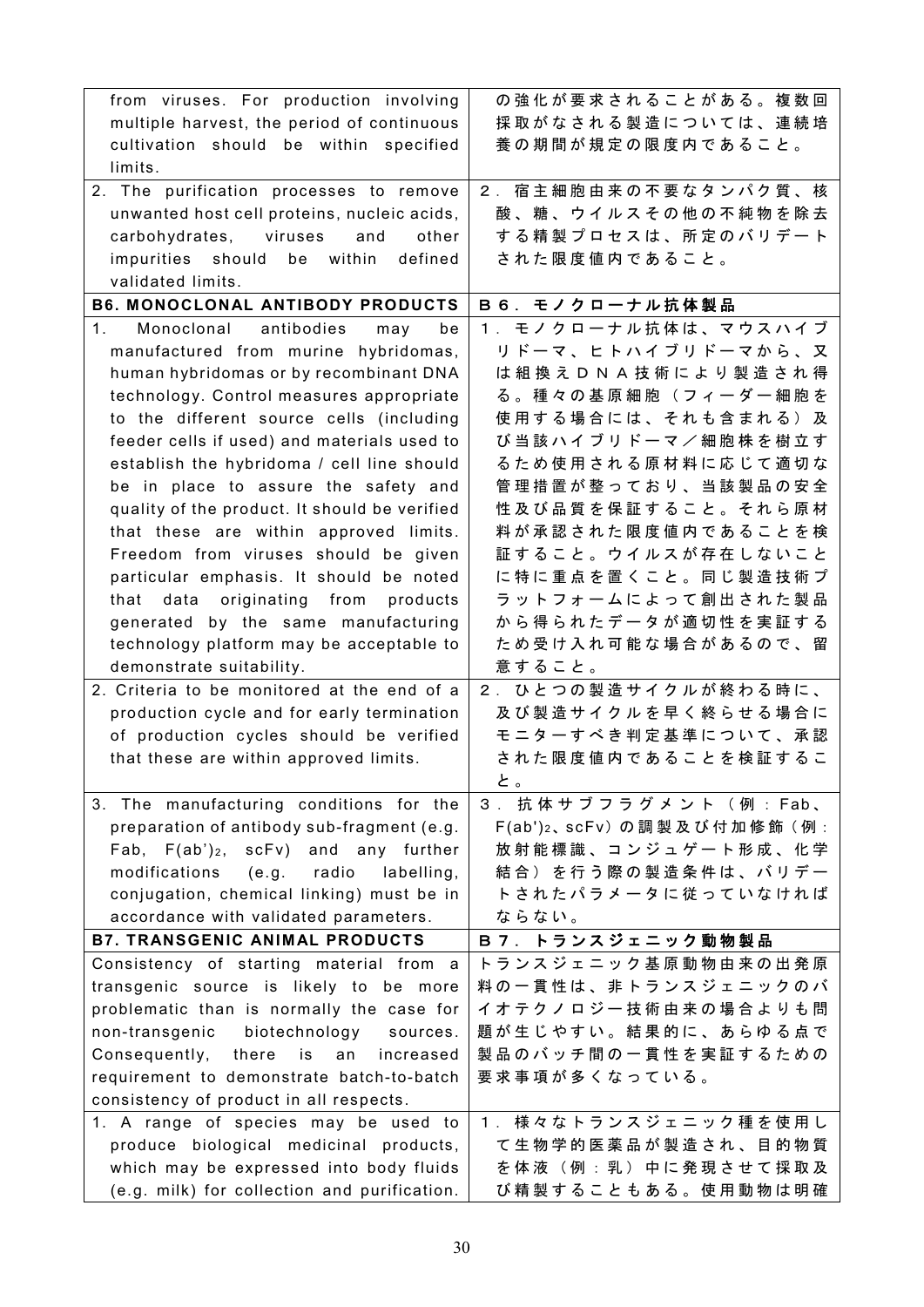| Animals should be clearly and uniquely       | に個体識別するとともに、一次マーカー   |
|----------------------------------------------|----------------------|
| identified<br>backup<br>and<br>arrangements  | が喪失した場合に備えるバックアップ体   |
| should be put in place in the event of loss  | 制が整っていること。           |
| of the primary marker.                       |                      |
| 2. The arrangements for housing and care of  | 2. 使用動物が病原体及び人獣共通感染症 |
| the animals should be defined such that      | 病原体に曝露されるのを最小化するよう   |
| they minimise the exposure of the animals    | に、当該動物の飼育及び世話について体   |
| pathogenic and zoonotic agents.<br>to        | 制が規定されていること。外部環境を保   |
| Appropriate measures to protect<br>the       | 護する適切な措置を確立すること。健康   |
| external environment<br>should<br>be         | モニタリングプログラムを確立し、全て   |
| established. A<br>health-monitoring          | の結果を文書化するとともに、偶発事案   |
| programme should be established and all      | が生じれば原因究明し、当該動物の使用   |
| results documented, any incident should      | 継続及びそれまでの製品バッチへのイン   |
| be investigated and its impact on the        | パクトを判定すること。当該動物の診療   |
| continuation of the animal and on previous   | に使用された薬品があれば、製品を汚染   |
| batches of product should be determined.     | しない旨を確保するよう注意を払うこ    |
| Care should be taken to ensure that any      | と。                   |
| therapeutic products used to treat the       |                      |
| animals do not contaminate the product.      |                      |
| 3. The genealogy of the founder animals      | 3. トランスジェニックの初代動物から生 |
| through to production animals must be        | 産用動物に至るまでの系譜を文書化しな   |
| documented. Since a transgenic line will     | ければならない。トランスジェニック系   |
| be derived from a single genetic founder     | は遺伝的に単一の初代動物に由来するた   |
| materials from<br>different<br>animal,       | め、異なるトランスジェニック系由来の   |
| transgenic lines should not be mixed.        | 原材料を混合しないこと。         |
| 4. The conditions under which the product is | 4. 生成物を採取する条件は、CTA又は |
| harvested should be in accordance with       | MAの条件に従っていること。当該採取   |
| CTA or MA conditions. The harvest            | のスケジュール及び動物を製造に使用し   |
| schedule and conditions under which          | ないこととする条件は、承認された手順   |
|                                              | 及び許容限度値に従って実施すること。   |
| animals may be removed from production       |                      |
| should be performed according<br>to to       |                      |
| approved procedures and<br>acceptance        |                      |
| limits.                                      |                      |
| <b>B8. TRANSGENIC PLANT PRODUCTS</b>         | B 8. トランスジェニック植物製品   |
| Consistency of starting material from a      | トランスジェニック基原植物由来の出発原  |
| transgenic source is likely to be more       | 料の一貫性は、非トランスジェニックのバ  |
| problematic than is normally the case for    | イオテクノロジー技術由来の場合よりも問  |
| non-transgenic<br>biotechnology<br>sources.  | 題が生じやすい。結果的に、あらゆる点で  |
| Consequently, there is<br>an<br>increased    | 製品のバッチ間の一貫性を実証するための  |
| requirement to demonstrate batch-to-batch    | 要求事項が多くなっている。        |
| consistency of product in all respects.      |                      |
|                                              |                      |
| 1. Additional measures, over and above       | 1. マスタートランスジェニックバンク及 |
| those given in Part A, may be required to    | びワーキングトランスジェニックバンク   |
| prevent contamination of master and          | の外来性の植物物質及び関連する外来性   |
| working transgenic banks by extraneous       | 因子による汚染を防止するため、パート   |
| plant materials and relevant adventitious    | Aに規定されている措置に上乗せ及び上   |
| agents. The stability of the gene within     | 回る、追加的措置が必要とされ得る。所   |
| defined generation numbers should be         | 定の世代数以内での遺伝子の安定性をモ   |